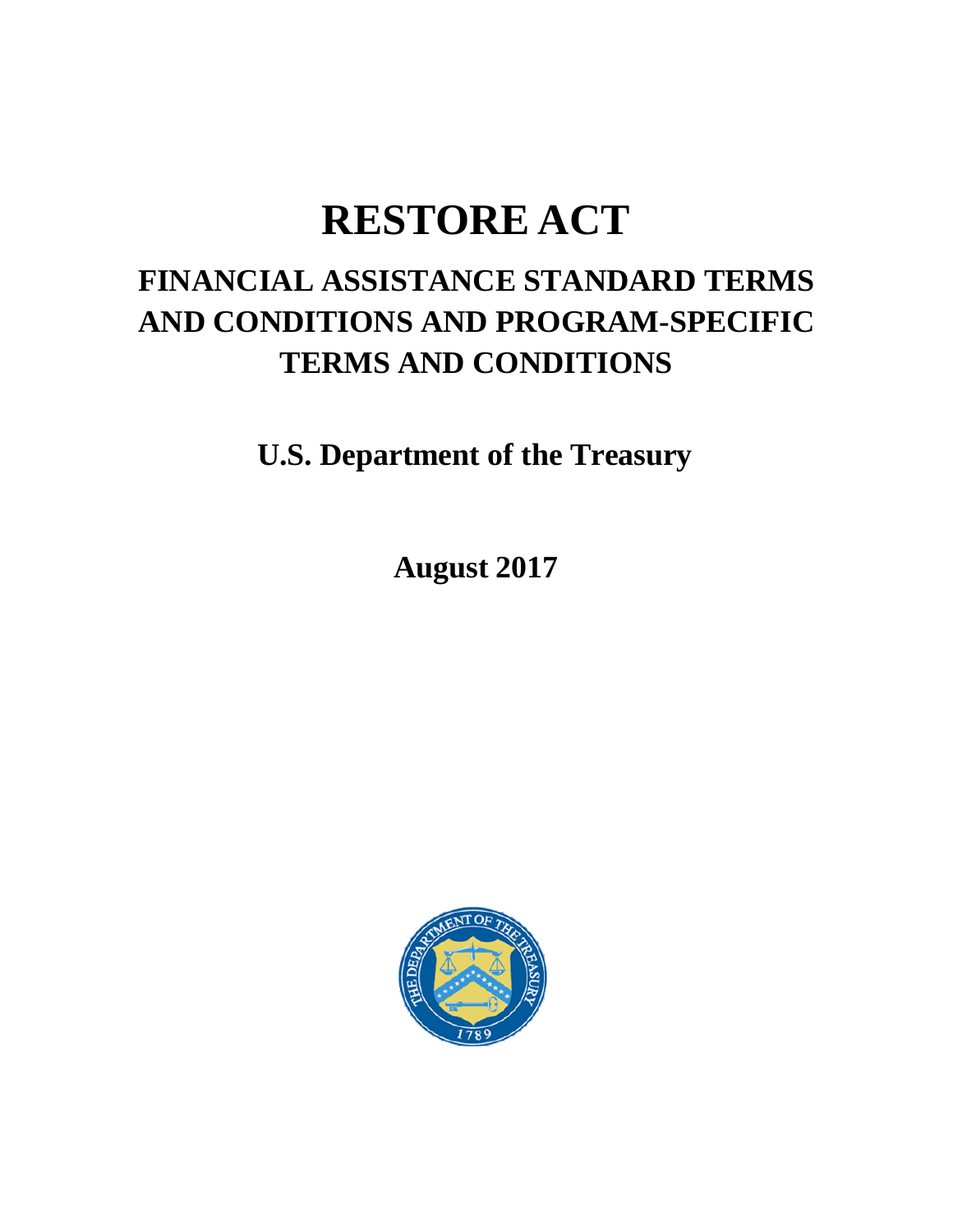### **TABLE OF CONTENTS**

|              | RESTORE ACT FINANCIAL ASSISTANCE STANDARD TERMS AND CONDITIONS AND PROGRAM-                                                               |  |
|--------------|-------------------------------------------------------------------------------------------------------------------------------------------|--|
| A            | PROGRAM-SPECIFIC TERMS AND CONDITIONS - AWARDS UNDER THE DIRECT                                                                           |  |
| B            | PROGRAM-SPECIFIC TERMS AND CONDITIONS - AWARDS UNDER THE CENTERS OF                                                                       |  |
|              | STANDARD TERMS AND CONDITIONS - AWARDS UNDER THE DIRECT COMPONENT AND<br>AWARDS UNDER THE CENTERS OF EXCELLENCE RESEARCH GRANTS PROGRAM   |  |
| C            |                                                                                                                                           |  |
| D            |                                                                                                                                           |  |
| E            | FINANCIAL MANAGEMENT SYSTEM AND INTERNAL CONTROL REQUIREMENTS  9                                                                          |  |
| F            |                                                                                                                                           |  |
| G            | THE FEDERAL GOVERNMENT'S RIGHT TO INSPECT, AUDIT, AND INVESTIGATE  11                                                                     |  |
| H            |                                                                                                                                           |  |
| $\mathbf{I}$ | EFFECT OF A GOVERNMENT SHUTDOWN ON DISBURSEMENTS AND THE AVAILABILITY                                                                     |  |
| J            |                                                                                                                                           |  |
| K            |                                                                                                                                           |  |
| L            |                                                                                                                                           |  |
| M            |                                                                                                                                           |  |
| N            |                                                                                                                                           |  |
| O            |                                                                                                                                           |  |
| P            | REQUIREMENT TO CHECK DEBARMENT AND SUSPENSION STATUS OF SUBRECIPIENTS,                                                                    |  |
| Q            |                                                                                                                                           |  |
| R            |                                                                                                                                           |  |
| S            |                                                                                                                                           |  |
| T.           |                                                                                                                                           |  |
| U            |                                                                                                                                           |  |
| V            |                                                                                                                                           |  |
|              | SUPPLEMENTAL STANDARD TERMS AND CONDITIONS - AWARDS UNDER THE DIRECT<br><b>COMPONENT FOR ACQUISTION AND IMPROVEMENTS TO REAL PROPERTY</b> |  |
| W            |                                                                                                                                           |  |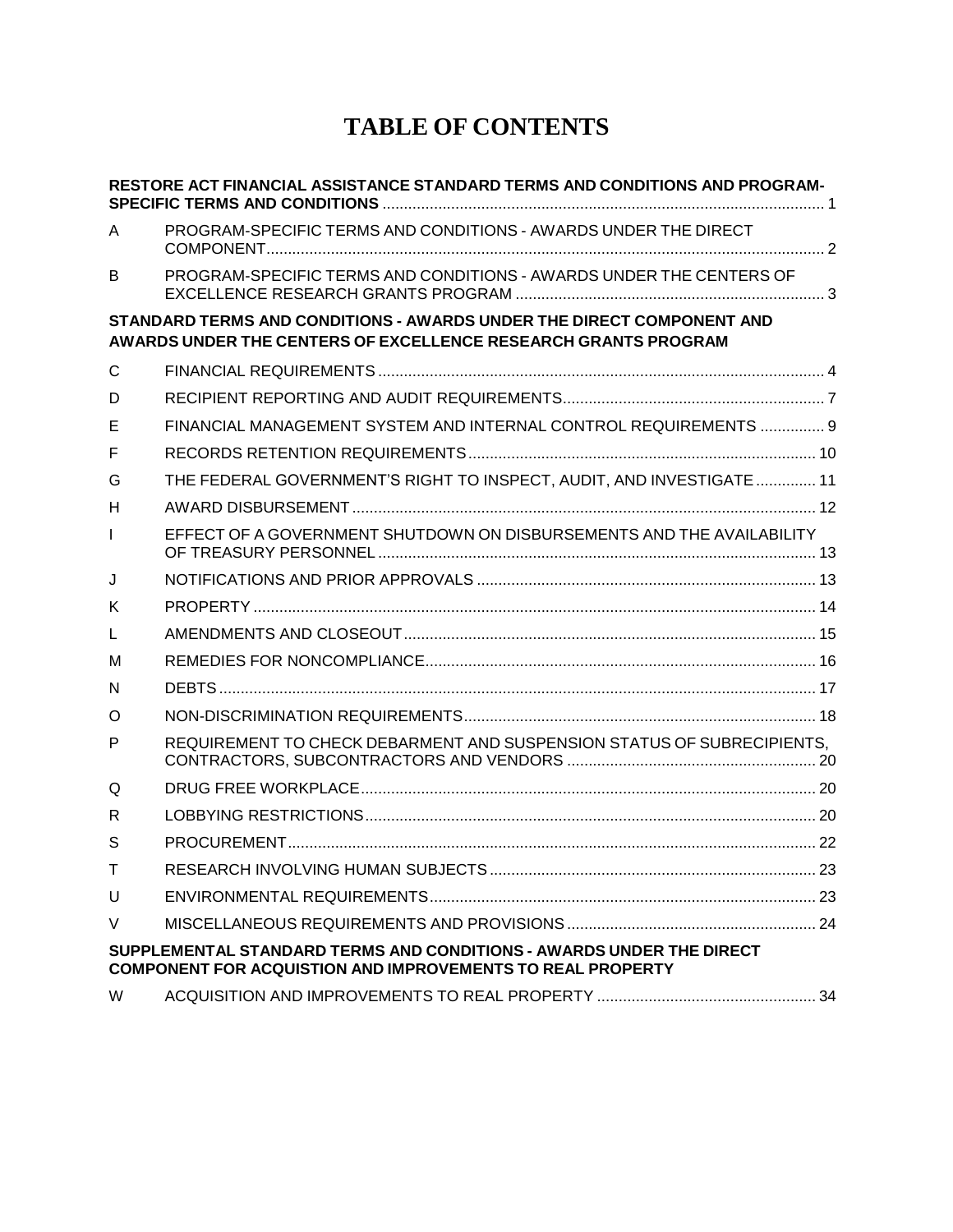#### <span id="page-2-0"></span>**RESTORE ACT FINANCIAL ASSISTANCE STANDARD TERMS AND CONDITIONS AND PROGRAM-SPECIFIC TERMS AND CONDITIONS**

#### **PREFACE**

The grant agreement is comprised of the following documents:

- 1. A Notice of Award from the Department of the Treasury ("Treasury");
- 2. The RESTORE Act Financial Assistance Standard Terms and Conditions ("Standard Terms and Conditions");
- 3. The RESTORE Act Financial Assistance Program-Specific Terms and Conditions ("Program-Specific Terms and Conditions");
- 4. The approved application, including all documents, certifications, and assurances that are part of the approved application;
- 5. The approved scope of work;
- 6. The approved budget; and,
- 7. Any special terms and conditions applied by Treasury to the award ("Special Award Conditions").

The recipient must comply, and require each of its subrecipients, contractors, and subcontractors employed in the completion of the activity, project, or program to comply with all federal statutes, federal regulations, executive orders (EOs), Office of Management and Budget (OMB) circulars, Standard Terms and Conditions, Program-Specific Terms and Conditions, and any Special Award Conditions of this federal financial assistance award ("Award"), as applicable, in addition to the certifications and assurances required at the time of application. This Award is subject to the laws and regulations of the United States.

Any inconsistency or conflict in Standard Terms and Conditions, Program-Specific Terms and Conditions, and any Special Award Conditions of this Award will be resolved according to the following order of precedence: federal laws, federal regulations, applicable notices published in the Federal Register, EOs, OMB circulars, Treasury's Standard Terms and Conditions, Program-Specific Terms and Conditions, and any Special Award Conditions. Special Award Conditions may amend or take precedence over Standard Terms and Conditions and Program-Specific Terms and Conditions.

Some of these Standard Terms and Conditions contain, by reference or substance, a summary of pertinent federal statutes, federal regulations published in the Federal Register (Fed. Reg.) or Code of Federal Regulations (C.F.R.), EOs, or OMB circulars. In particular, these Standard Terms and Conditions incorporate many of the provisions contained in OMB's Uniform Guidance for Grants and Cooperative Agreements (2 C.F.R. Part 200), which supersedes former OMB Circular A-102 (the former grants management common rule), OMB Circular A-133 (single audit requirements), and all former OMB circulars containing the cost principles for grants and cooperative agreements. To the extent that it is a summary, such a provision is not in derogation of, or an amendment to, any such statute, regulation, EO, or OMB circular. Unless a definition is provided here, definitions can be found in the RESTORE Act (Public Law No. 112-141 (July 6, 2012)), Treasury's RESTORE Act regulations (79 Fed. Reg. 48039 (Aug. 15, 2014) and 79 Fed. Reg. 61236 (Oct. 10, 2014), codified at 31 C.F.R. Part 34)), and/or 2 C.F.R. Part 200.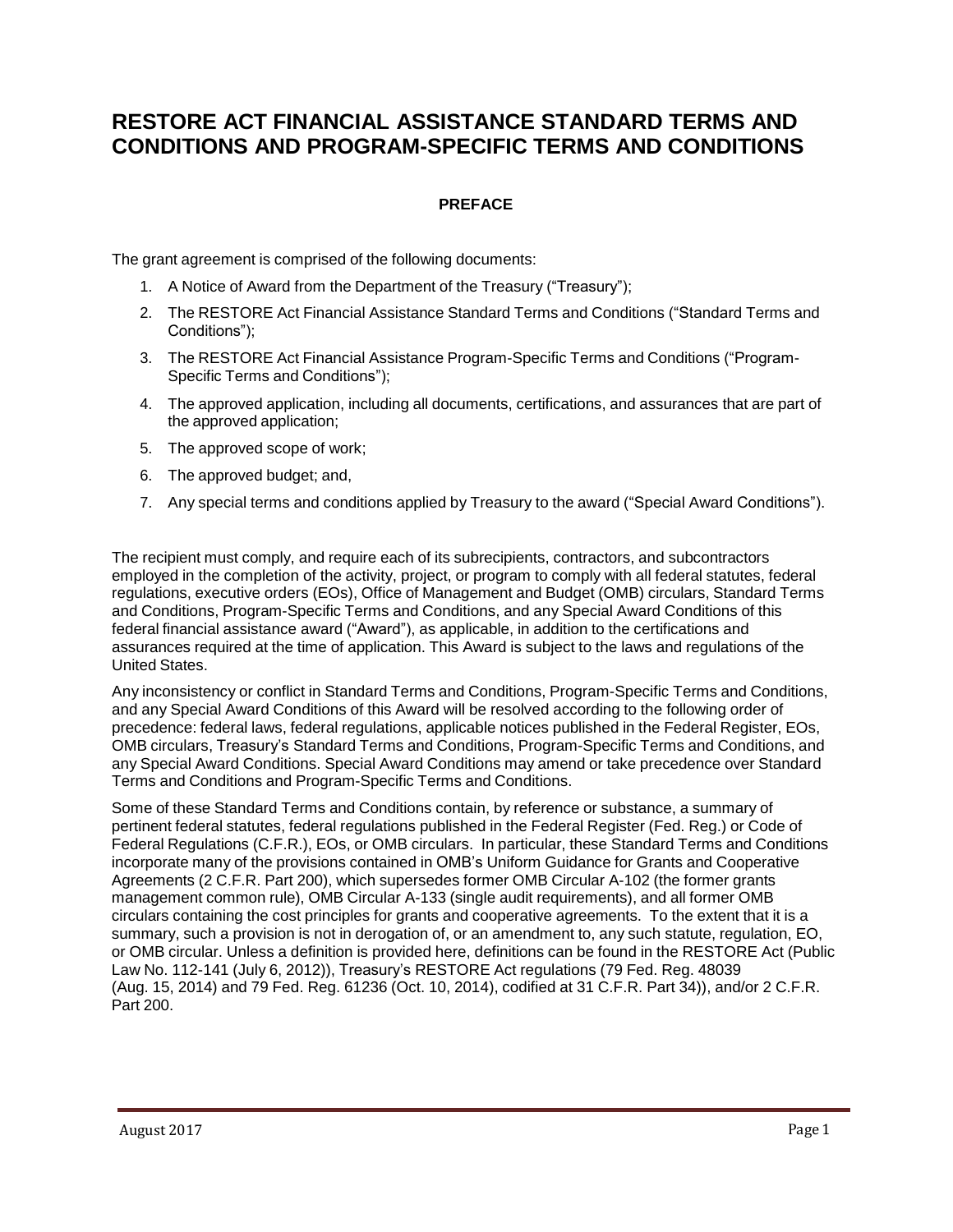#### <span id="page-3-0"></span>**A PROGRAM-SPECIFIC TERMS AND CONDITIONS - AWARDS UNDER THE DIRECT COMPONENT**

In addition to all the Standard Terms and Conditions described in Sections C through V of this document, all Treasury RESTORE Act awards made under the Direct Component include the following Program-Specific Terms and Conditions in this Section A:

#### **1. Administrative Costs**

- a. Administrative costs are defined at 31 C.F.R. § 34.2.
- b. Under no circumstances may the recipient use more than three percent of the Award funds received for administrative costs. Administrative costs do not include indirect costs that are identified specifically with, or readily assignable to facilities, as defined in 2 C.F.R. § 200.414. Costs borne by subrecipients do not count toward the three percent cap.
- c. Up to 100 percent of program income may be used to pay for allowable administrative costs, subject to the three percent cap.

#### **2. Oil Spill Liability Trust Fund**

The recipient must not seek any compensation for the approved program or project from the Oil Spill Liability Trust Fund. If the recipient is authorized to make subawards, the recipient must not use Direct Component funds to make subawards to fund activities for which any claim for compensation was filed and paid out by the Oil Spill Liability Trust Fund after July 6, 2012.

#### **3. Remedies for Noncompliance**

- a. If Treasury determines that the recipient has expended Direct Component funds to cover the cost of any ineligible activities, in addition to the remedies available in Section M of these Standard Terms and Conditions, per 31 C.F.R. § 34.804, Treasury will make no additional payments to the recipient from the Gulf Coast Restoration Trust Fund (Trust Fund), including no payments from the Trust Fund for activities, projects, or programs other than Direct Component activities, projects, or programs, until the recipient has either (1) deposited an amount equal to the amount expended for the ineligible activities in the Trust Fund, or (2) Treasury has authorized the recipient to expend an equal amount from the recipient's own funds for an activity that meets the requirements of the RESTORE Act.
- b. If Treasury determines the recipient has materially violated the terms of this Award, Treasury will make no additional funds available to the recipient from any part of the Trust Fund until the recipient corrects the violation.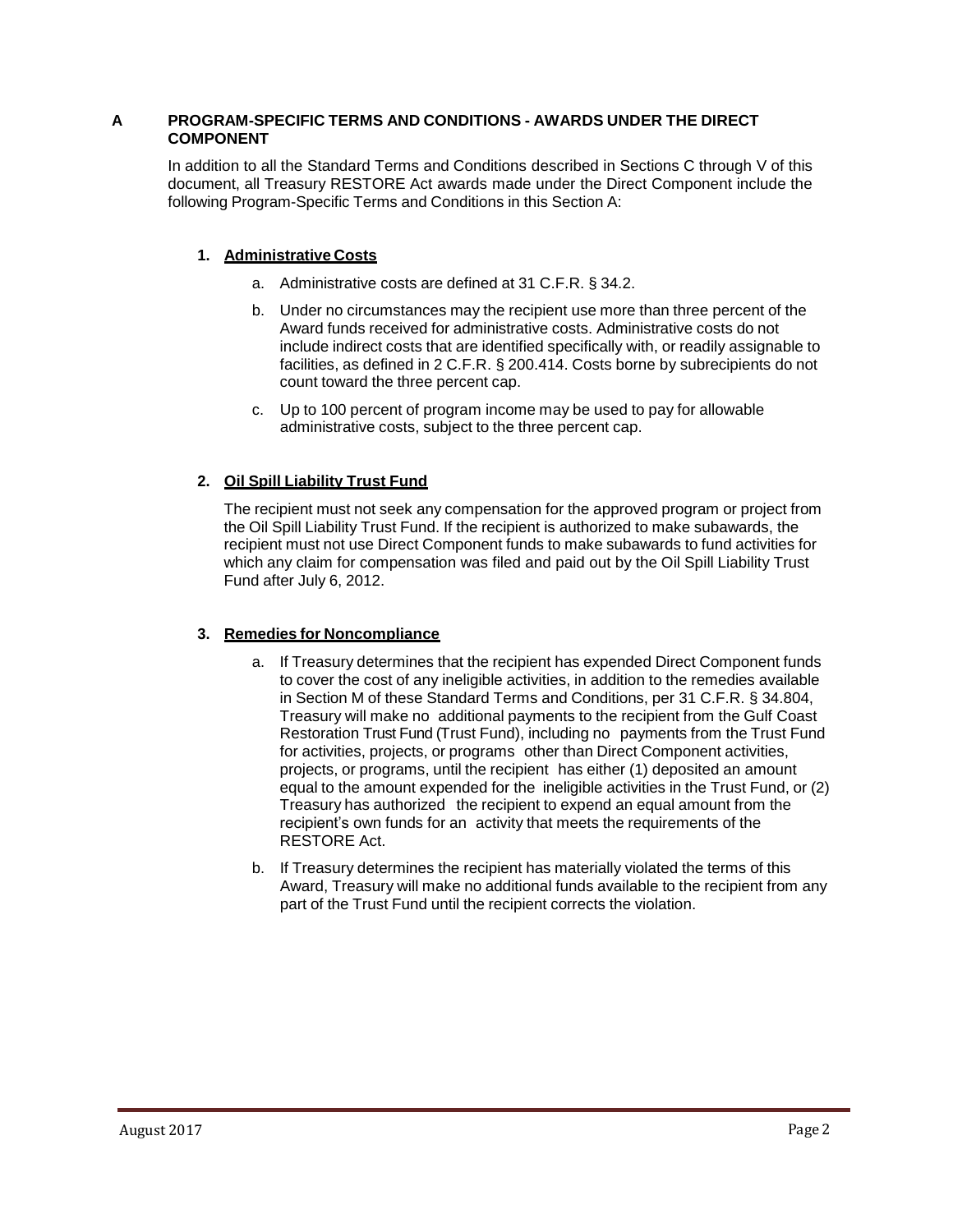#### <span id="page-4-0"></span>**B PROGRAM-SPECIFIC TERMS AND CONDITIONS - AWARDS UNDER THE CENTERS OF EXCELLENCE RESEARCH GRANTS PROGRAM**

In addition to all the Standard Terms and Conditions described in Sections C through V of this document, all Treasury RESTORE Act awards under the Centers of Excellence Research Grants Program include the following Program-Specific Terms and Conditions in this Section B:

#### **1. Allowable Costs**

In addition to the prohibitions contained in 2 C.F.R. Part 200, Subpart E (*Cost Principles*), the following costs are unallowable unless approved in writing by Treasury:

- a. Construction, including the alteration, repair, or rehabilitation of existing structures. Facilities costs are allowable as indirect costs in a federally approved negotiated indirect cost rate.
- b. Acquisition of land or interests in land.

#### **2. Notifications**

- a. If the selection of a Center or Centers of Excellence occurs after the start date of this Award, the recipient must promptly inform Treasury of the following:
	- i. Name of the Center of Excellence and the entity selected to administer it, including the names of member organizations if the entity is a consortium;
	- ii. The DUNS Number of the entity;
	- iii. Location of the entity;
	- iv. Discipline or disciplines assigned to the Center of Excellence;
	- v. Description of the actual public input process undertaken, including a summary of any comments received and a description of how they were addressed; and
	- vi. The estimated budget for the Center, including the total allocation of funded dollars for the Center.
- b. The recipient must immediately notify Treasury if it anticipates selecting a new entity or consortium to serve as a Center of Excellence, or making other changes to the initial selection of Center(s) of Excellence described in the scope of work.

#### **3. Performance Reports**

In addition to the reporting requirements in Section D, the recipient must submit an annual report to the Gulf Coast Ecosystem Restoration Council ("Council"), in a form prescribed by the Council that includes information on subrecipients, subaward amounts, disciplines addressed, and any other information required by the Council. When the subrecipient is a consortium, the annual report must also identify the consortium members. The recipient must provide a copy of this report to Treasury when it submits the report to the Council.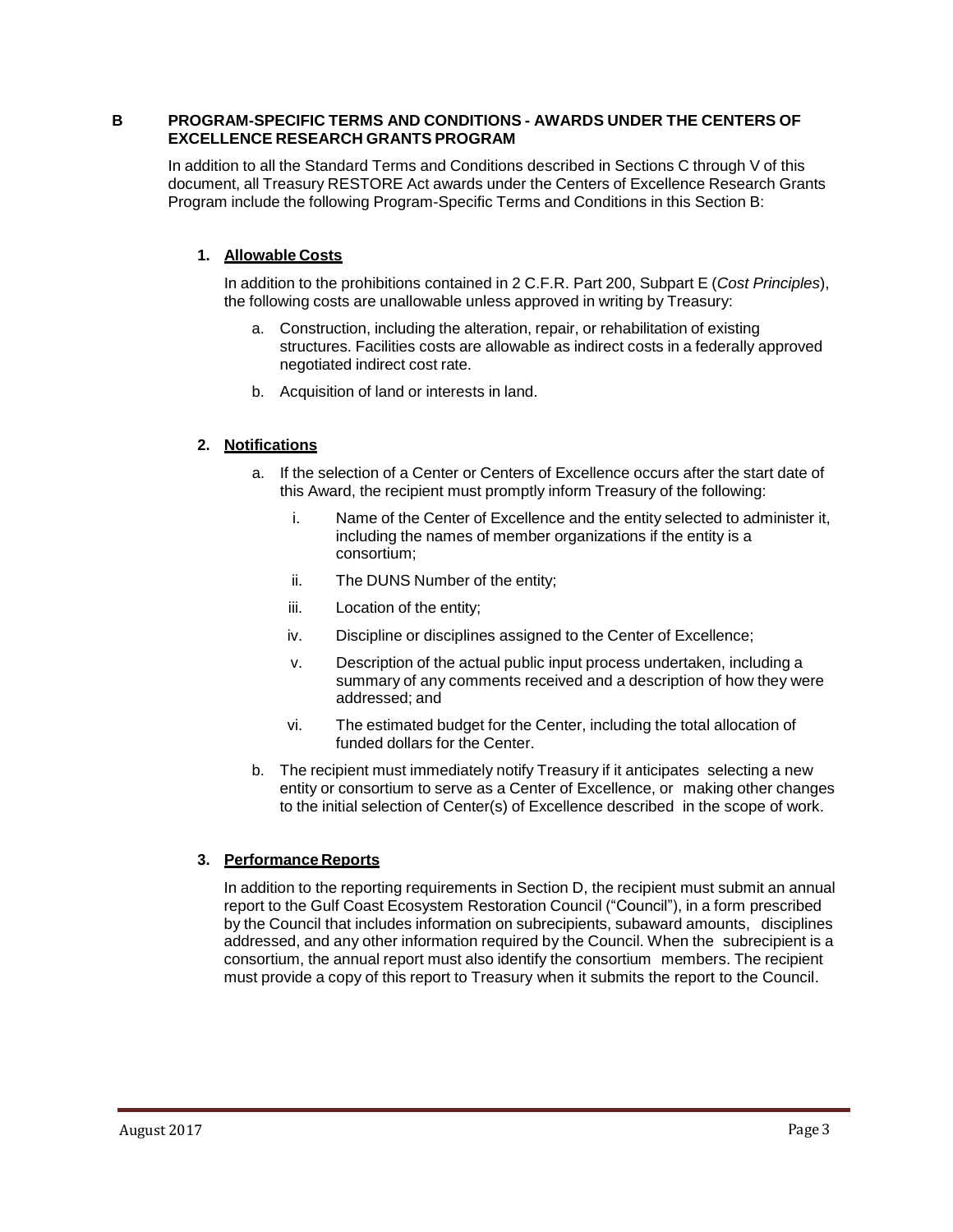#### **STANDARD TERMS AND CONDITIONS**

#### **AWARDS UNDER THE DIRECT COMPONENT AND THE CENTERS OF EXCELLENCE RESEARCH GRANTS PROGRAM**

#### <span id="page-5-0"></span>**C FINANCIAL REQUIREMENTS**

#### **1. Applicable Regulations**

This Award is subject to the following federal regulations and requirements. This list is not exclusive:

- a. Uniform Administrative Requirements, Cost Principles, and Audit Requirements for Federal Awards, 2 C.F.R. Part 200, Subparts A through F, and any Treasury regulations incorporating these requirements.
- b. Treasury's RESTORE Act regulations, 31 C.F.R. Part 34.
- c. Governmentwide Debarment and Suspension, 31 C.F.R. Part 19.
- d. Governmentwide Requirements for Drug-Free Workplace, 31 C.F.R. Part 20.
- e. New Restrictions on Lobbying, 31 C.F.R. Part 21.
- f. Reporting Subaward and Executive Compensation Information, 2 C.F.R. Part 170.
- g. Award Term related to Trafficking in Persons, 2 C.F.R. Part 175.

#### **2. Scope of Work**

The recipient must only use funds obligated and disbursed under this Award for the purpose of carrying out activities described in the attached approved scope of work. The recipient must not incur or pay any expenses under this Award for activities not related to the attached approved scope of work unless Treasury first approves an Award amendment explicitly modifying the approved scope of work to include those activities.

#### **3. Period of Performance; Pre-award Costs**

The recipient must use funds obligated and disbursed under this Award only during the period of performance specified in the Notice of Award, which is the time period during which the recipient may incur new obligations and costs to carry out the work authorized under this Award. The only exception is for costs incurred prior to the effective date of this Award, which are allowable only if:

- a. Treasury specifically authorized these costs in writing on or after the issuance date of this Award;
- b. Incurring these costs was necessary for the efficient and timely performance of the scope of work; and
- c. These costs would have been allowable if incurred after the date of the award.

#### **4. Indirect Costs**

a. The recipient may only charge indirect costs to this Award if these costs are allowable under 2 C.F.R. Part 200, subpart E (*Cost Principles*).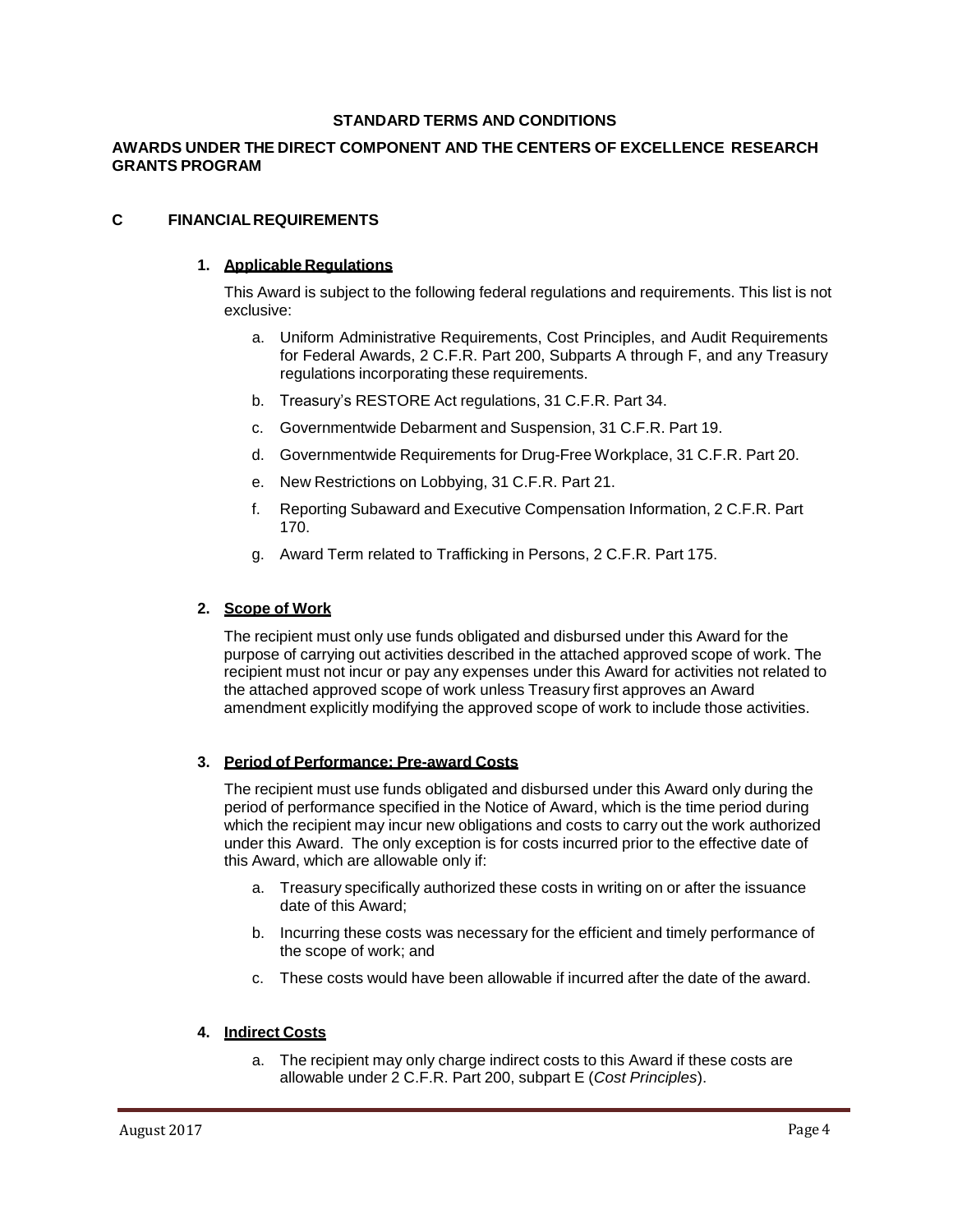- b. Indirect costs charged must be consistent with an accepted de minimis rate or the indirect cost rate agreement negotiated between the recipient and its cognizant agency (defined as the federal agency that is responsible for reviewing, negotiating, and approving cost allocation plans or indirect cost proposals, see 2 C.F.R. § 200.19) and must be included in the recipient's budget.
- c. Unallowable direct costs are not recoverable as indirect costs.
- d. The maximum dollar amount of allocable indirect costs charged to this Award shall be the lesser of:
	- i. The line item amount for the indirect costs contained in the approved budget, including all budget revisions approved in writing by the Treasury; or,
	- ii. The total indirect costs allocable to this Award based on the indirect cost rate approved by a cognizant or oversight federal agency and applicable to the period in which the cost was incurred, provided that the rate is approved on or before the Award end date.

#### **5. Cost Sharing and Budget Limitations**

- a. The recipient is not required to contribute any matching funds.
- b. The recipient shall not request or receive additional funding beyond what was included in the approved application for the attached approved scope of work from any federal or non-federal source without first notifying Treasury.

#### **6. Program Income**

Any program income (defined at 2 C.F.R. § 200.80) generated by the recipient or the subrecipient during the period of performance of the award or subrecipient agreement, as applicable, must be included in the approved budget and be used for the purposes and under the conditions of these Standard Terms and Conditions and any Special Award Conditions, i.e. solely to accomplish the approved scope of work.

#### **7. Incurring Costs or Obligating Federal Funds Beyond the Expiration Date**

The recipient must not incur costs or obligate funds under this Award for any purpose pertaining to the operation of the activity, project, or program beyond the end of the period of performance. The only costs which are authorized for a period up to 90 days following the end of the period of performance are those strictly associated with close-out activities. Close-out activities are normally limited to the preparation of final progress, financial, and required audit reports unless otherwise approved in writing by Treasury. Under extraordinary circumstances, and at Treasury's sole discretion, Treasury may approve the recipient's request for an extension of the 90-day closeout period.

#### **8. Tax Refunds**

Refunds of taxes paid under the Federal Insurance Contributions Act (FICA) and the Federal Unemployment Tax Act (FUTA) that are received by the recipient during or after the period of performance must be refunded or credited to Treasury if these taxes were paid out of RESTORE Act funds in accordance with 2 C.F.R. Part 200, subpart E (*Cost Principles*). The recipient agrees to contact Treasury immediately upon receipt of these refunds.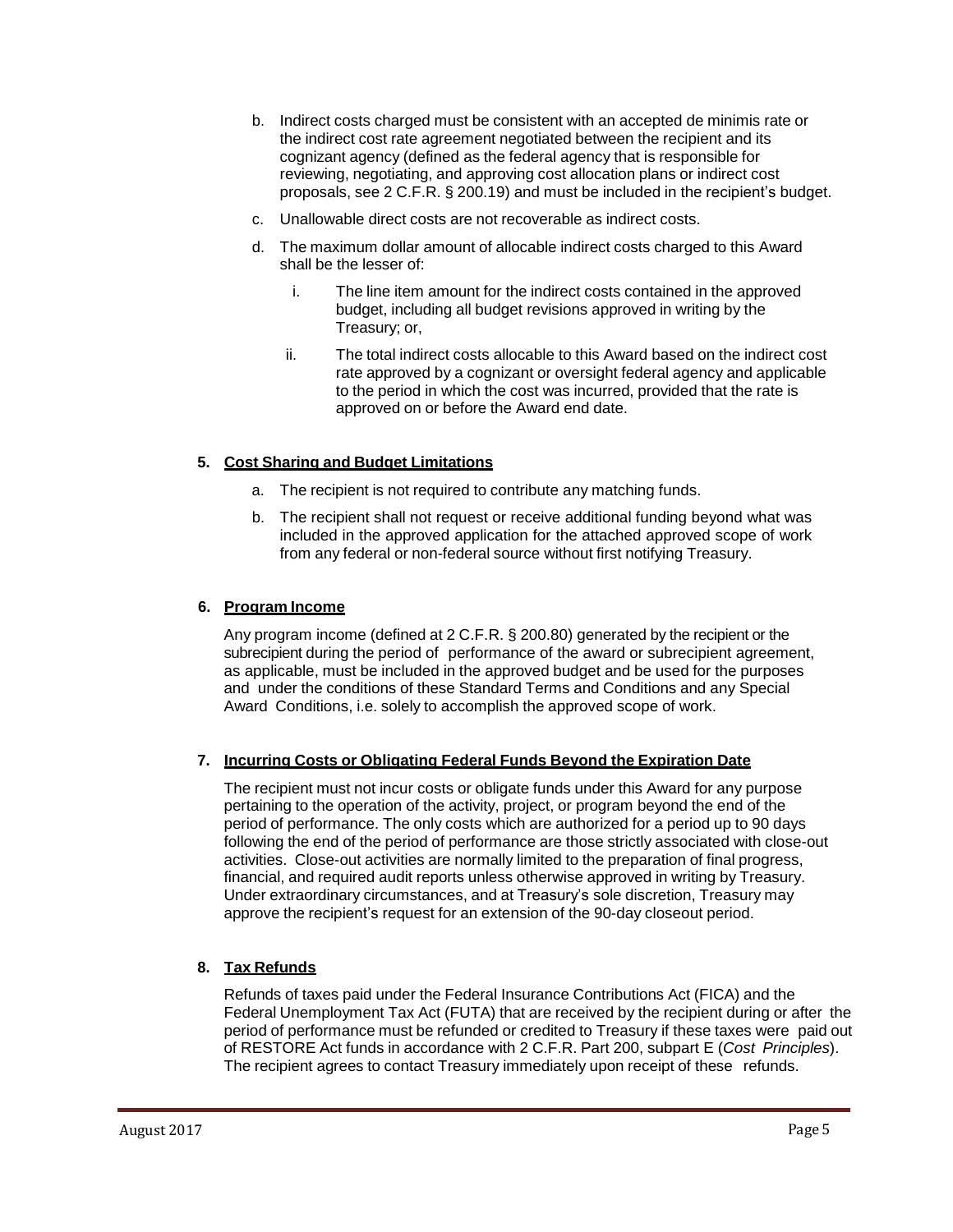#### **9. Subawards**

- a. If the recipient is permitted to make subawards under this award, the recipient must execute a legally binding written agreement with the subrecipient. This agreement must incorporate all the terms and conditions of this Award, including any Special Award Conditions, and must include the information at 2 C.F.R. § 200.331. The recipient must perform all responsibilities required of a passthrough entity, as specified in 2 C.F.R. Part 200.
- b. The recipient must evaluate and document each subrecipient's risk of noncompliance with federal statutes, federal regulations, and the terms and conditions of the subaward for purposes of determining the appropriate subrecipient monitoring strategy, as described in 2 C.F.R. § 200.331(b).
- c. The recipient must monitor the subrecipient's use of federal funds through reporting, site visits, regular contact, or other means to provide reasonable assurance that the subrecipient is administering the subaward in compliance with the RESTORE Act, Treasury's RESTORE Act regulations, these Standard Terms and Conditions, Program-Specific Terms and Conditions, and any Special Award Conditions, and to ensure that performance goals are achieved.
- d. The recipient must provide training and technical assistance to the subrecipient as necessary.
- e. The recipient must, if necessary, take appropriate enforcement actions against non-compliant subrecipients.
- f. If lower tier subawards are authorized by Treasury, the recipient must ensure that a subrecipient who makes a subaward applies the terms and conditions of this Award, including any Special Award Conditions, to all lower tier subawards, and that a subrecipient who makes a subaward carries out all the responsibilities of a pass-through entity described at 2 C.F.R. Part 200.
- g. The recipient must maintain written standards of conduct governing the performance of its employees involved in executing this Award and administration of subawards.
	- i. No employee, officer, or agent shall participate in the selection, award, or administration of a subaward supported by federal funds if a real or apparent conflict of interest would be involved. Such a conflict would arise when the employee, officer, or agent, any member of his or her immediate family, his or her partner, or an organization in which he/she serves as an officer or which employs or is about to employ any of the parties mentioned in this section, has a financial interest or other interest in the organization selected or to be selected for a subaward.
	- ii. The officers, employees, and agents of the recipient shall neither solicit nor accept anything of monetary value from subrecipients.
	- iii. A recipient may set standards for situations in which the financial interest is not substantial or the gift is an unsolicited item of nominal value. A financial interest may include employment, stock ownership, a creditor or debtor relationship, or prospective employment with the organization selected or to be selected for a subaward.
	- iv. The standards of conduct must provide for disciplinary actions to be applied for violations of such standards by officers, employees, or agents of the recipient.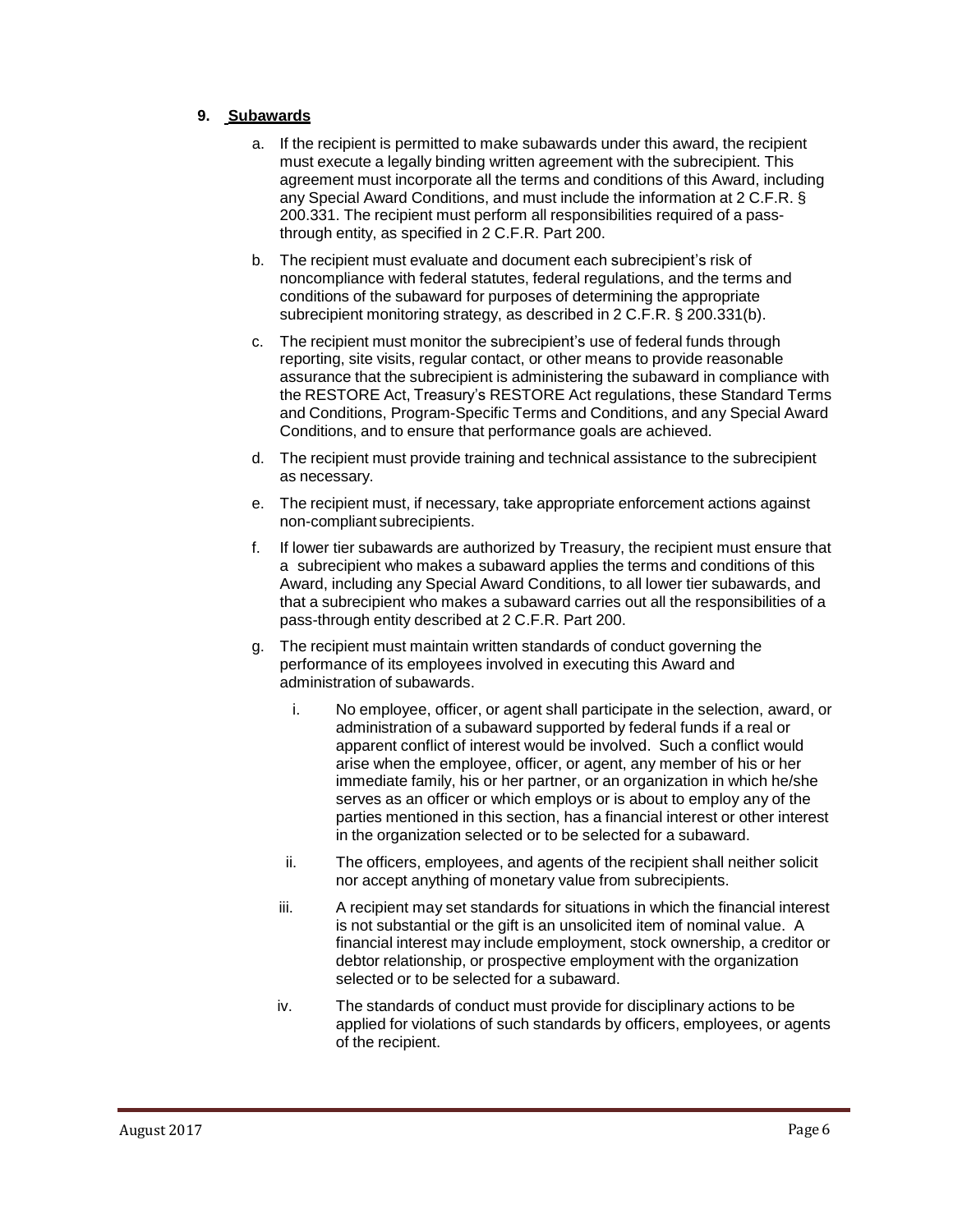#### <span id="page-8-0"></span>**D RECIPIENT REPORTING AND AUDIT REQUIREMENTS**

#### **1. Financial Reports**

- a. The recipient must submit a "Federal Financial Report" (SF-425) on a semiannual basis for the periods ending March 31 and September 30 (or June 30 and December 31, if instructed by Treasury), or any portion thereof, unless otherwise specified in a special award condition. Reports are due no later than 30 days following the end of each reporting period. A final SF-425 must be submitted within 90 days after the end of the period of performance.
- b. In the remarks section of each SF-425 submitted, the recipient must describe by budget category the use of all funds received.
- c. The report must be signed by an authorized certifying official who is the employee authorized by the recipient organization to submit financial data on its behalf.
- d. The recipient must submit all financial reports via [http://www.GrantSolutions.gov,](http://www.grantsolutions.gov/) unless otherwise specified by Treasury in writing.

#### **2. Performance Reports**

- a. The recipient must submit an SF-PPR ("Performance Progress Report"), a "RESTORE Act Status of Performance Report," (standard format provided by Treasury, OMB Approval No. 1505-0250) and an updated "RESTORE Act Milestones Report," (standard format provided by Treasury, OMB Approval No. 1505-0250) on a semi-annual basis for the periods ending March 31 and September 30 (or June 30 and December 31, if instructed by Treasury), or any portion thereof, unless otherwise specified in a Special Award Condition. Reports are due no later than 30 days following the end of each reporting period, except the final report, which is due 90 days following the end of the period of performance.
- b. The recipient must submit all performance reports in (a) above, via [http://www.GrantSolutions.gov,](http://www.grantsolutions.gov/) unless otherwise specified in writing by Treasury, and the recipient must complete these reports according to the following instructions:
	- i. SF-PPR: In the "performance narrative" attachment (section B of the SF-PPR), the recipient must provide the following information:
		- a) In Section B-1:
			- 1) Summarize activities undertaken during the reporting period;
			- 2) Summarize any key accomplishments, including milestones completed for the reporting period;
			- 3) List any contracts awarded during the reporting period, along with the name of the contractor and its principal, the DUNS number of the contractor, the value of the contract, the date of award, a brief description of the services to be provided, and whether or not local preference was used in the selection of the contractor; and
			- 4) If the recipient is authorized to make subawards, list any subawards executed during the reporting period, along with the name of the entity and its principal, the DUNS number of the entity, the value of the agreement, the date of award, and a brief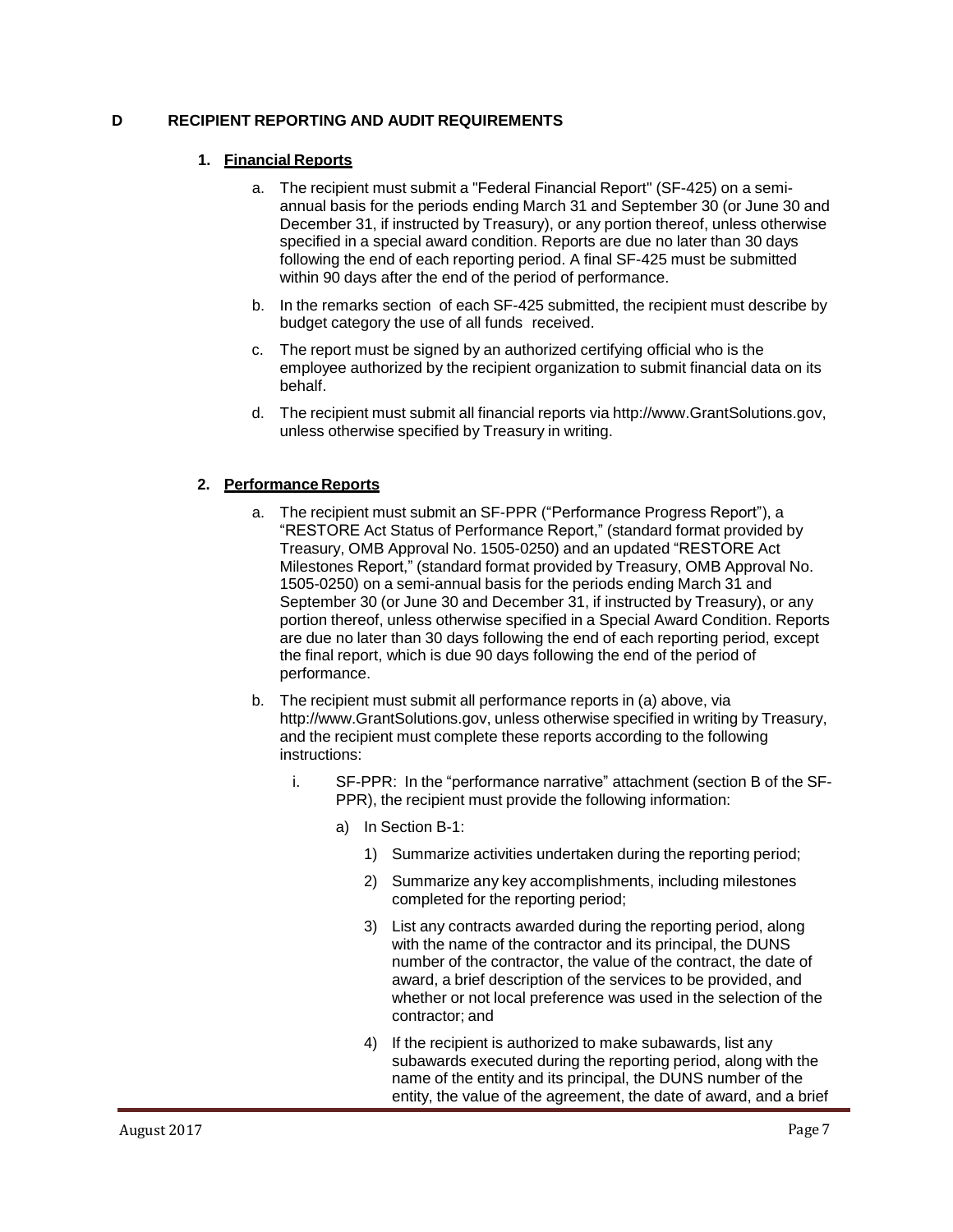description of the scope of work.

- b) In Section B-2:
	- 1) Indicate if any operational, legal, regulatory, budgetary, and/or ecological risks, and/or any public controversies, have materialized. If so, indicate what mitigation strategies have been undertaken to attenuate these risks or controversies; and
	- 2) Summarize any challenges that have impeded the recipient's ability to accomplish the approved scope of work on schedule and on budget.
- c) In Section B-3:

Summarize any significant findings or events, including any data compiled, collected, or created, if applicable.

d) In Section B-4:

Describe any activities to disseminate or publicize results of the activity, project, or program, including data and its repository and citations for publications resulting from this Award.

- e) In Section B-5:
	- 1) Describe all efforts taken to monitor contractor and/or subrecipient performance, including site visits, during the reporting period.
	- 2) For subawards, indicate whether the subrecipient submitted an audit to the recipient, and if so, whether the recipient issued a management decision on any findings; and
	- 3) Describe any other activities or relevant information not already provided.
- f) In Section B-6:

Summarize the activities planned for the next reporting period.

- ii. "RESTORE Act Status of Performance Report": Instructions are provided on the report form.
- iii. "RESTORE Act Milestones Report": Instructions are provided on the report form.

#### **3. Interim Reporting on Significant Developments per 2 C.F. R. § 200.328(d)**

- a. Events may occur between the scheduled performance reporting dates that have significant impact upon the activity, project, or program. In such cases, the recipient must inform Treasury as soon as the following types of conditions become known:
	- i. Problems, delays, or adverse conditions which will materially impair the ability to meet the objective of this Award. This disclosure must include a statement of the action taken, or contemplated, and any assistance needed to resolve the situation.
	- ii. Favorable developments, which enable meeting time schedules and objectives sooner or at less cost than anticipated or producing more or different beneficial results than originally planned.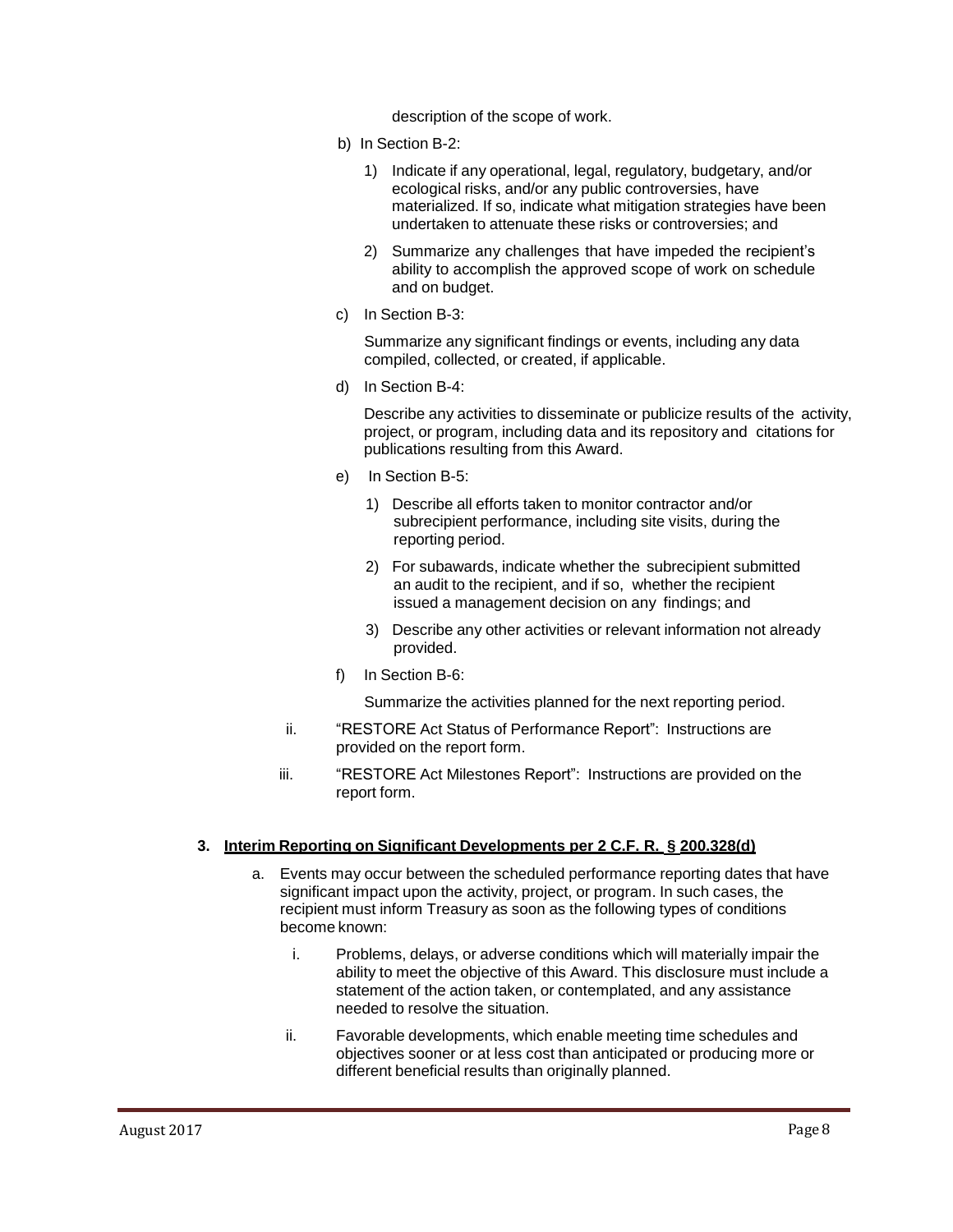- b. The recipient must:
	- i. Promptly provide to Treasury and the Treasury Inspector General a copy of all state or local inspector general reports, audit reports other than those prepared under the Single Audit Act, and reports of any other oversight body, if such report pertains to an award under any RESTORE Act component, including the Comprehensive Plan Component and Spill Impact Component.
	- ii. Immediately notify Treasury and the Treasury Inspector General of any indication of fraud, waste, abuse, or potentially criminal activity pertaining to grant funds.
	- iii. Promptly notify Treasury upon the selection of a contractor or subrecipient performing work under this Award, and include the name and DUNS number for the subrecipient or contractor, and the total amount of the contract or subaward.

#### **4. Audit Requirements**

The recipient is responsible for complying, and ensuring all subrecipients comply, with all audit requirements of the Single Audit Act and 2 C.F.R. Part 200 Subpart F – Audit Requirements.

#### **5. OperationalSelf-Assessment**

The recipient must submit a revised *Operational Self-Assessment* form no later than June 30th of each calendar year for the duration of this Award. Only one *Operational Self-Assessment* must be submitted per recipient per year. In completing the form, the recipient must note controls or activities that have changed from its previous submission. The recipient must submit the *Operational Self-Assessment* electronically to [restoreact@treasury.gov,](mailto:restoreact@treasury.gov) unless otherwise specified in writing by Treasury. The form may be downloaded at [https://www.treasury.gov/services/restore](https://www.treasury.gov/services/restore-act/Pages/Direct%20Component/DirectComponent.aspx)[act/Pages/Direct%20Component/DirectComponent.aspx.](https://www.treasury.gov/services/restore-act/Pages/Direct%20Component/DirectComponent.aspx)

#### <span id="page-10-0"></span>**E FINANCIAL MANAGEMENT SYSTEM AND INTERNAL CONTROL REQUIREMENTS**

- **1.** Recipients that are states must expend and account for Award funds in accordance with the applicable state laws and procedures for expending and accounting for the state's own funds. All other recipients must expend and account for Award funds in accordance with federal laws and procedures. In addition, all recipients' financial management systems must be sufficient to:
	- a. Permit the preparation of accurate, current, and complete SF-425, SF-PPR, RESTORE Act Milestones Report, and RESTORE Act Status of Performance Reports, as well as reporting on subawards, if applicable, and any additional reports required by any Special Award Conditions;
	- b. Permit the tracing of funds to a level of expenditures adequate to establish that such funds have been used in accordance with all applicable federal, state, and local requirements, including the RESTORE Act, Treasury RESTORE Act regulations, these Standard Terms and Conditions, Program-Specific Terms and Conditions, and any Special Award Conditions.
	- c. Allow for the comparison of actual expenditures with the amount budgeted for each Award made to the recipient by Treasury under the RESTORE Act.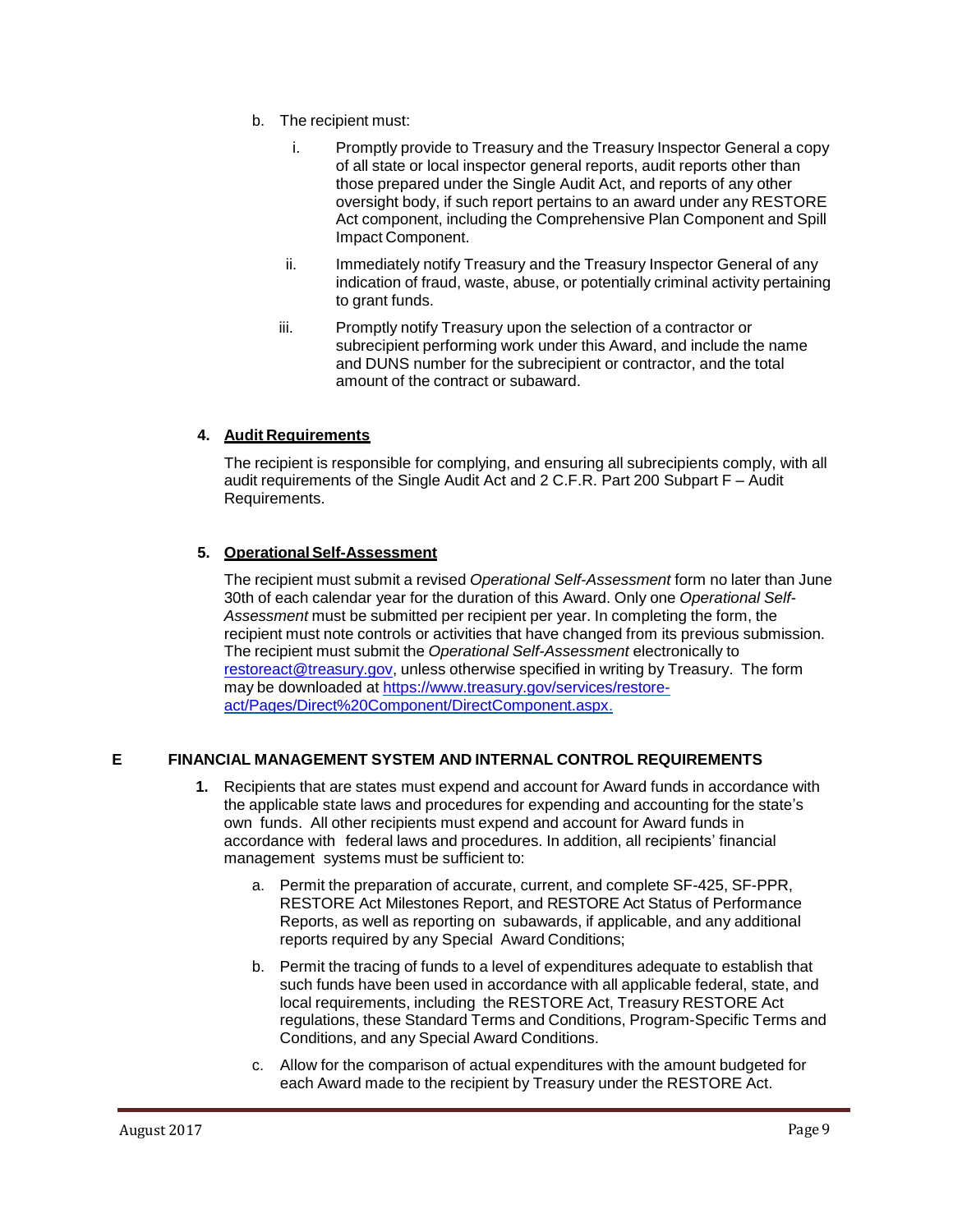- d. Identify and track all RESTORE Act awards received and expended by the assigned grant number, which is the Universal Award ID (as provided by Treasury), the year the Award was made, the awarding agency (Treasury), and the program's CFDA title and CFDA number (21.015).
- e. Record the source and application of funds for all activities funded by this Award, as well as all awards, authorizations, obligations, unobligated balances, assets, expenditures, program income, and interest earned on federal advances, and allow users to tie these records to source documentation such as cancelled checks, paid bills, payroll and attendance records, contract and subaward agreements, etc.
- f. Ensure effective control over, and accountability for, all federal funds, and all property and assets acquired with federal funds. The recipient must adequately safeguard all assets and ensure that they are used solely for authorized purposes.
- **2.** The recipient must establish written procedures to implement the requirements set forth in section H below (Award Disbursement), as well as written procedures to determine the allowability of costs in accordance with 2 C.F.R. Part 200, subpart E (*Cost Principles*) and the terms and conditions of this Award.
- **3.** The recipient must establish and maintain effective internal controls over this Award in a manner that provides reasonable assurance that the recipient is managing this Award in compliance with the RESTORE Act, Treasury's RESTORE Act regulations, these Standard Terms and Conditions, Program-Specific Terms and Conditions, and any Special Award Conditions. These internal controls should be in compliance with guidance in "Standards for Internal Control in the Federal Government" issued by the Comptroller General of the United States or the "Internal Control Integrated Framework", issued by the Committee of Sponsoring Organizations of the Treadway Commission (COSO). The recipient must evaluate and monitor its compliance, and the compliance of any subrecipients, with the RESTORE Act, Treasury's RESTORE Act regulations, these Standard Terms and Conditions, Program-Specific Terms and Conditions, and any Special Award Conditions, and promptly remedy any identified instances of noncompliance. When and if an instance of noncompliance cannot be remedied by the recipient, the recipient must promptly report the instance of noncompliance to Treasury and the Treasury Inspector General, followed by submitting a proposed mitigation plan to Treasury.
- **4.** The recipient must take reasonable measures to safeguard protected personally identifiable information (PII) consistent with applicable federal, state, and local laws regarding privacy and obligations of confidentiality.

#### <span id="page-11-0"></span>**F RECORDS RETENTION REQUIREMENTS**

- **1.** The recipient must retain all records pertinent to this Award for a period of three years, beginning on a date as described in 2 C.F.R. § 200.333. While electronic storage of records (backed up as appropriate) is preferable, the recipient has the option to store records in hardcopy (paper) format. For the purposes of this section, the term "records" includes but is not limited to:
	- a. Copies of all contracts and all documents related to a contract, including the Request for Proposal (RFP), all proposals/bids received, all meeting minutes or other documentation of the evaluation and selection of contractors, any disclosed conflicts of interest regarding a contract, all signed conflict of interest forms, all conflict of interest and other procurement rules governing a particular contract, and any bid protests;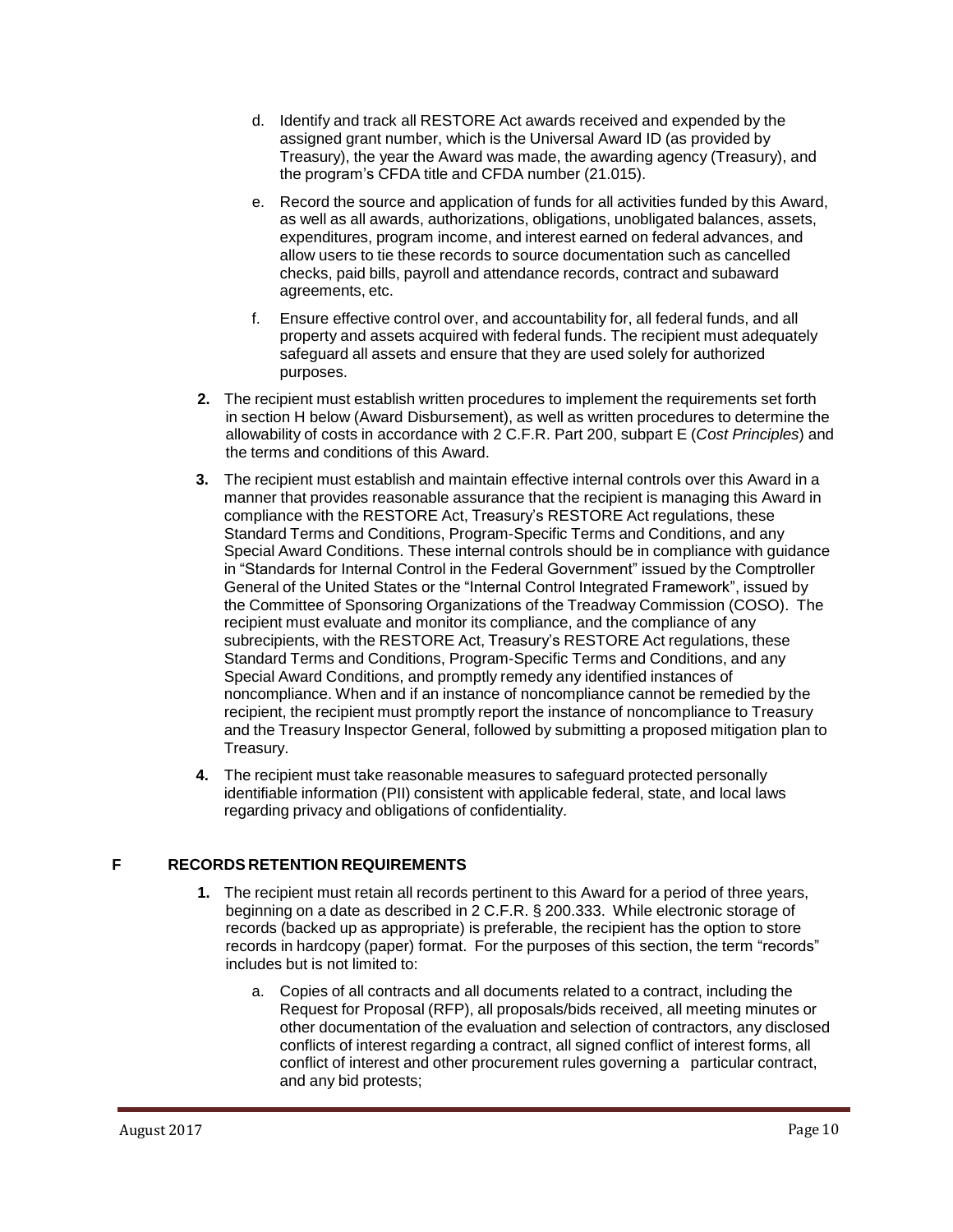- b. Copies of all subawards, including the funding opportunity announcement or equivalent, all applications received, all meeting minutes or other documentation of the evaluation and selection of subrecipients, any disclosed conflicts of interest regarding a subaward, and all signed conflict of interest forms);
- c. All documentation of site visits, reports, audits, and other monitoring of contractors (vendors) and subrecipients);
- d. All financial and accounting records, including records of disbursements to contractors (vendors) and subrecipients, and documentation of the allowability of Administrative Costs charged to this Award;
- e. All supporting documentation for the performance outcome and other information reported on the recipient's SF-425s, SF-PPRs, RESTORE Act Milestones Reports, and RESTORE Act Status of Performance Reports; and
- f. Any reports, publications, and data sets from any research conducted under this Award.
- **2.** If any litigation, claim, investigation, or audit relating to this Award or an activity funded with Award funds is started before the expiration of the three year period, the records must be retained until all litigation, claims, investigations, or audit findings involving the records have been resolved and final action taken.
- **3.** If the recipient is authorized to enter into contracts to complete the approved scope of work, the recipient must include in its legal agreement with the contractor a requirement that the contractor retain all records in compliance with 2 C.F.R. § 200.333.
- **4.** If the recipient is authorized to make subawards, the recipient must include in its legal agreement with the subrecipient a requirement that the subrecipient retain all records in compliance with 2 C.F.R. § 200.333.

#### <span id="page-12-0"></span>**G THE FEDERAL GOVERNMENT'S RIGHT TO INSPECT, AUDIT, AND INVESTIGATE**

#### **1. Access to Records**

- a. Treasury, the Treasury Office of Inspector General, and the Government Accountability Office have the right of timely and unrestricted access to any documents, papers or other records, including electronic records, of the recipient that are pertinent to this Award, in order to make audits, investigations, examinations, excerpts, transcripts, and copies of such documents. This right also includes timely and reasonable access to the recipient's personnel for the purpose of interview and discussion related to such documents. This right of access shall continue as long as records are required to be retained.
- b. If the recipient is authorized to make subawards, the recipient must include in its legal agreement or contract with the subrecipient a requirement that the subrecipient make available to Treasury, the Treasury Office of Inspector General, and the Government Accountability Office any documents, papers or other records, including electronic records, of the subrecipient, that are pertinent to this Award, in order to make audits, investigations, examinations, excerpts, transcripts, and copies of such documents. This right also includes timely and reasonable access to the subrecipient's personnel for the purpose of interview and discussion related to such documents. This right of access shall continue as long as records are required to be retained (see Section F above).
- c. If the recipient is authorized to enter into contracts to complete the approved scope of work, the recipient must include in its contract a requirement that the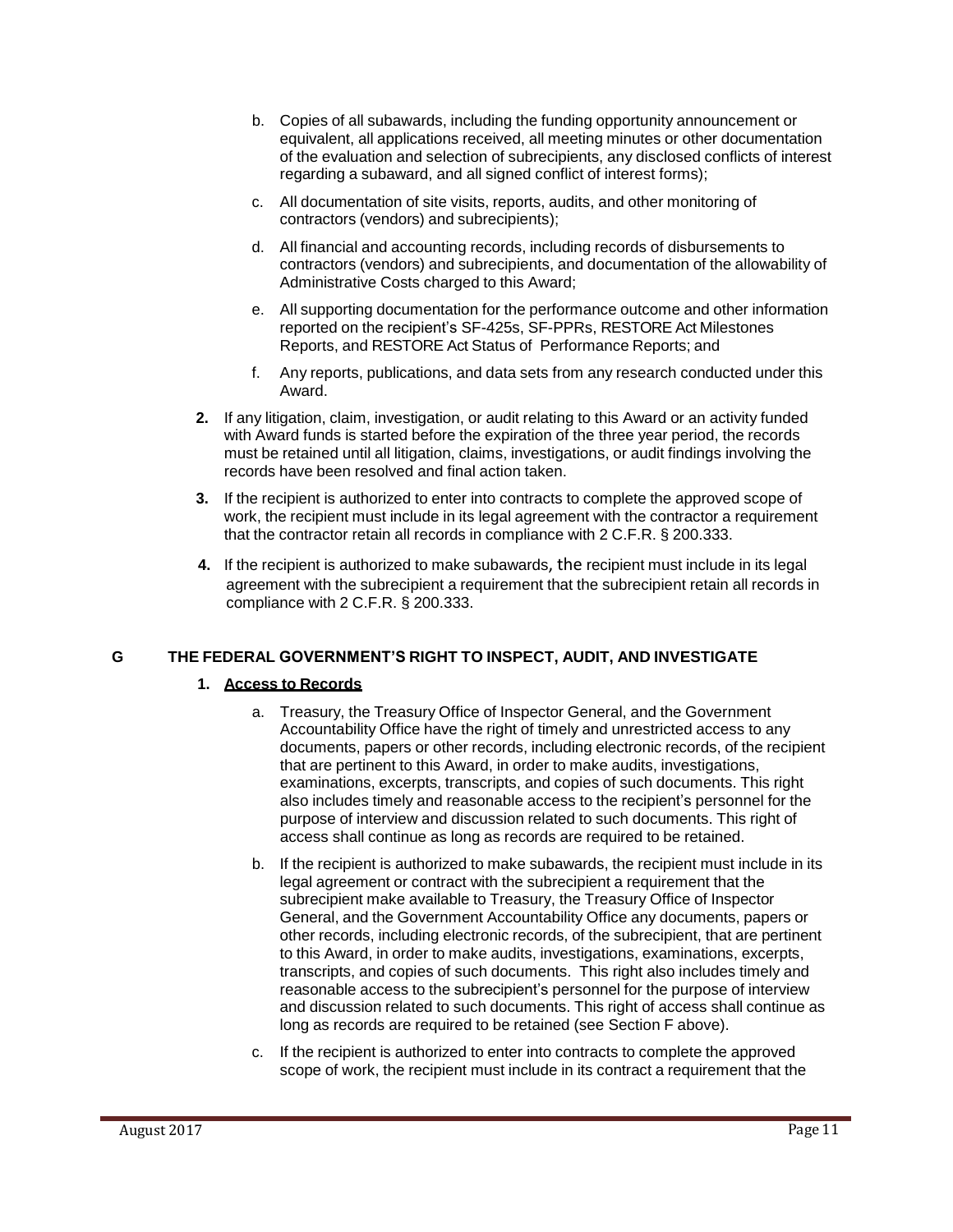contractor make available to Treasury, the Treasury Office of Inspector General,

and the Government Accountability Office any documents, papers or other records, including electronic records, of the contractor that are pertinent to this Award, in order to make audits, investigations, examinations, excerpts, transcripts, and copies of such documents. This right also includes timely and reasonable access to the contractor's personnel for the purpose of interview and discussion related to such documents. This right of access shall continue as long as records are retained (see Section F above).

#### **2. Access to the Recipient's Sites.**

The Treasury, the Treasury Office of Inspector General, and Government Accountability Office shall have the right during normal business hours to conduct announced and unannounced onsite and offsite physical visits of recipients and their subrecipients and contractors corresponding to the duration of their records retention obligation for this Award.

#### <span id="page-13-0"></span>**H AWARD DISBURSEMENT**

- **1.** Unless otherwise specified in a Special Award Condition, Treasury will make advance payments under this Award. However, if one of the following occurs, Treasury will require Award funds to be disbursed on a reimbursement basis either with or without pre-approval of drawdown requests: (1) Treasury determines that the recipient does not meet the financial management system standards (see Section E) included in these Standard Terms and Conditions, (2) Treasury determines that the recipient has not established procedures that will minimize the time elapsing between the transfer of funds and disbursement, or (3) Treasury determines that the recipient is in noncompliance with the RESTORE Act, Treasury's RESTORE Act regulations, other pertinent federal statutes, these Standard Terms and Conditions, Program-Specific Terms and Conditions, and/or any Special Award Conditions, and determines that the appropriate remedy is to require payment on a reimbursement basis.
- **2.** If reimbursement is used, Treasury may require pre-approval of drawdown requests. If Treasury requires pre-approval of drawdown requests, Treasury will provide the recipient with instructions on what billing to submit. Treasury will make payment within 30 calendar days after receipt of the billing, unless Treasury determines the request to be improper, in which case payment will not be made.
- **3.** To the extent available, the recipient must disburse funds available from program income, rebates, refunds, contract settlements, audit recoveries, and interest earned on such funds before requesting additional cash payments of Award funds.
- **4.** Treasury will use the Department of Treasury's Automated Standard Application for Payment (ASAP) system to disburse payments of Award funds. In order to receive payments, the recipient must first enroll in ASAP.gov. Treasury creates and funds account(s) for recipients in ASAP.gov, and recipients access their account(s) online to request funds. All Award funds will be disbursed electronically using the Automated Clearing House (ACH) for next day or future day payments only. Awards paid through ASAP.gov may contain controls or withdrawal limits set by Treasury.
- **5.** Requirements applicable to recipients that are states: Payment methods of state agencies or instrumentalities must be consistent with Treasury-State agreements under the Cash Management Improvement Act, 31 C.F.R. Part 205 "Rules and Procedures for Efficient Federal-State Funds Transfers," and Treasury Financial Manual (TFM) 4A-2000 Overall Disbursing Rules for All Federal Agencies.
- **6.** Requirements applicable to recipients that are not states: The recipient must minimize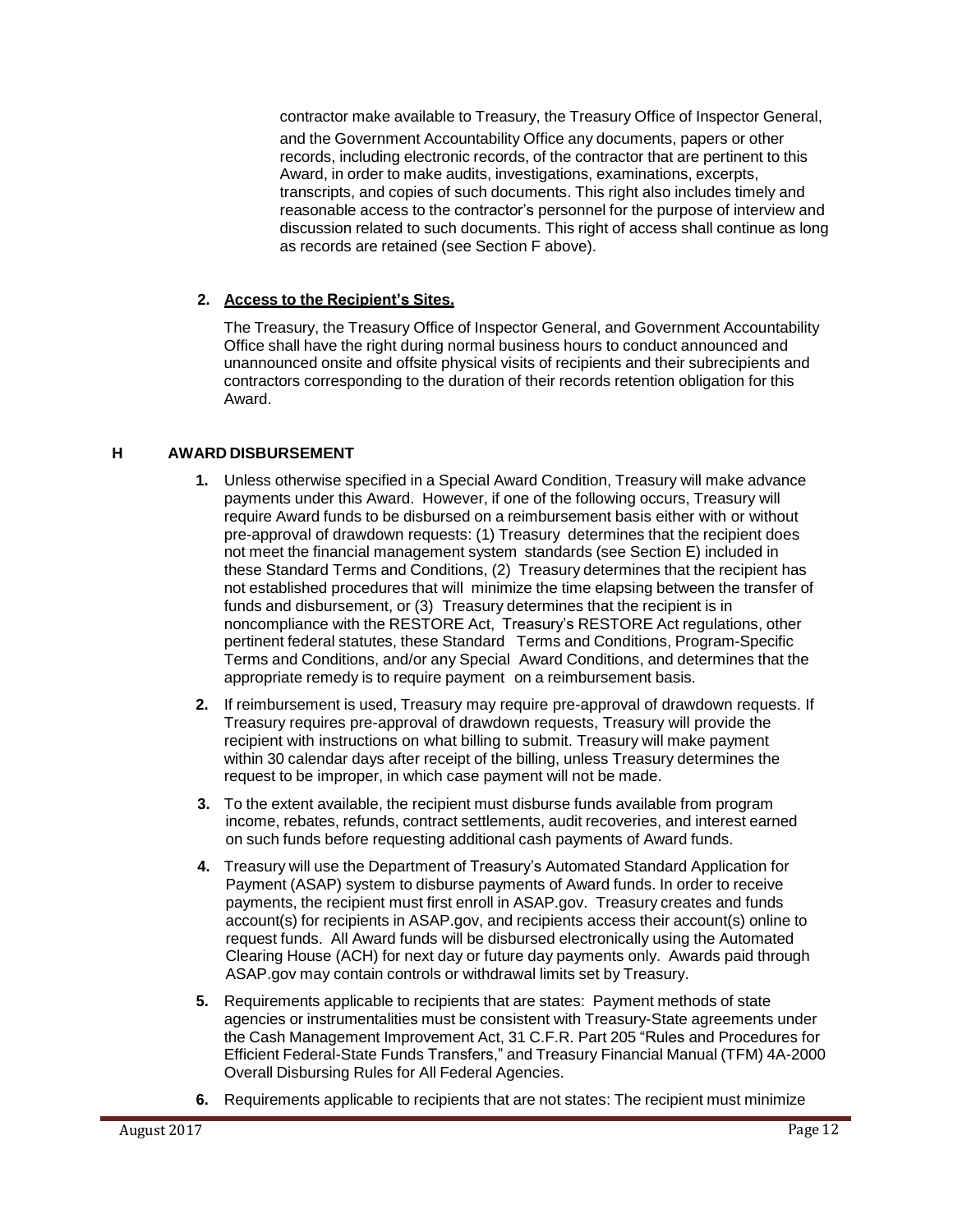the time between the transfer of funds from Treasury and the use of the funds by the recipient. Advance payments to the recipient must be limited to the minimum amounts needed and be timed to be in accordance with the actual, immediate cash requirements of the recipient in carrying out the purpose of the approved activity, project, or program. The timing and amount of advance payments must be as close as is administratively feasible to the actual disbursements by the parish or county for activity, project, or program costs and the proportionate share of any allowable indirect costs. Advances should not be drawn down more than three business days before expenditure. Advanced funds not disbursed in a timely manner must be promptly returned to Treasury. The recipient must make timely payment to contractors (vendors) in accordance with the contract provisions.

- **7.** Advances of federal funds must be deposited and maintained in United States Government-insured interest-bearing accounts whenever possible. The recipient is not required to maintain a separate depository account for receiving Award funds. If the recipient maintains a single depository account where advances are commingled with funds from other sources, the recipient must maintain on its books a separate subaccount for the Award funds. Consistent with the national goal of expanding opportunities for women-owned and minority-owned business enterprises, the recipient is encouraged to ensure fair consideration of women-owned and minority-owned banks (a bank which is owned at least 50 percent by women or minority group members).
- **8.** The recipient must maintain advances of federal funds in interest bearing accounts, unless one of the following conditions applies:
	- a. The recipient receives less than \$120,000 in federal awards per year;
	- b. The best reasonably available interest bearing account would not be expected to earn interest in excess of \$500 per year on federal cash balances; or
	- c. The depository would require an average or minimum balance so high that it would not be feasible within the expected federal and non-federal cash resources.
- **9.** On an annual basis, the recipient must remit interest earned on federal advance payments deposited in interest-bearing accounts to the Department of Health and Human Services, Payment Management System, Rockville, MD 20852. Interest amounts up to \$500 per year may be retained by the recipient and used for administrative costs.

#### <span id="page-14-0"></span>**I EFFECT OF A GOVERNMENT SHUTDOWN ON DISBURSEMENTS AND THE AVAILABILITY OF TREASURY PERSONNEL**

In the event of a federal government shutdown, Treasury will issue guidance to the recipient concerning the expected effects on this Award.

#### <span id="page-14-1"></span>**J NOTIFICATIONS AND PRIOR APPROVALS**

#### **1. Notifications**

In addition to other notifications required under these Standard Terms and Conditions, the recipient must promptly notify Treasury in writing whenever any of the following is anticipated or occurs:

- a. A vacancy or change to key personnel listed in the application.
- b. Any termination of a subaward prior to the expiration of the agreement with the subrecipient.
- c. Except for changes described in (2) below, the recipient may revise the budget without prior approval. If the recipient alters the budget, the recipient must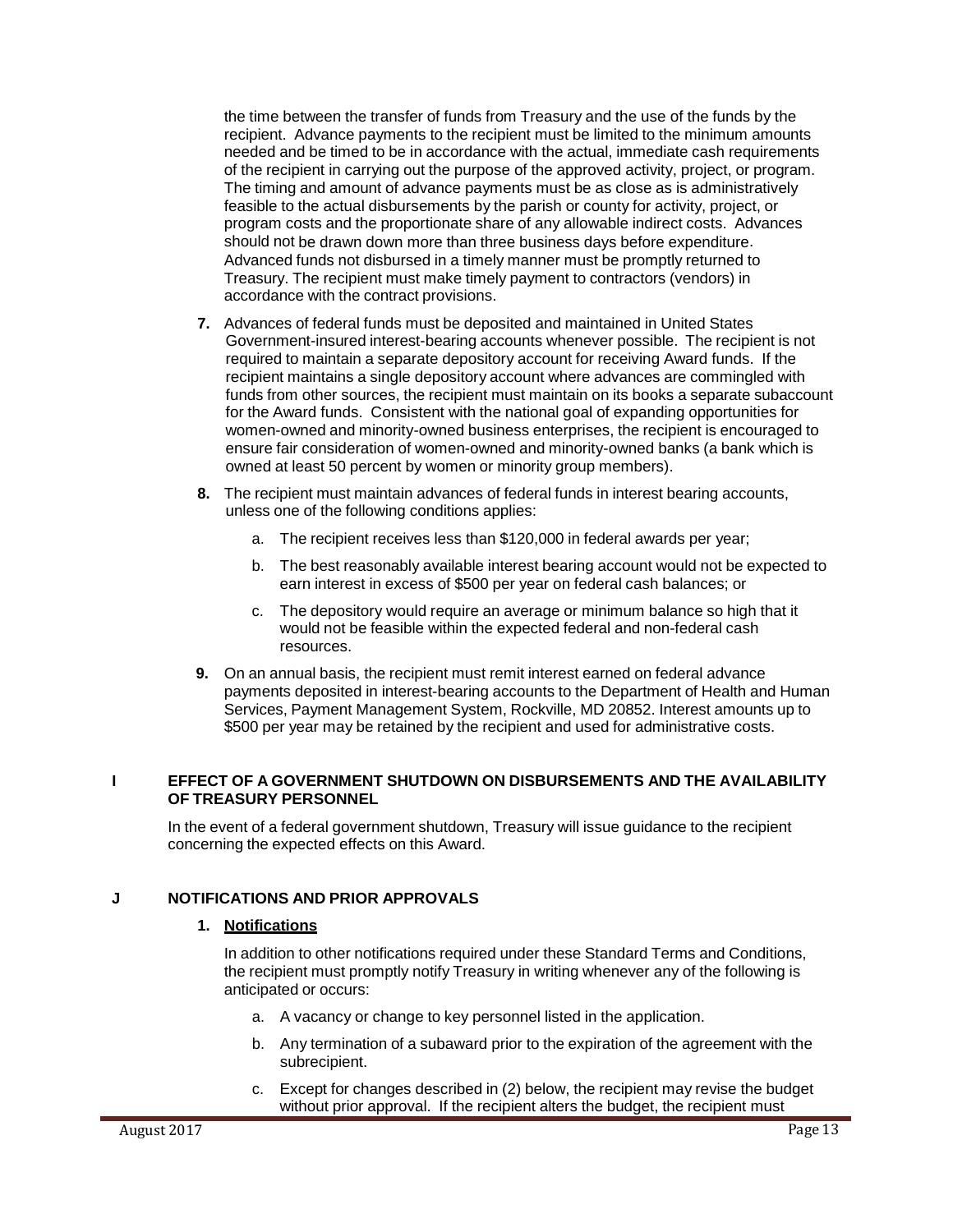provide a revised budget form (SF-424A or SF-424C, as applicable) to Treasury as an attachment to the SF-PPR, reflecting all budget revisions from the same period covered by the SF-PPR. Acceptance of such budget information does not constitute Treasury's approval of the revised budget.

#### **2. Prior Approvals**

- a. The recipient must obtain prior written approval from Treasury whenever any of the following actions is anticipated:
	- i. A change in the scope or the objective of the activity, project, or program (even if there is no associated budget revision requiring prior written approval);
	- ii. A need to extend the period of performance;
	- iii. A need for additional federal funds to complete the activity, project, or program;
	- iv. The transfer of funds among direct cost categories or programs, functions, and activities if this Award exceeds the Simplified Acquisition Threshold (defined at 2 C.F.R. § 200.88) and the cumulative amount of such transfers exceeds or is expected to exceed 10 percent of the total budget as last approved by Treasury;
	- v. The subawarding, transferring or contracting out of any work under this Award (this provision does not apply to the acquisition of supplies, material, equipment or general support services), unless described in the application and approved in this Award.;
	- vi. Any transfer between the non-construction and construction activities; and
	- vii. The inclusion of costs that require prior approval in accordance with 2 C.F.R. Part 200, Subpart E—Cost Principles, unless described in the application and approved in this Award.
- b. If requesting a no-cost extension to this Award, the request must be made no less than 30 days prior to the end of the period of performance for this Award. Any extension of the period of performance requires prior written approval from Treasury.

#### <span id="page-15-0"></span>**K PROPERTY**

#### **1. General Requirements**

- a. The recipient must comply with the property standards at 2 C.F.R. § 200.310 through § 200.316 for real property, equipment, supplies, and intangible property. The recipient must also comply with the RESTORE Act requirements concerning the acquisition of land and interests in land at 31 C.F.R. § 34.803.
- b. No real property or interest in real property may be acquired under this Award unless authorized in the approved scope of work.

#### **2. Supplies and Equipment**

- a. Requirements that are applicable to recipients that are states:
	- i. Equipment: The recipient must use, manage, and dispose of equipment acquired under this Award in accordance with state laws and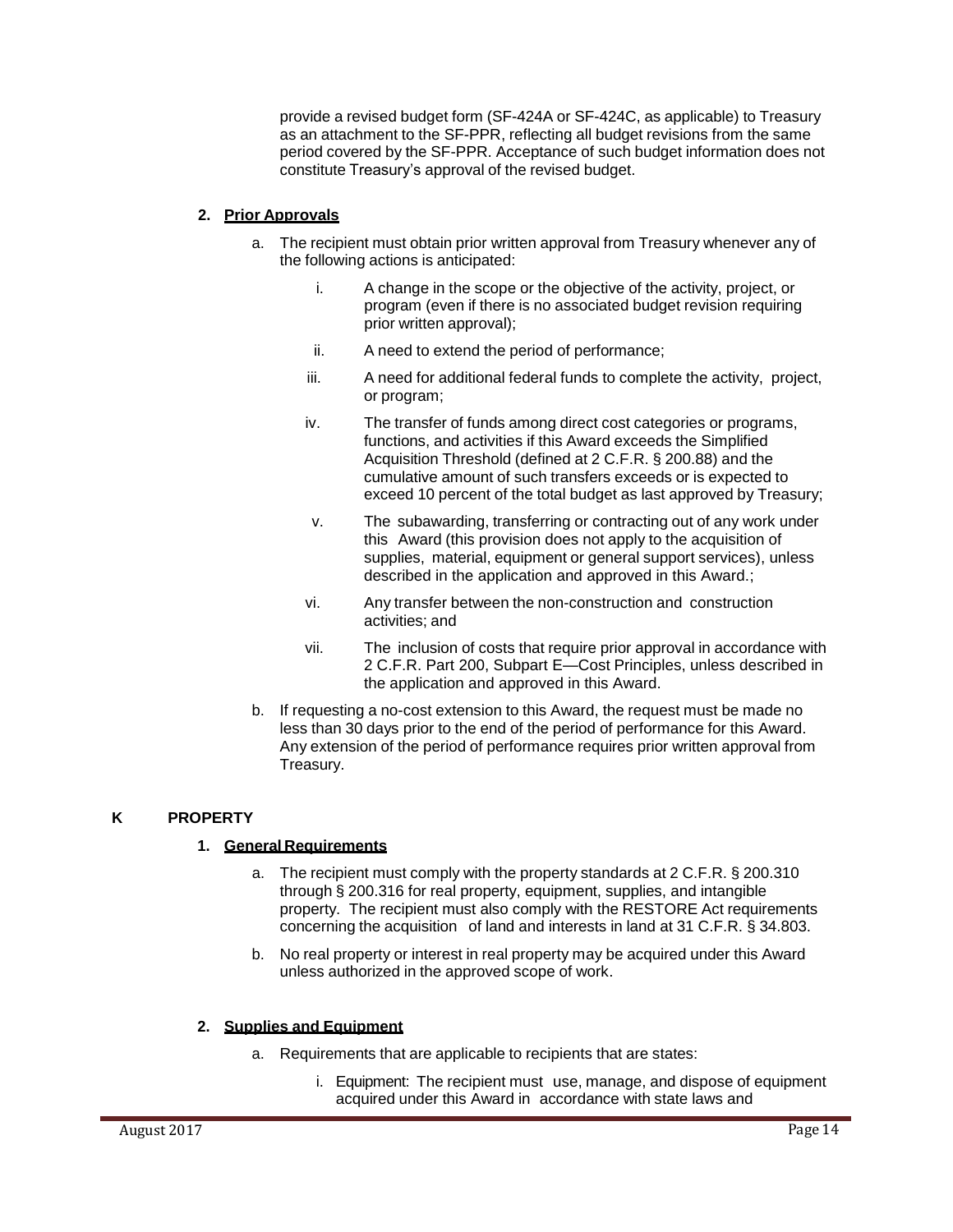procedures.

- ii. Supplies: If the recipient has a residual inventory of unused supplies exceeding \$5,000 in total aggregate value upon termination or completion of the activity, project, or program and the supplies are not needed for any other federal award, the recipient must report the value and the retention or sale of such supplies by submitting to Treasury a completed *SF-428 Tangible Personal Property Report* and *SF-428-B Final Report Form* no later than 60 days after the end of the Period of Performance*.*
- b. Requirements that are applicable to recipients that are not states:
	- i. Equipment and Supplies: During the period of performance, the recipient must seek disposition instructions from Treasury for equipment and/or unused or residual supplies acquired under this Award if the current fair market value of the equipment and/or unused or residual supplies is greater than \$5,000 per unit. The recipient must seek disposition instructions before disposing of the property by submitting a completed *SF-428 Tangible Personal Property Report* and *SF-428-C Disposition Request/Report*. Not later than 60 days after the end of the period of performance, the recipient must submit to Treasury a completed *SF-428 Tangible Personal Property Report* and *SF-428-B Final Report Form* if the recipient retains any equipment with a current fair market value greater than \$5,000 per unit or a residual inventory of unused supplies exceeding \$5,000 in total aggregate value upon termination or completion of the activity, project, or program and the equipment and/or supplies are not needed for any other federal award.

#### <span id="page-16-0"></span>**L AMENDMENTS AND CLOSEOUT**

#### **1. Amendments**

- a. The terms of this Award may be amended with the written approval of the recipient and Treasury.
- b. Treasury reserves the right to amend the terms of this Award if required by federal law or regulation.
- c. Amendments must be requested in writing, and must include an explanation for the reason this Award should be amended.

#### **2. Closeout**

a. Treasury will close out this Award when it determines that all applicable administrative actions and all required work of this Award have been completed.

Within 90 calendar days after the end of the period of performance, the recipient must submit any outstanding SF-PPR and RESTORE Act Status of Performance reports, as well as the required reporting on subawards, if applicable, plus a final SF-425 report, unless the recipient requests, and Treasury approves, an extension.

- b. The recipient must liquidate all obligations incurred under this Award not later than 90 calendar days after the end of the period of performance, unless the recipient requests, and Treasury approves, an extension.
- c. The recipient must promptly refund any balances of unobligated cash that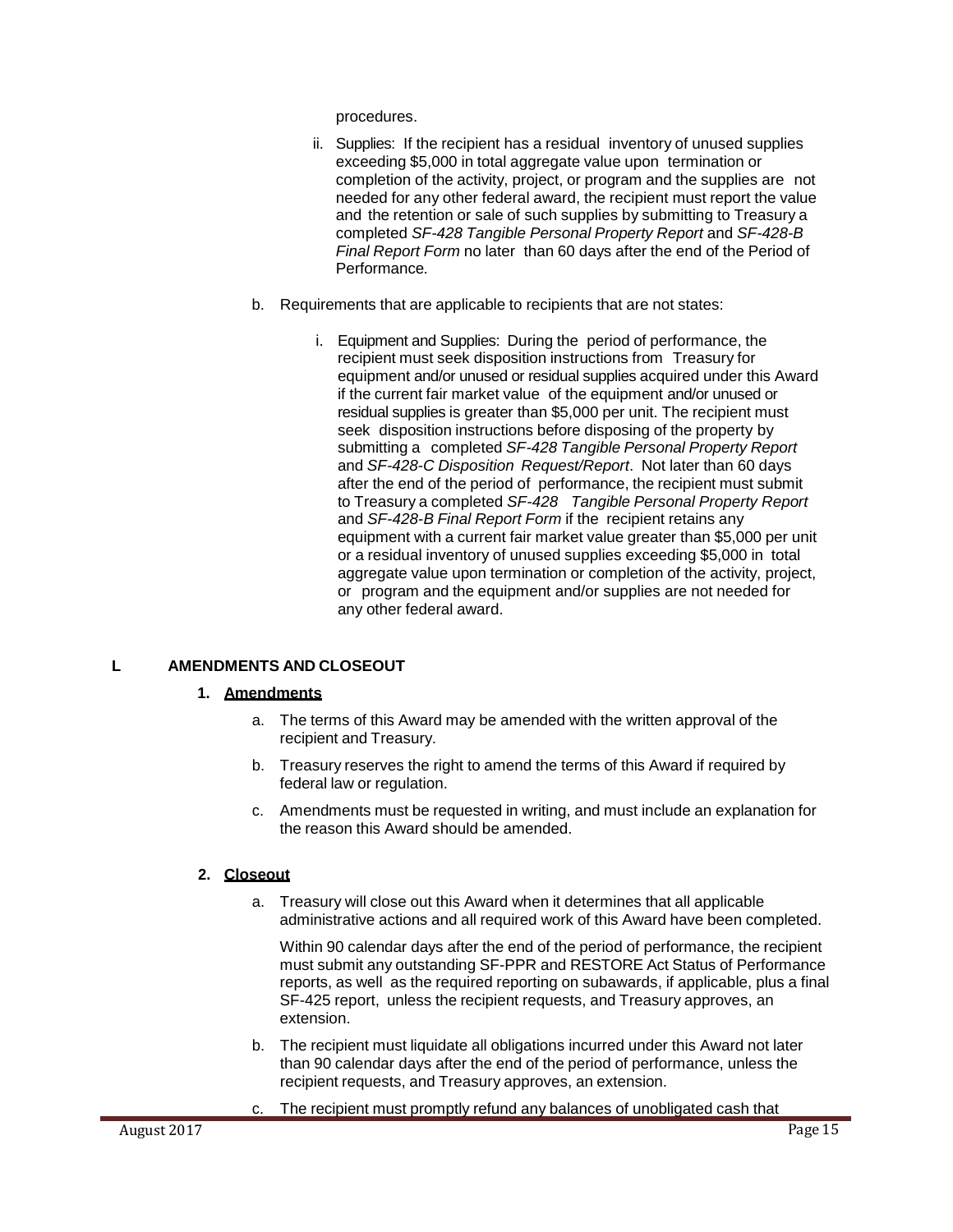Treasury paid.

- d. Within 90 days after receipt of reports in paragraph (a) of this section, Treasury will make upward or downward adjustments to the allowable costs, and then make prompt payment to the recipient for allowable, unreimbursed costs.
- f. The closeout of this Award does not affect any of the following:
	- i. The right of Treasury to disallow costs and recover funds on the basis of a later audit or other review;
	- ii. The obligation of the recipient to return any funds due as a result of later refunds, corrections, or other transactions including final indirect cost rate adjustments;
	- iii. The recipient's obligations regarding audits, property management and disposition (if applicable), and records retention.

#### <span id="page-17-0"></span>**M REMEDIES FOR NONCOMPLIANCE**

- **1.** If Treasury determines that the recipient has failed to comply with the RESTORE Act, Treasury's RESTORE Act regulations, these Standard Terms and Conditions, Program-Specific Terms and Conditions, or any Special Award Conditions, Treasury may take any of the following actions (in addition to the remedies in Section A.3, above, applicable to Direct Component awards):
	- a. Impose additional Special Award Conditions such as:
		- i. Allowing payment only on a reimbursement basis, with pre-approval of drawdown requests,
		- ii. Requiring additional reporting or more frequent submission of the SF-425, SF-PPR, or RESTORE Act Status of Performance Report,
		- iii. Requiring additional activity, project, or program monitoring,
		- iv. Requiring the recipient or one or more of its subrecipients to obtain technical or management assistance, and/or
		- v. Establishing additional actions that require prior approval;
	- b. Temporarily withhold payments pending correction of the noncompliance;
	- c. Disallow from funding from this Award all or part of the cost of the activity or action not in compliance;
	- d. Wholly or partly suspend or terminate this Award;
	- e. Withhold additional Awards; and/or
	- f. Initiate suspension or debarment proceedings as authorized under 2 C.F.R. Part 180.

Treasury will notify the recipient in writing of Treasury's proposed determination that an instance of noncompliance has occurred, provide details regarding the instance of noncompliance, and indicate the remedy that Treasury proposes to pursue. The recipient will have 30 calendar days to respond and provide information and documentation contesting Treasury's proposed determination or suggesting an alternative remedy. Treasury will consider any and all information provided by the recipient and issue a final determination in writing, which will state Treasury's final findings regarding noncompliance and the remedy to be imposed.

**2.** In extraordinary circumstances, Treasury may require that any of the remedies above take effect immediately upon notice in writing to the recipient. In such cases, the recipient may contest Treasury's determination or suggest an alternative remedy in writing to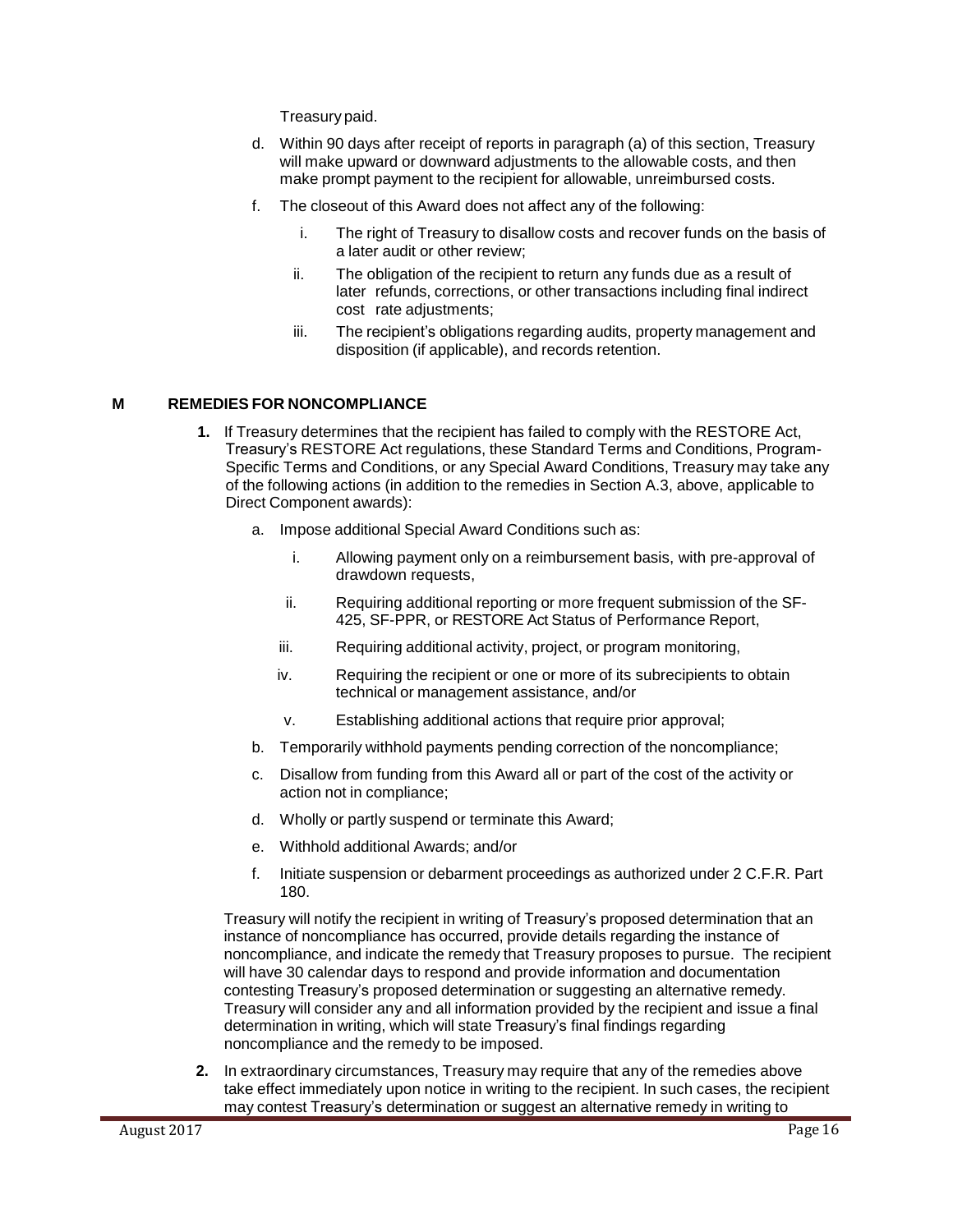Treasury, and Treasury will issue a final determination.

- **3.** Instead of, or in addition to, the remedies listed above, Treasury may refer the noncompliance to the Treasury Office of Inspector General for investigation or audit. Treasury will refer all allegations of fraud, waste, or abuse to the Treasury Inspector General.
- **4.** Treasury may terminate this Award in accordance with 2 C.F.R. § 200.339. Requests for termination by the recipient must also be in accordance with 2 C.F.R. § 200.339. Such requests must be in writing and must include the reasons for such termination, the effective date, and in the case of partial termination, the portion to be terminated. If Treasury determines that the remaining portion of this Award will not accomplish the purpose of this Award, Treasury may terminate this Award in its entirety.
- **5.** If this Award is terminated, Treasury will update or notify any relevant government-wide systems or entities of any indications of poor performance as required by 41 U.S.C. § 417b and 31 U.S.C. § 3321 and implementing guidance at 2 C.F.R. Part 180.
- **6.** Costs that result from obligations incurred by the recipient during a suspension or after termination are not allowable unless Treasury expressly authorizes them in the notice of suspension or termination or subsequently. However, costs during suspension or after termination are allowable if: (1) the costs result from obligations which were properly incurred by the recipient before the effective date of suspension or termination, and are not in anticipation of it; and (2) the costs would be allowable if the Award was not suspended or expired normally at the end of the period of performance in which the termination takes effect.

#### <span id="page-18-0"></span>**N DEBTS**

#### **1. Payment of Debts Owed the Federal Government**

- a. Any funds paid to the recipient in excess of the amount to which the recipient is finally determined to be authorized to retain under the terms of this Award constitute a debt to the federal government.
- b. Any debts determined to be owed the federal government must be paid promptly by the recipient. A debt is delinquent if it has not been paid by the date specified in Treasury's initial written demand for payment, unless other satisfactory arrangements have been made. Interest, penalties, and administrative charges (see paragraphs c, d, and e below) shall be charged on delinquent debts in accordance with 31 U.S.C. § 3717 and 31 C.F.R. § 901.9. Treasury will refer any debt that is more than 180 days delinquent to Treasury's Bureau of the Fiscal Service for debt collection services.
- c. The minimum annual interest rate to be assessed on any debts is the Department of the Treasury's Current Value of Funds Rate (CVFR). The CVFR is available online at [https://www.fiscal.treasury.gov/fsreports/rpt/cvfr/cvfr\\_home.htm.T](https://www.fiscal.treasury.gov/fsreports/rpt/cvfr/cvfr_home.htm)he assessed rate shall remain fixed for the duration of the indebtedness, based on the beginning date in Treasury's written demand for payment.
- d. Penalties on any debts shall accrue at a rate of not more than 6 percent per year or such other higher rate as authorized by law.
- e. Administrative charges, that is, the costs of processing and handling a delinquent debt, shall be determined by Treasury.
- f. Funds for payment of a debt must not come from other federally sponsored programs. Verification that other federal funds have not been used will be made, e.g., during on-site visits and audits.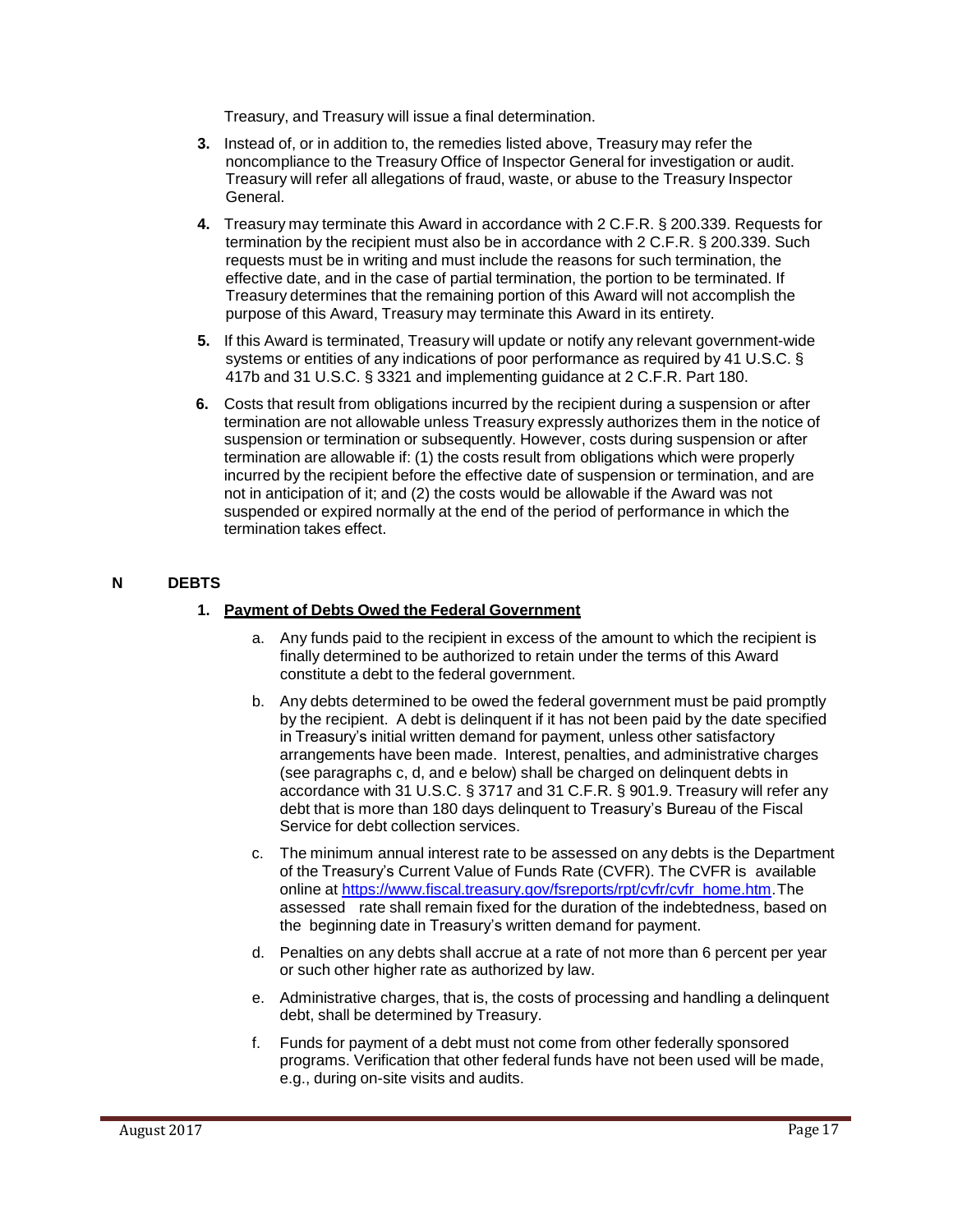#### **2. Effect of Judgment Lien on Eligibility for Federal Grants, Loans, or Programs**

<span id="page-19-0"></span>Pursuant to 28 U.S.C. § 3201(e), unless waived in writing by Treasury, a debtor who has a judgment lien against the debtor's property for a debt to the United States shall not be eligible to receive any grant or loan that is made, insured, guaranteed, or financed directly or indirectly by the United States or to receive funds directly from the federal government in any program, except funds to which the debtor is entitled as beneficiary, until the judgment is paid in full or otherwise satisfied.

#### **O NON-DISCRIMINATIONREQUIREMENTS**

No person in the United States shall, on the ground of race, color, national origin, handicap, age, religion, or sex, be excluded from participation in, be denied the benefits of, or be subject to discrimination under any program or activity receiving federal financial assistance. The recipient is required to comply with all non-discrimination requirements summarized in this section, and to ensure that all subawards and contracts contain these nondiscrimination requirements.

#### **1. Statutory Provisions**

- a. Title VI of the Civil Rights Act of 1964 (42 U.S.C. §§ 2000d et seq.) prohibits discrimination on the grounds of race, color, or national origin under programs or activities receiving federal financial assistance;
- b. Title IX of the Education Amendments of 1972 (20 U.S.C. §§ 1681 et seq.) prohibits discrimination on the basis of sex under federally assisted education programs or activities;
- c. Section 504 of the Rehabilitation Act of 1973, as amended (29 U.S.C. § 794) prohibits discrimination on the basis of handicap under any program or activity receiving or benefitting from federal assistance;
- d. The Age Discrimination Act of 1975, as amended (42 U.S.C. §§ 6101 et seq.), prohibits discrimination on the basis of age in programs or activities receiving federal financial assistance;
- e. The Americans with Disabilities Act of 1990, as amended (42 U.S.C. §§ 12101 et seq.) ("ADA"), including the ADA Amendments Act of 2008 (Public Law 110-325, ("ADAAA"), prohibits discrimination on the basis of disability under programs, activities, and services provided or made available by state and local governments or instrumentalities or agencies thereto, as well as public or private entities that provide public transportation;
- f. Any other applicable non-discrimination law(s).

#### **2. RegulatoryProvisions**

- a. Treasury Title VI regulations, 31 C.F.R. Part 22, implement Title VI of the Civil Rights Act of 1964, as amended (42 U.S.C. §§ 2000d, et seq.) which prohibits discrimination on the grounds of race, color, or national origin under programs or activities receiving federal financial assistance;
- b. Treasury Title IX regulations, 31 Part 28, implement Title IX of the Education Amendments of 1972 (20 U.S.C. §§ 1681 et seq.) which prohibits discrimination on the basis of sex under federally assisted education programs or activities**.**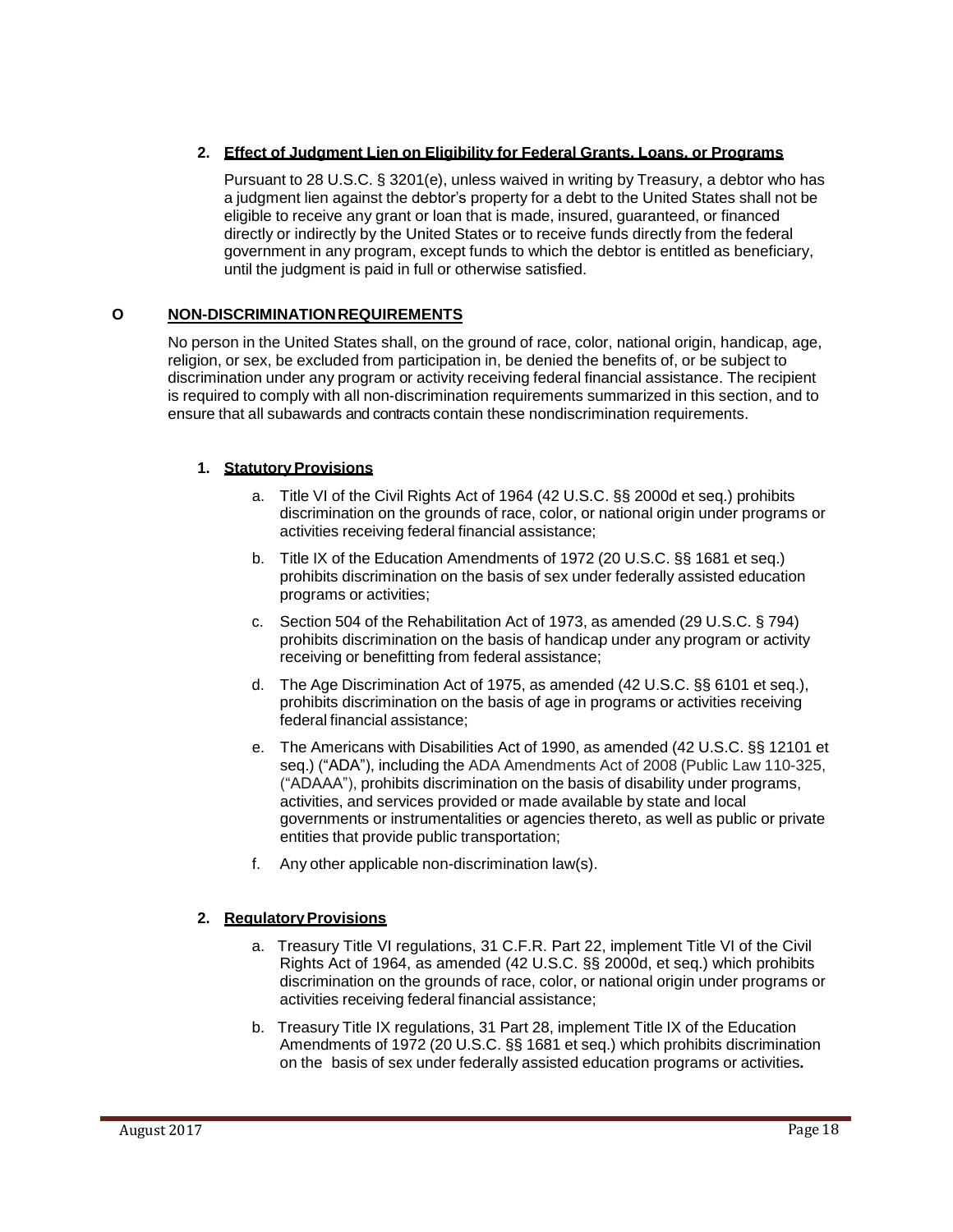#### **3. Other Provisions**

- a. Parts II and III of EO 11246 (30 Fed. Reg. 12319, 1965), "Equal Employment Opportunity," as amended by EO 11375 (32 Fed. Reg. 14303, 1967) and 12086 (43 Fed. Reg. 46501, 1978), require federally assisted construction contracts to include the nondiscrimination provisions of §§ 202 and 203 of EO 11246 and Department of Labor regulations implementing EO 11246 (41 C.F.R. § 60-1.4(b), 1991).
- b. EO 13166 (August 11, 2000), "Improving Access to Services for Persons With Limited English Proficiency," requires federal agencies to examine the services provided, identify any need for services to those with limited English proficiency (LEP), and develop and implement a system to provide those services so LEP persons can have meaningful access to them.

#### **4. Title VII Exemption for Religious Organizations**

Generally, Title VII of the Civil Rights Act of 1964, 42 U.S.C. §§ 2000e et seq., provides that it shall be an unlawful employment practice for an employer to discharge any individual or otherwise to discriminate against an individual with respect to compensation, terms, conditions, or privileges of employment because of such individual's race, color, religion, sex, or national origin. However, Title VII, 42 U.S.C. § 2000e-1(a), expressly exempts from the prohibition against discrimination on the basis of religion, a religious corporation, association, educational institution, or society with respect to the employment of individuals of a particular religion to perform work connected with the carrying on by such corporation, association, educational institution, or society of its activities.

#### **5. Protections for Whistleblowers**

In accordance with 41 U.S.C. § 4712, neither the recipient nor any of its subrecipients, contractors (vendors), or subcontractors may discharge, demote, or otherwise discriminate against an employee as a reprisal for disclosing information to a person or entity listed below that the employee reasonably believes is evidence of gross mismanagement of a federal contract or grant, a gross waste of federal funds, an abuse of authority relating to a federal contract or grant, a substantial and specific danger to public health or safety, or a violation of law, rule, or regulation related to a federal contract (including the competition for or negotiation of a contract) or grant:

- a. A Member of Congress or a representative of a committee of Congress;
- b. An Inspector General;
- c. The Government Accountability Office;
- d. A Treasury employee responsible for contract or grant oversight or management;
- e. An authorized official of the Department of Justice or other law enforcement agency;
- f. A court or grand jury; and/or
- g. A management official or other employee of the recipient, subrecipient, vendor, contractor (vendor), or subcontractor who has the responsibility to investigate, discover, or address misconduct.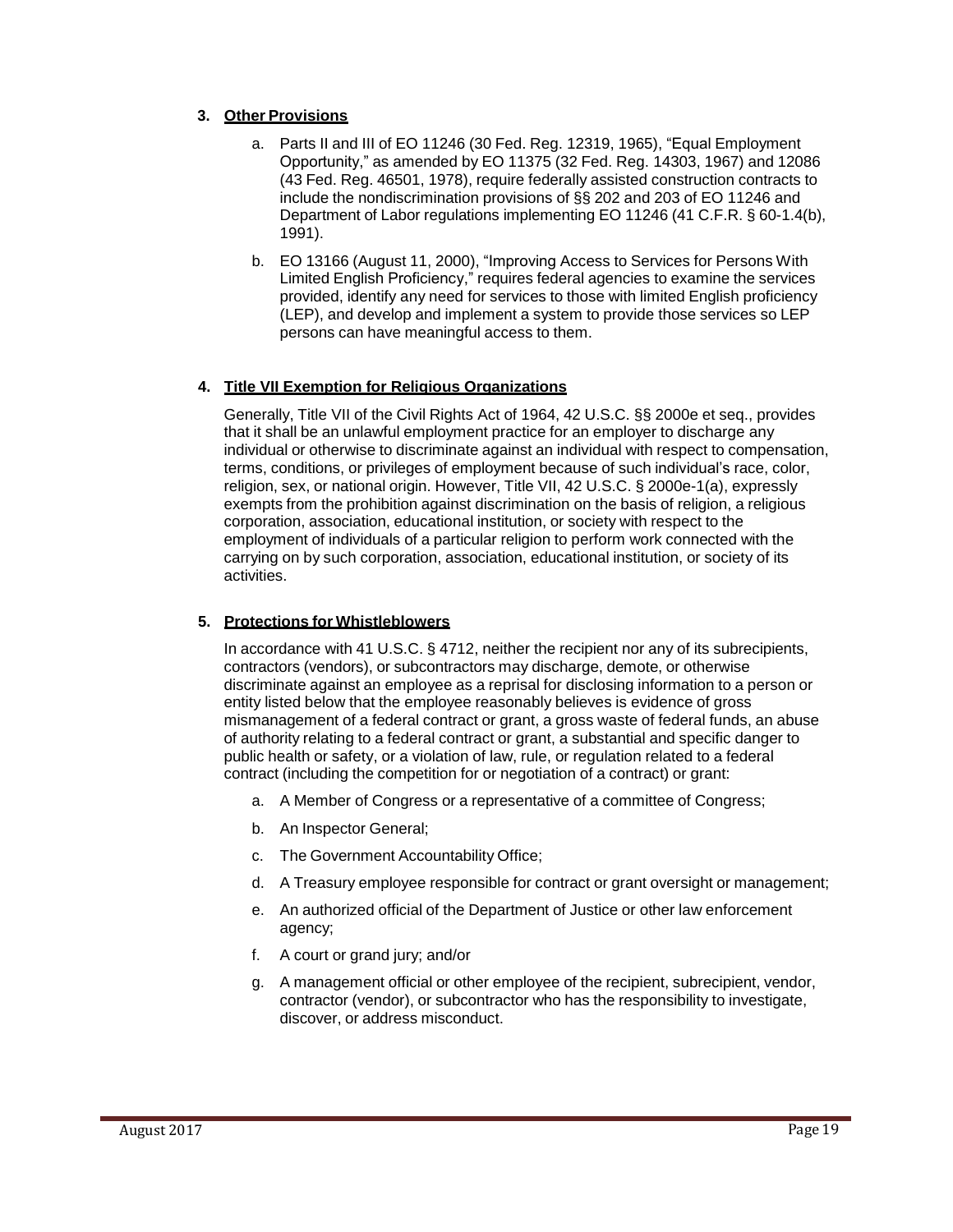#### <span id="page-21-0"></span>**P REQUIREMENT TO CHECK DEBARMENT AND SUSPENSION STATUS OF SUBRECIPIENTS, CONTRACTORS, SUBCONTRACTORS AND VENDORS**

- **1.** Recipients that are authorized to enter into subawards or contracts to accomplish all or a portion of the approved scope of work must verify that a proposed subrecipient or contractor (if the contract is expected to equal or exceed \$25,000) or its principals, does not appear on the federal government's Excluded Parties List prior to executing an agreement or contract with that entity. Recipients may not enter into a subaward or contract with an entity that appears on the Excluded Parties List. The Excluded Parties List is accessible at [http://www.sam.gov.](http://www.sam.gov/)
- **2.** The recipient must ensure that any agreements or contracts with subrecipients or contractors (vendors) require that they verify that their contractors (for contracts expected to equal or exceed \$25,000), subcontractors (for subcontracts expected to equal or exceed \$25,000), or principals that the subrecipients or contractors engage to accomplish the scope of work, if applicable, do not appear on the federal government's Excluded Parties List. Subrecipients and contractors may not enter into a contract or subcontract with an entity, or that entity's principals, if that entity or its principals appear on the Excluded Parties List.
- **3.** The recipient must include a term or condition in all lower tier covered transactions (subawards, contracts, and subcontracts described in 31 C.F.R. Part 19, subpart B) that the award is subject to 31 C.F.R. Part 19.

#### <span id="page-21-1"></span>**Q DRUG FREE WORKPLACE**

The recipient must comply with the provisions of the Drug-Free Workplace Act of 1988 (Public Law 100-690, Title V, Sec. 5153, as amended by Public Law 105-85, Div. A, Title VIII, Sec. 809, as codified at 41 U.S.C. § 8102), and Treasury implementing regulations at 31 C.F.R. Part 20, which require that the recipient take steps to provide a drug-free workplace.

#### <span id="page-21-2"></span>**R LOBBYINGRESTRICTIONS**

#### **1. Lobbying Restrictions**

- a. Solely for the purposes of Section R of these Standard Terms and Conditions, "recipient" is used as defined at 31 C.F.R. § 21.105(0). Solely for the purposes of Section R of these Standard Terms and Conditions, "award recipient" refers to the recipient of this RESTORE Act award from Treasury.
- b. All recipients must comply with the provisions of 31 U.S.C. § 1352, as amended, and with regulations at 31 C.F.R. Part 21. No appropriated funds may be expended by the recipient of a Federal grant to pay any person for influencing or attempting to influence an officer or employee of any agency, a Member of Congress, an officer or employee of Congress, or an employee of a Member of Congress in connection with the making of any Federal grant or the extension, continuation, renewal, amendment, or modification of any Federal grant.

#### **2. Certification**

- a. Each person who requests or receives from Treasury a RESTORE Act grant shall file with Treasury a certification, set forth in Appendix A of 31 C.F.R. Part 21, that the person has not made, and will not make, any payment prohibited under 31 U.S.C. § 1352, as amended.
- b. The certification shall be filed pursuant to 31 C.F.R. § 21.100(a) and (b).
- c. Any subrecipient, at any tier, who receives a subaward exceeding \$100,000 under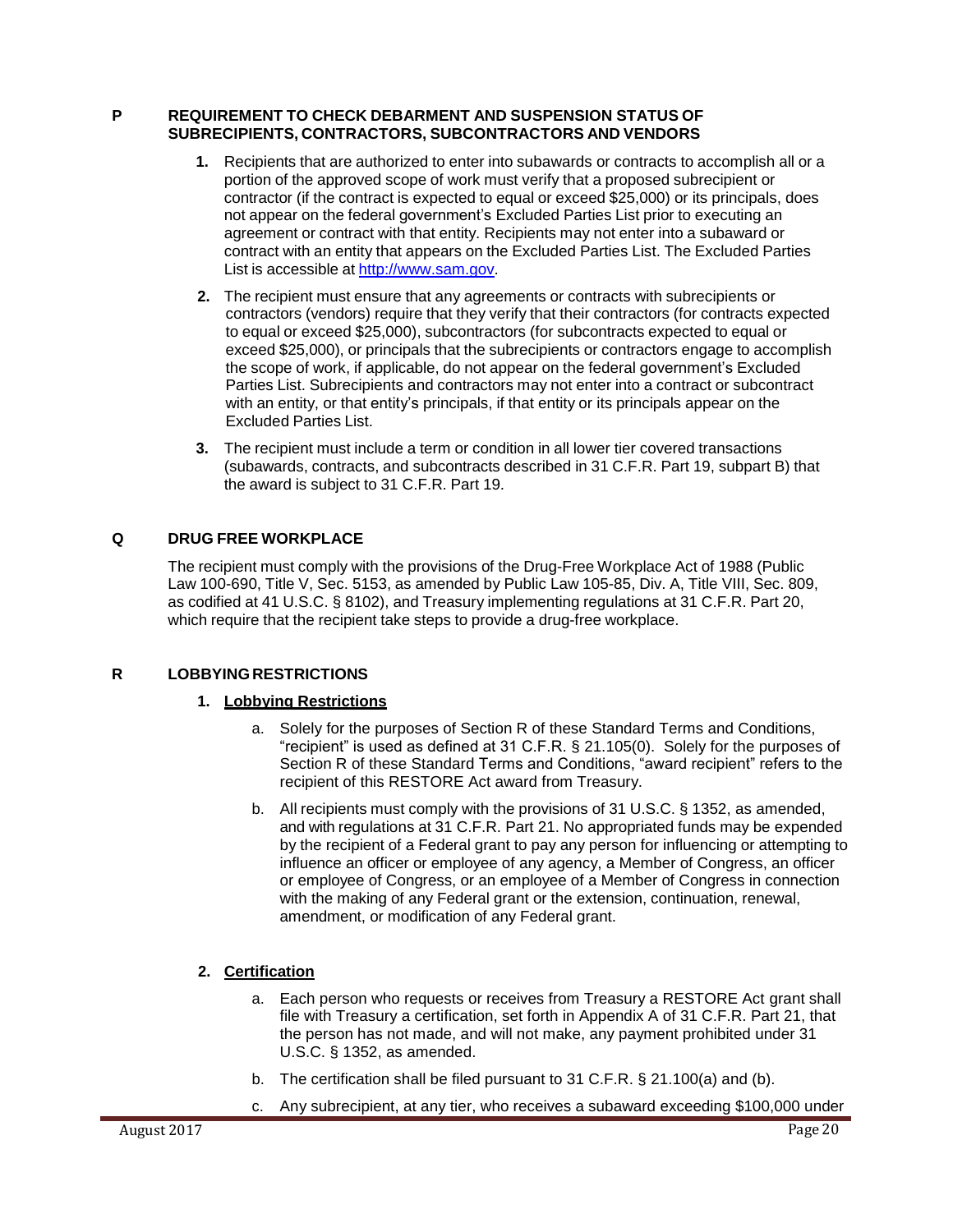this award, shall file with the tier above them a certification, set forth in appendix A of 31 C.F.R. Part 21, that the subrecipient as not made, and will not make, any payment prohibited by 31 C.F.R. § 21.100(a). Pursuant to 31 C.F.R. 21.100(d), the certification shall be filed to the next tier above.

- d. Any contractor or subcontractor, at any tier, who receives a contract or subcontract exceeding \$100,000 under this award, shall file with the tier above them a certifications, set forth in Appendix A of 31 C.F.R. Part 21, that the contractor or subcontractor has not made, and will not make, any payment prohibited by 31 U.S.C. § 1352, as amended. Pursuant to 31 C.F.R. 21.100(d), the certification shall be filed to the next tier above.
- e. Every certification filed shall be treated as a material representation of fact upon which all receiving tiers shall rely. All liability arising from an erroneous representation shall be borne solely by the tier filing that representation and shall not be shared with any tier to which the erroneous representation if forwarded. Submitting an erroneous certification or disclosure constitutes a failure to file the required certification. If a person fails to file a required certification, the United States may pursue all available remedies, including those authorized by 31 U.S.C. § 1352.

#### **3. Disclosure of Lobbying Activities**

- a. The award recipient of this RESTORE Act grant from Treasury, if this grant exceeds \$100,000, shall file with Treasury disclosure form SF-LLL, set forth in Appendix B of 31 CF.R. Part 21, if that award recipient is paid or will pay any funds, other than Federal appropriated funds, to any person for influencing or attempting to influence an officer or employee of any agency, a Member of Congress, an officer or employee of any agency, a Member of Congress, an officer or employee of Congress, or an employee of a Member of Congress in connection with this Federal grant.
- b. Every recipient of a subaward under this RESTORE Act grant from Treasury, if this grant exceeds \$100,000, shall file with the tier above it the disclosure form SF-LLL, set forth in Appendix B of 31 C.F.R. Part 21, if that recipient has paid or will pay any funds, other than Federal appropriated funds, to any person for influencing or attempting to influence an officer or employee of any agency, a Member of Congress, an officer or employee of any agency, a Member of Congress, an officer or employee of Congress, or an employee of a Member of Congress in connection with this Federal grant. Each tier who receives the completed and signed SF-LLL disclosure form shall forward it to the tier above it, and the award recipient of this RESTORE Act grant from Treasury will forward it to Treasury.
- c. Every recipient of a contract or subcontract under this RESTORE Act grant from Treasury, if this grant exceeds \$100,000, shall file with the tier above it the disclosure form SF-LLL, set forth in Appendix B of 31 C.F.R. Part 21, if that recipient has paid or will pay any funds, other than Federal appropriated funds, to any person for influencing or attempting to influence an officer or employee of any agency, a Member of Congress, an officer or employee of any agency, a Member of Congress, an officer or employee of Congress, or an employee of a Member of Congress in connection with this Federal grant. Each tier who receives the completed and signed SF-LLL disclosure form shall forward it to the tier above it, and the award recipient of this RESTORE Act grant from Treasury will forward it to Treasury.
- d. Every SF-LLL disclosure form filed shall be treated as a material representation of fact upon which all receiving tiers shall rely. All liability arising from an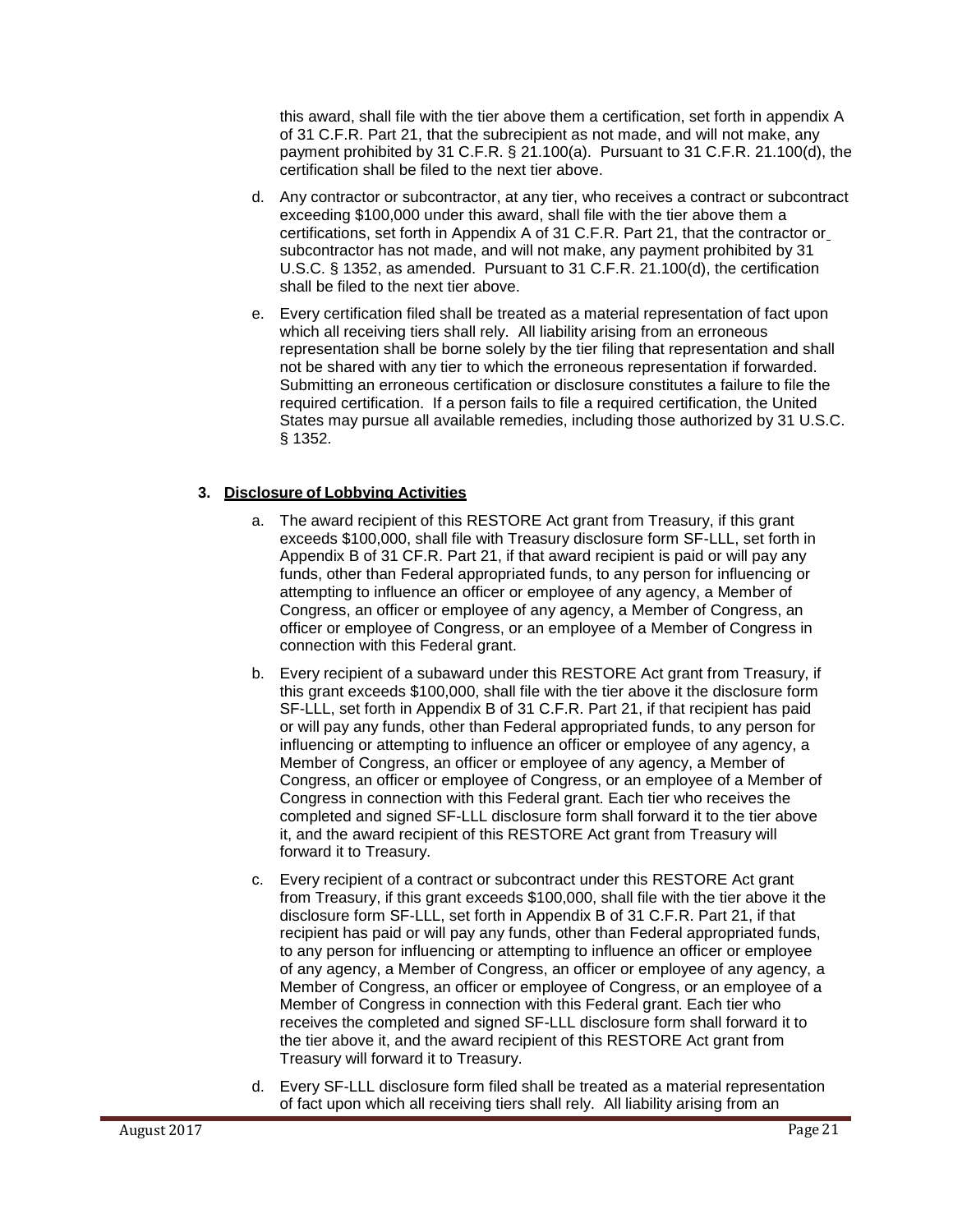erroneous representation shall be borne solely by the tier filing that representation and shall not be shared with any tier to which the erroneous representation is forwarded. Submitting an erroneous certification or disclosure constitutes a failure to file the required certification. If a person fails to file a required disclosure, the United States may pursue all available remedies, including those authorized by 31 US.C. § 1352,

- e. Pursuant to 31 C.F.R. § 21.110(c), every recipient must file a new disclosure form at the end of each calendar quarter in which a payment, or an agreement to make a payment, is made which would have otherwise required reporting at the time of application. Moreover, if an event occurs during the calendar quarter which materially affects the accuracy of information reported on the disclosure form previously submitted, the submitter must file a new disclosure form. Events which "materially affect" the accuracy of information already reported include:
	- i. A cumulative increase of \$25,000 or more in the amount paid or expected to be paid for influencing or attempting to influence a covered Federal action;
	- ii. A change in the persons(s) influencing or attempting to influence; and/or
	- iii. A change in the Federal official(s) contacted to influence or attempt to influence a covered Federal action,
- f. The award recipient must submit its form SF-LLLs, as well as those received from subrecipients, contractors and subcontractors, to Treasury within 30 calendar days following the end of the calendar quarter in which there occurs any event that requires disclosure or that materially affects the accuracy of the information contained in any disclosure form previously filed.
- g. The award recipient must include a statement in all subaward, contracts and subcontracts exceeding \$100,000 in federal funds, that the subaward, contract, or subcontract is subject to 31 U.S.C. § 1352,
- h. The award recipient must require subrecipients, contractors and subcontractors to submit form SF-LLL to the award recipient with 15 calendar days following the end of the calendar quarter in which there occurs any event that requires disclosure or that materially affects the accuracy of the information contained in any disclosure from previously filed.

#### <span id="page-23-0"></span>**S PROCUREMENT**

- **1.** The recipient must comply with Section 6002 of the Solid Waste Disposal Act, as amended by the Resource Conservation and Recovery Act. The requirements of Section 6002 include procuring only items designated in guidelines of the Environmental Protection Agency (EPA) at 40 C.F.R. Part 247 that contain the highest percentage of recovered materials practicable, consistent with maintaining a satisfactory level of competition, where the purchase price of the item exceeds \$10,000 or the value of the quantity acquired by the preceding fiscal year exceeded \$10,000; procuring solid waste management services in a manner that maximizes energy and resource recovery; and establishing an affirmative procurement program for procurement of recovered materials identified in the EPA guidelines.
- **2.** When the recipient makes a subaward to a subrecipient that is authorized to enter into contracts for the purpose of completing the subaward scope of work, the recipient must require the subrecipient to comply with the requirements contained in this section.
- **3.** Requirements applicable to recipients that are states: When executing procurement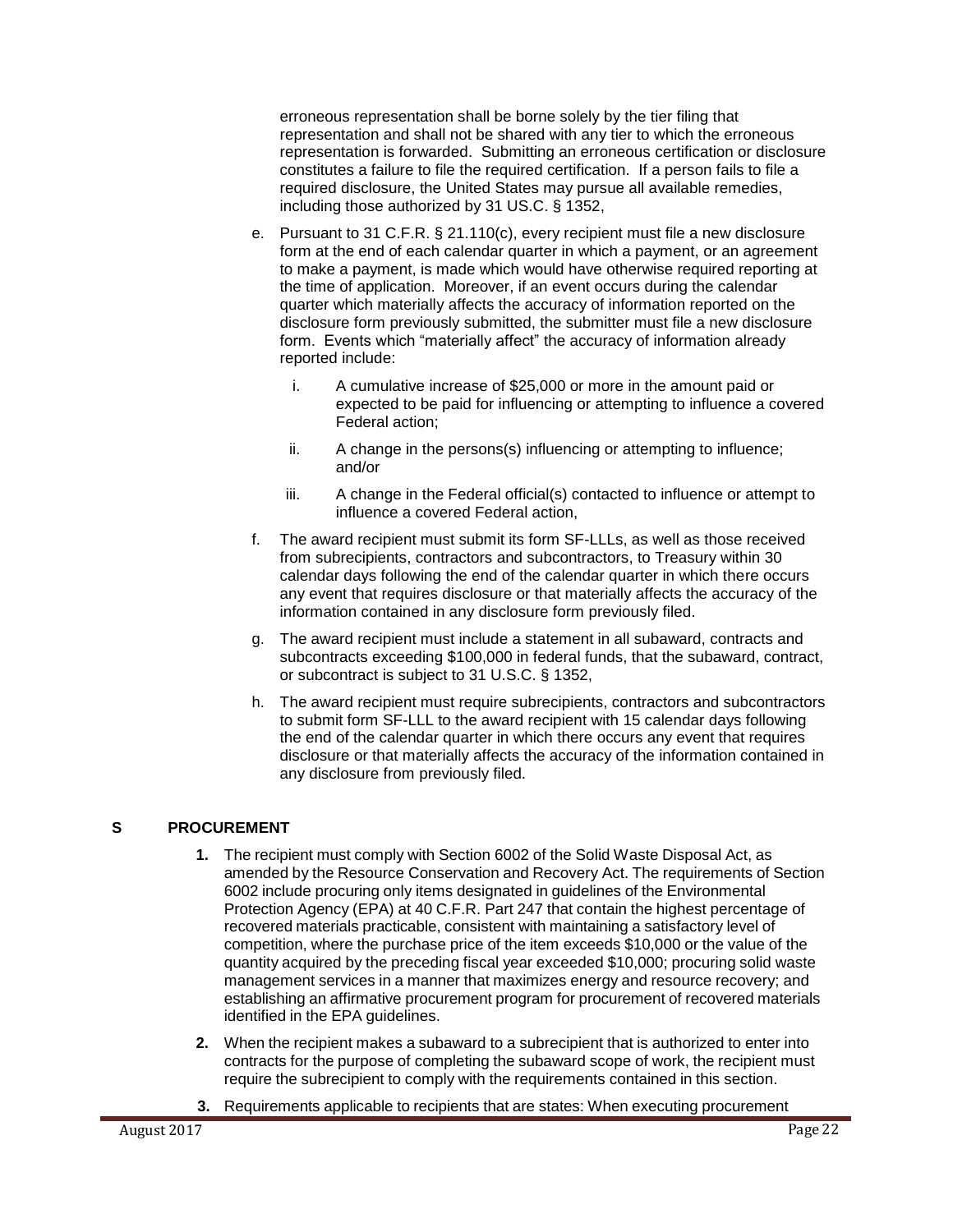actions under this Award, the recipient must follow the same policies and procedures it uses for procurements from its non-federal funds. The recipient must ensure that every purchase order or other contract contains any clauses required by federal statutes and EOs and their implementing regulations, including all of the provisions listed in Appendix II to 2 C.F.R. Part 200—*Contract Provisions for Non-Federal Entity Contracts under Federal Awards,* as well as any other provisions required by law or regulations.

- **4.** Requirements applicable to recipients that are not states: The recipient must follow all procurement requirements set forth in 2 C.F.R. §§ 200.318, 200.319, 200.320, 200.321, 200.323, and 200.324. In addition, all contracts executed by the recipient to accomplish the approved scope of work must contain any clauses required by federal statutes and EOs and their implementing regulations, including all of the provisions listed in Appendix II to 2 C.F.R. Part 200—*Contract Provisions for Non-Federal Entity Contracts under Federal Awards*.
- **5.** The recipient, subrecipient, contractor, and/or subcontractor must not sub-grant or subcontract any part of the approved project to any agency or employee of Treasury and/or other federal department, agency, or instrumentality without the prior written approval of Treasury. Treasury will forward all requests to Treasury's Office of General Counsel for review before making a decision. Treasury will notify the recipient in writing of the final determination.

#### <span id="page-24-0"></span>**T RESEARCH INVOLVING HUMAN SUBJECTS**

- **1.** No research involving human subjects is permitted under this Award unless expressly authorized by a special award condition, or otherwise in writing by Treasury.
- **2.** Federal policy defines a human subject as a living individual about whom an investigator conducting research obtains (1) data through intervention or interaction with the individual, or (2) identifiable private information. Research means a systematic investigation, including research development, testing and evaluation, designed to develop or contribute to generalizable knowledge.
- **3.** The recipient must maintain appropriate policies and procedures for the protection of human subjects. In the event it becomes evident that human subjects may be involved in this project, the recipient must submit appropriate documentation to Treasury for approval by the appropriate Treasury officials. This documentation may include:
	- a. Documentation establishing approval of the project by an institutional review board (IRB) approved for federal-wide use under Department of Health and Human Services guidelines;
	- b. Documentation to support an exemption for the project;
	- c. Documentation to support deferral for an exemption or IRB review; or
	- d. Documentation of IRB approval of any modification to a prior approved protocol or to an informed consent form.
- **4.** No work involving human subjects may be undertaken, conducted, or costs incurred and/or charged for human subjects research, until the appropriate documentation is approved in writing by Treasury.

#### <span id="page-24-1"></span>**U ENVIRONMENTAL REQUIREMENTS**

The recipient must comply with all environmental standards, and provide information requested by Treasury relating to compliance with environmental standards, including but not limited to the following federal statutes, regulations, and EOs. If the recipient is permitted to make any subawards, the recipient must include all of the environmental statutes, regulations, and executive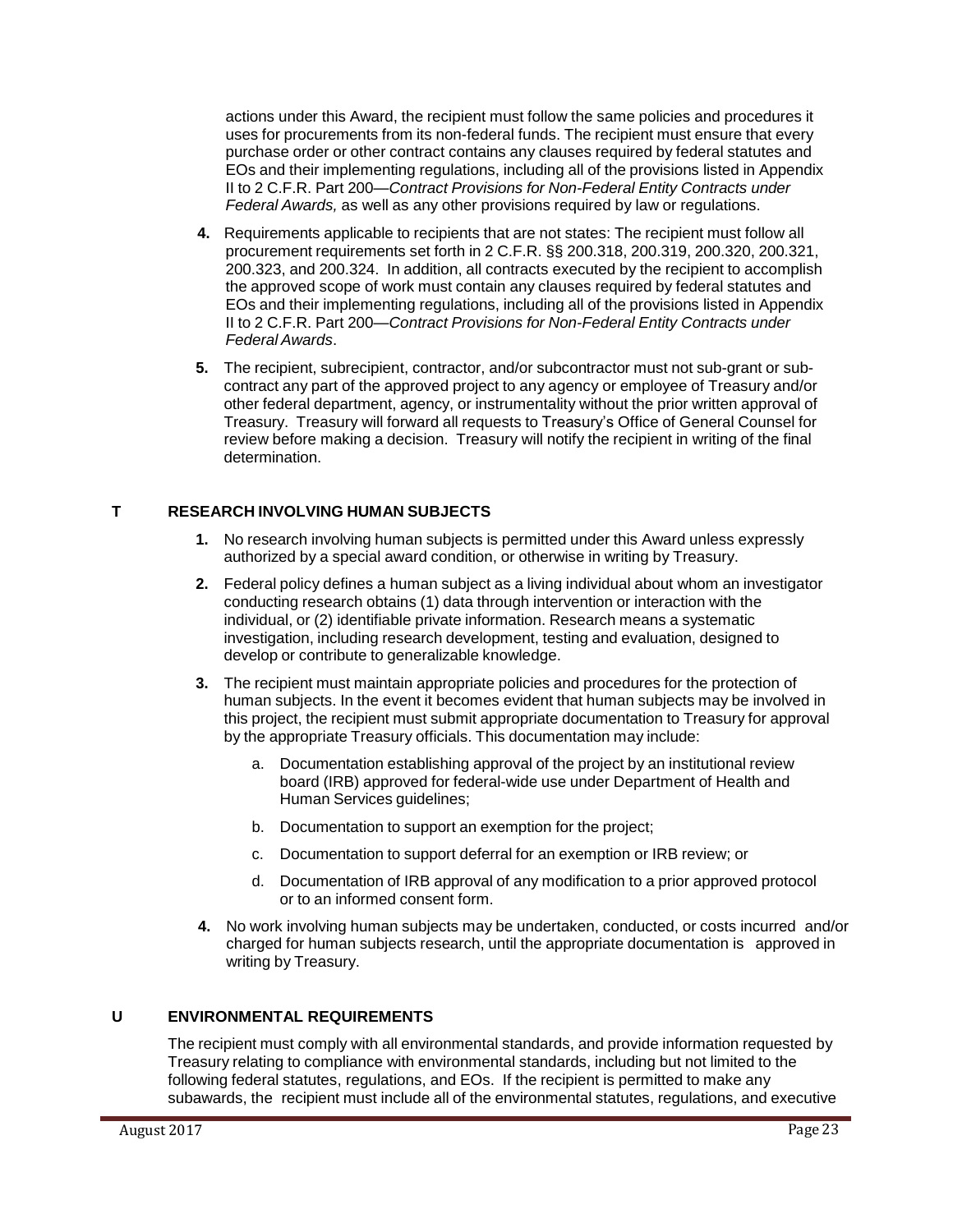orders listed below in any agreement or contract with a subrecipient, and require the subrecipient to comply with all of these and to notify the recipient if the subrecipient becomes aware of any impact on the environment that was not noted in the recipient's approved application package:

- **1.** National Historic Preservation Act, as amended (54 U.S.C. § 300101 et seq.) and Archeological and Historic Preservation Act, as amended (54 U.S.C. § 312501 et seq.)
- **2.** The National Environmental Policy Act of 1969, as amended (42 U.S.C. § 4321 et seq.)
- **3.** Clean Air Act, as amended (42 U.S.C. § 7401 et seq.), Clean Water Act, as amended (33 U.S.C. § 1251 et seq.), and EO 11738
- **4.** The Flood Disaster Protection Act of 1973, as amended (42 U.S.C. § 4002 et seq.)
- **5.** The Endangered Species Act of 1973, as amended, (16 U.S.C. § 1531 et seq.)
- **6.** The Coastal Zone Management Act, as amended, (16 U.S.C. § 1451 et seq.)
- **7.** The Coastal Barriers Resources Act, as amended, (16 U.S.C. § 3501 et seq.)
- **8.** The Wild and Scenic Rivers Act, as amended, (16 U.S.C. § 1271 et seq.)
- **9.** The Safe Drinking Water Act of 1974, as amended, (42 U.S.C. § 300f-j)
- **10.** The Resource Conservation and Recovery Act of 1976, as amended, (42 U.S.C. § 6901 et seq.)
- **11.** The Comprehensive Environmental Response, Compensation, and Liability Act (Superfund) (42 U.S.C. § 9601 et seq.) and the Community Environmental Response Facilitation Act (42 U.S.C. § 9601 note)
- **12.** Magnuson-Stevens Fishery Conservation and Management Act, as amended (16 U.S.C. §1801)
- **13.** Marine Mammal Protection Act, as amended (16 U.S.C § 31)
- **14.** Migratory Bird Treaty Act, as amended (16 U.S.C. §§ 703-712)
- **15.** Responsibilities of Federal Agencies to Protect Migratory Birds, EO 13186
- **16.** Bald and Golden Eagle Protection Act, as amended (16 U.S.C. § 668-668d)
- **17.** Marine Protection, Research and Sanctuaries Act (33 U.S.C. §§ 1401-1445 and 16 U.S.C. §§ 1431—1445)
- **18.** National Marine Sanctuaries Act, as amended (16 U.S.C. § 1431 et seq.)
- **19.** Rivers and Harbors Act of 1899 (33 U.S.C § 407)
- **20.** Environmental Justice in Minority Populations and Low Income Populations, EO 12898, as amended
- **21.** Floodplain Management, EO 11988, as amended by EO 13690 and, Protection of Wetlands, EO 11990, May 24,1977, as amended by EO 12608
- **22.** Farmland Protection Policy Act, as amended (7 U.S.C. § 4201 et. seq.)
- **23.** Coral Reef Protection, EO 13089Invasive Species, EO 13112

#### <span id="page-25-0"></span>**V MISCELLANEOUS REQUIREMENTS AND PROVISIONS**

The recipient must comply with all miscellaneous requirements and provisions described in this section and, when applicable, require its subrecipients, contractors, and subcontractors to comply. This list is not exclusive: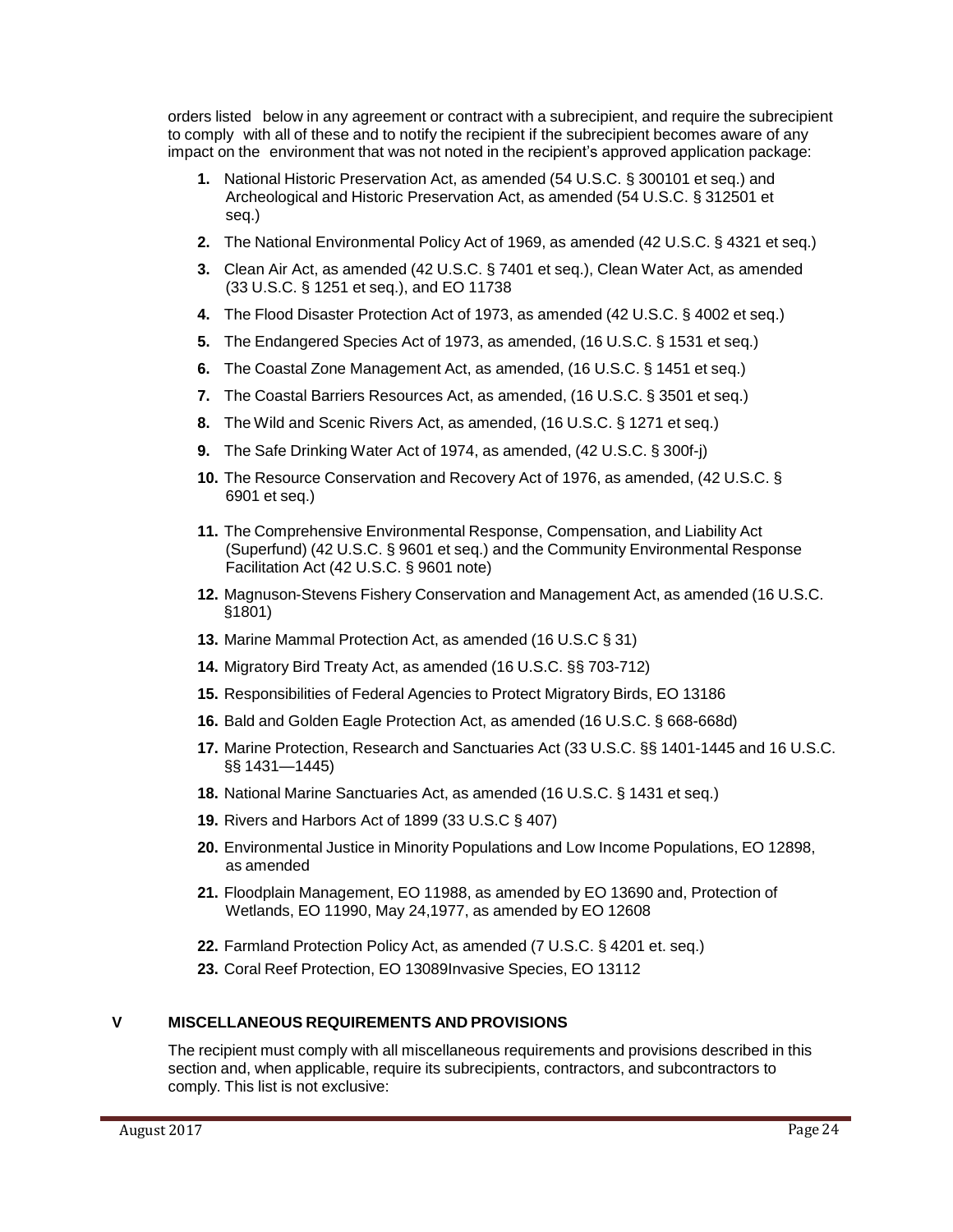#### **1. Prohibition Against Assignment by the Recipient**

Notwithstanding any other provision of this Award, the recipient must not transfer, pledge, mortgage, or otherwise assign this Award, or any interest therein, or any claim arising thereunder, to any party or parties, banks, trust companies, or other financing or financial institutions without the express written approval of Treasury.

#### **2. Disclaimer Provisions**

- a. The United States expressly disclaims any and all responsibility or liability to the recipient or third persons for the actions of the recipient or third persons resulting in death, bodily injury, property damages, or any other losses resulting in any way from the performance of this Award or any other losses resulting in any way from the performance of this Award or any subaward, contract, or subcontract under this Award.
- b. The acceptance of this Award by the recipient does not in any way constitute an agency relationship between the United States and the recipient.

#### **3. Prohibited and Criminal Activities**

- a. The Program Fraud Civil Remedies Act of 1986 (31 U.S.C. §§ 3801-3812), provides for the imposition of civil penalties against persons who make false, fictitious, or fraudulent claims to the federal government for money (including money representing grants, loans or other benefits).
- b. False Statements, as amended (18 U.S.C. § 1001) provides that whoever makes or presents any materially false, fictitious, or fraudulent statements to the United States shall be subject to imprisonment of not more than five years.
- c. False, Fictitious, or Fraudulent Claims, as amended (18 U.S.C. § 287) provides that whoever makes or presents a false, fictitious, or fraudulent claim against or to the United States shall be subject to imprisonment of not more than five years and shall be subject to a fine in the amount provided in 18 U.S.C. § 287.
- d. False Claims Act, as amended (31 U.S.C. 18 U.S.C. § 3729 et seq.), provides that suits under this act can be brought by the federal government, or a person on behalf of the federal government, for false claims under federal assistance programs
- e. Copeland "Anti-Kickback" Act, as amended (18 U.S.C. § 874 and 40 U.S.C. § 276c), prohibits a person or organization engaged in a federally supported project from enticing an employee working on the project from giving up a part of his compensation under an employment contract. The Copeland "Anti-Kickback" Act also applies to contractors and subcontractors pursuant to 40 U.S.C. § 3145.

#### **4. Political Activities**

The recipient must comply, as applicable, with provisions of the Hatch Act, as amended (5 U.S.C. §§ 1501-1508 and §§ 7321-7326) which limit the political activities of employees whose principal employment activities are funded in whole or in part with federal funds.

#### **5. American-Made Equipment and Products**

The recipient is hereby notified that it is encouraged, to the greatest extent practicable, to purchase American-made equipment and products with funding provided under this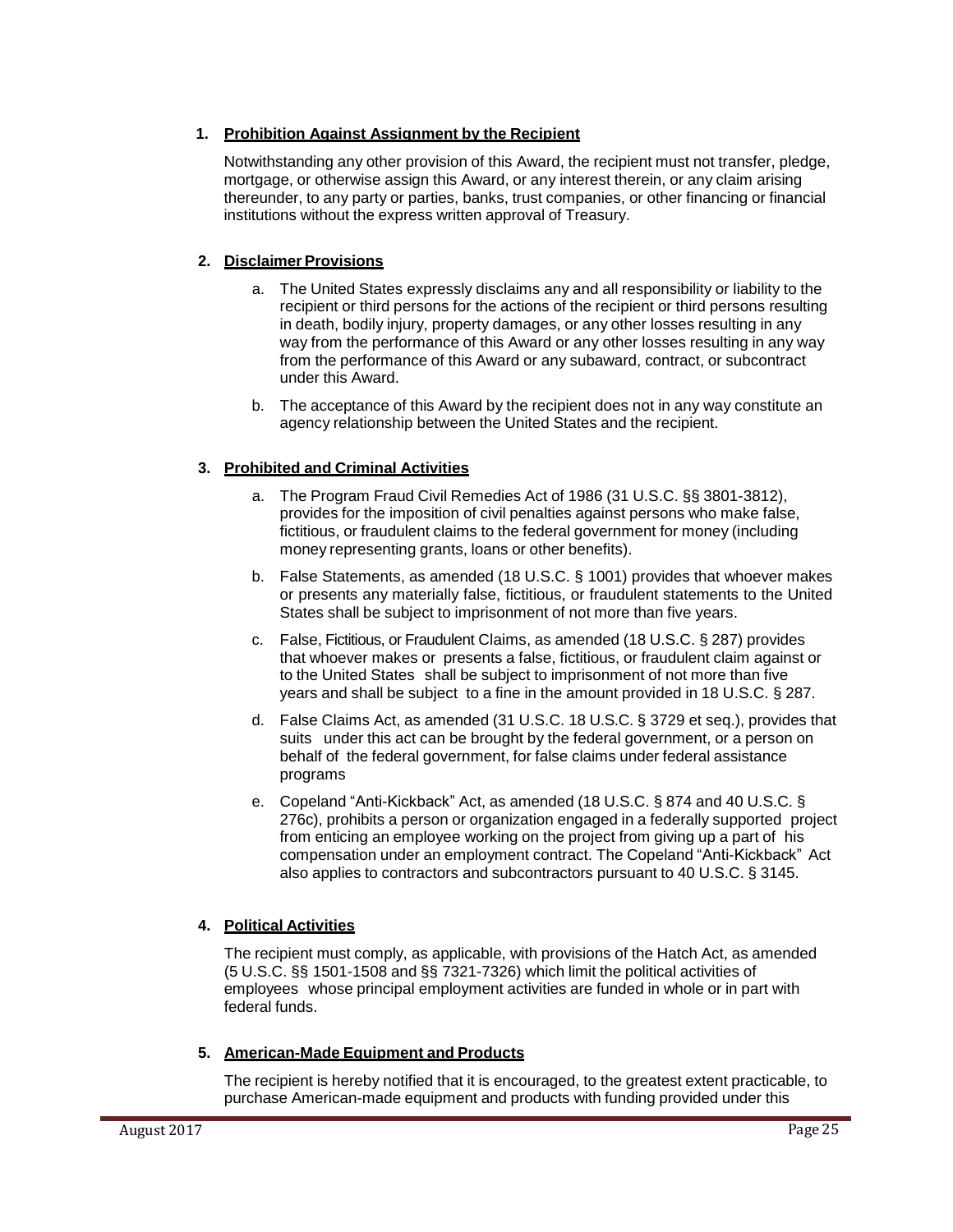Award.

#### **6. Increasing Seat Belt Use in the United States**

Pursuant to EO 13043, the recipient should encourage its employees and contractors to enforce on-the-job seat belt policies and programs when operating company-owned, rented or personally owned vehicles.

#### **7. Minority Serving Institutions (MSIs) Initiative**

Pursuant to EOs 13555 and13270, as amended, Treasury is strongly committed to broadening the participation of MSIs in its financial assistance programs. Treasury's goals include achieving full participation of MSIs in order to advance the development of human potential, strengthen the nation's capacity to provide high-quality education, and increase opportunities for MSIs to participate in and benefit from federal financial assistance programs. Treasury encourages recipients to include meaningful participation of MSIs. Institutions eligible to be considered MSIs are listed on the Department of Education website at [http://www2.ed.gov/about/offices/list/ocr/edlite-minorityinst.html.](http://www2.ed.gov/about/offices/list/ocr/edlite-minorityinst.html)

#### **8. Research Misconduct**

Treasury adopts, and applies to Awards for research, the Federal Policy on Research Misconduct (Federal Policy) issued by the EO of the President's Office of Science and Technology Policy on December 6, 2000 (65 Fed. Reg. 76260 (2000)). As provided for in the Federal Policy, research misconduct refers to the fabrication, falsification, or plagiarism in proposing, performing, or reviewing research, or in reporting research results. Research misconduct does not include honest errors or differences of opinion. Recipients that conduct research funded by Treasury must foster an atmosphere conducive to the responsible conduct of sponsored research by safeguarding against and resolving allegations of research misconduct. Recipients also have the primary responsibility to prevent, detect, and investigate allegations of research misconduct and, for this purpose, may rely on their internal policies and procedures, as appropriate, to do so. Award funds expended on an activity that is determined to be invalid or unreliable because of research misconduct may result in appropriate enforcement action under the Award, up to and including Award termination and possible suspension or debarment. Treasury requires that any allegation that contains sufficient information to proceed with an inquiry be submitted to Treasury, which will also notify the Treasury Office of Inspector General of such allegation. Once the recipient has investigated the allegation, it will submit its findings to Treasury. Treasury may accept the recipient's findings or proceed with its own investigation; Treasury shall inform the recipient of the Treasury's final determination.

#### **9. Care and Use of Live Vertebrate Animals**

Recipients must comply with the Laboratory Animal Welfare Act of 1966 (Public Law 89- 544), as amended, (7 U.S.C. § 2131 et seq.) (animal acquisition, transport, care, handling, and use in projects), and implementing regulations, 9 C.F.R. Parts 1, 2, and 3; the Endangered Species Act, as amended, (16 U.S.C. § 1531 et seq.); Marine Mammal Protection Act, as amended, (16 U.S.C. § 1361 et seq.) (taking possession, transport, purchase, sale, export or import of wildlife and plants); the Nonindigenous Aquatic Nuisance Prevention and Control Act, as amended, (16 U.S.C. § 4701 et seq.) (ensure preventive measures are taken or that probable harm of using species is minimal if there is an escape or release); and all other applicable statutes pertaining to the care, handling, and treatment of warm blooded animals held for research, teaching, or other activities supported by federal financial assistance.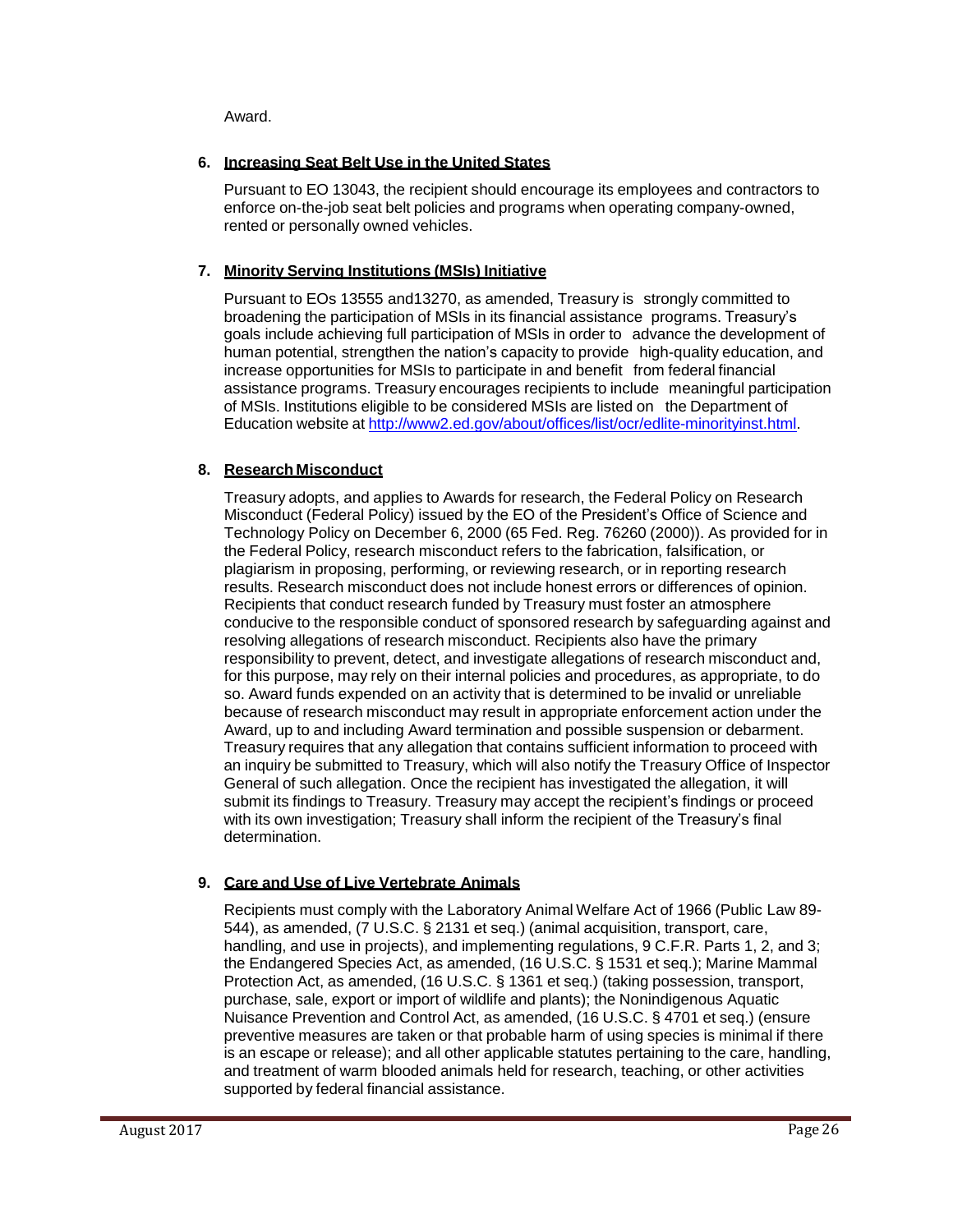#### **10. The Trafficking Victims Protection Act of 2000, as amended, (22 U.S.C. § 7104(g)), and the implementing regulations at 2 C.F.R. Part 175**

The Trafficking Victims Protection Act of 2000 authorizes termination of financial assistance provided to a private entity, without penalty to the federal government, if the recipient or subrecipient engages in certain activities related to trafficking in persons.

- a. *Provisions applicable to a recipient that is a private entity*.
	- 1. You as the recipient, your employees, subrecipients under this Award, and subrecipients' employees may not
		- i. Engage in severe forms of trafficking in persons during the period of time that this Award is in effect;
		- ii. Procure a commercial sex act during the period of time that this Award is in effect; or
		- iii. Use forced labor in the performance of this Award or subawards under this Award.
	- 2. We as the federal awarding agency may unilaterally terminate this Award, without penalty, if you or a subrecipient that is a private entity
		- i. Is determined to have violated a prohibition in paragraph a.1 of this Section V.10; or
		- ii. Has an employee who is determined by the agency official authorized to terminate this Award to have violated a prohibition in paragraph a.1 of this Section V.10 through conduct that is either—
			- A. Associated with performance under this Award; or
			- B. Imputed to you or the subrecipient using the standards and due process for imputing the conduct of an individual to an organization that are provided in 2 C.F.R. Part 180, "OMB Guidelines to Agencies on Governmentwide Debarment and Suspension (Nonprocurement)," as implemented by our agency at 31 C.F.R. Part 19.
- b. *Provision applicable to a recipient other than a private entity*. We as the federal awarding agency may unilaterally terminate this Award, without penalty, if a subrecipient that is a private entity—
	- 1. Is determined to have violated an applicable prohibition in paragraph a.1 of this Section V.10; or
	- 2. Has an employee who is determined by the agency official authorized to terminate this Award to have violated an applicable prohibition in paragraph a.1 of this Section V.10 through conduct that is either
		- i. Associated with performance under this Award; or
		- ii. Imputed to the subrecipient using the standards and due process for imputing the conduct of an individual to an organization that are provided in 2 C.F.R. Part 180, "OMB Guidelines to Agencies on Governmentwide Debarment and Suspension (Nonprocurement)," as implemented by our agency at 31 C.F.R. Part 19.
- c. *Provisions applicable to any recipient*.
	- 1. You must inform us immediately of any information you receive from any source alleging a violation of a prohibition in paragraph a.1 of this Section V.10.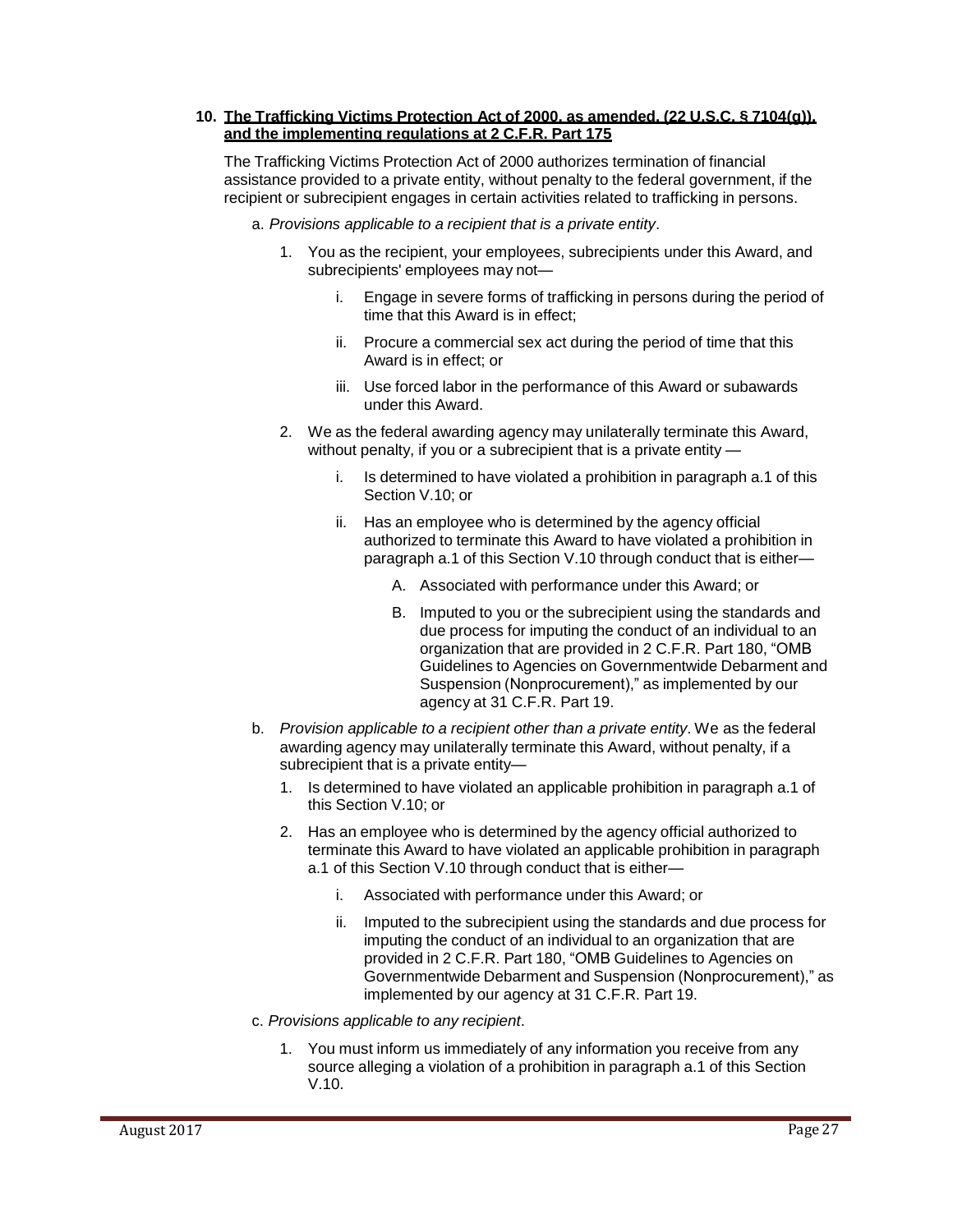2. Our right to terminate unilaterally that is described in paragraph a.2 or b of this Section V.10:

> i. Implements section 106(g) of the Trafficking Victims Protection Act of 2000 (TVPA), as amended (22 U.S.C. § 7104(g)), and

ii. Is in addition to all other remedies for noncompliance that are available to us under this Award.

- 3. You must include the requirements of paragraph a.1 of this Section V.10 in any subaward you make to a private entity.
- d. *Definitions*. For purposes of this award term:
	- 1. "Employee" means either:
		- i. An individual employed by you or a subrecipient who is engaged in the performance of the project or program under this Award; or
		- ii. Another person engaged in the performance of the project or program under this Award and not compensated by you including, but not limited to, a volunteer or individual whose services are contributed by a third party as an in-kind contribution toward cost sharing or matching requirements.
	- 2. "Forced labor" means labor obtained by any of the following methods: the recruitment, harboring, transportation, provision, or obtaining of a person for labor or services, through the use of force, fraud, or coercion for the purpose of subjection to involuntary servitude, peonage, debt bondage, or slavery.
	- 3. "Private entity":
		- i. Means any entity other than a state, local government, Indian tribe, or foreign public entity, as those terms are defined in 2 C.F.R. § 175.25.
		- ii. Includes:
			- A. A nonprofit organization, including any nonprofit institution of higher education, hospital, or tribal organization other than one included in the definition of Indian tribe at 2 C.F.R. § 175.25(b).
			- B. A for-profit organization
	- 4. "Severe forms of trafficking in persons," "commercial sex act," and "coercion" have the meanings given at § 103 of the TVPA, as amended (22 U.S.C. § 7102).

#### **11. The Federal Funding Accountability and Transparency Act of 2006, as amended, (Pub. L. No. 109-282, 31 U.S.C. § 6101 note)**

- a. The award term at Appendix A of 2 C.F.R. Part 170 is hereby incorporated by reference.
- b. The Federal Funding Accountability and Transparency Act of 2006 (FFATA) requires information on federal awards to be made available to the public via a single, searchable website. This information is available at [www.USASpending.gov.](http://www.usaspending.gov/) The FFATA Subaward Reporting System (FSRS) is the reporting tool federal prime awardees (*i.e*., prime contractors and prime grants recipients) use to capture and report subaward and executive compensation data regarding their first-tier subawards to meet the FFATA reporting requirements. Prime grant awardees will report against sub-grants awarded. The subaward information entered in FSRS will then be displayed at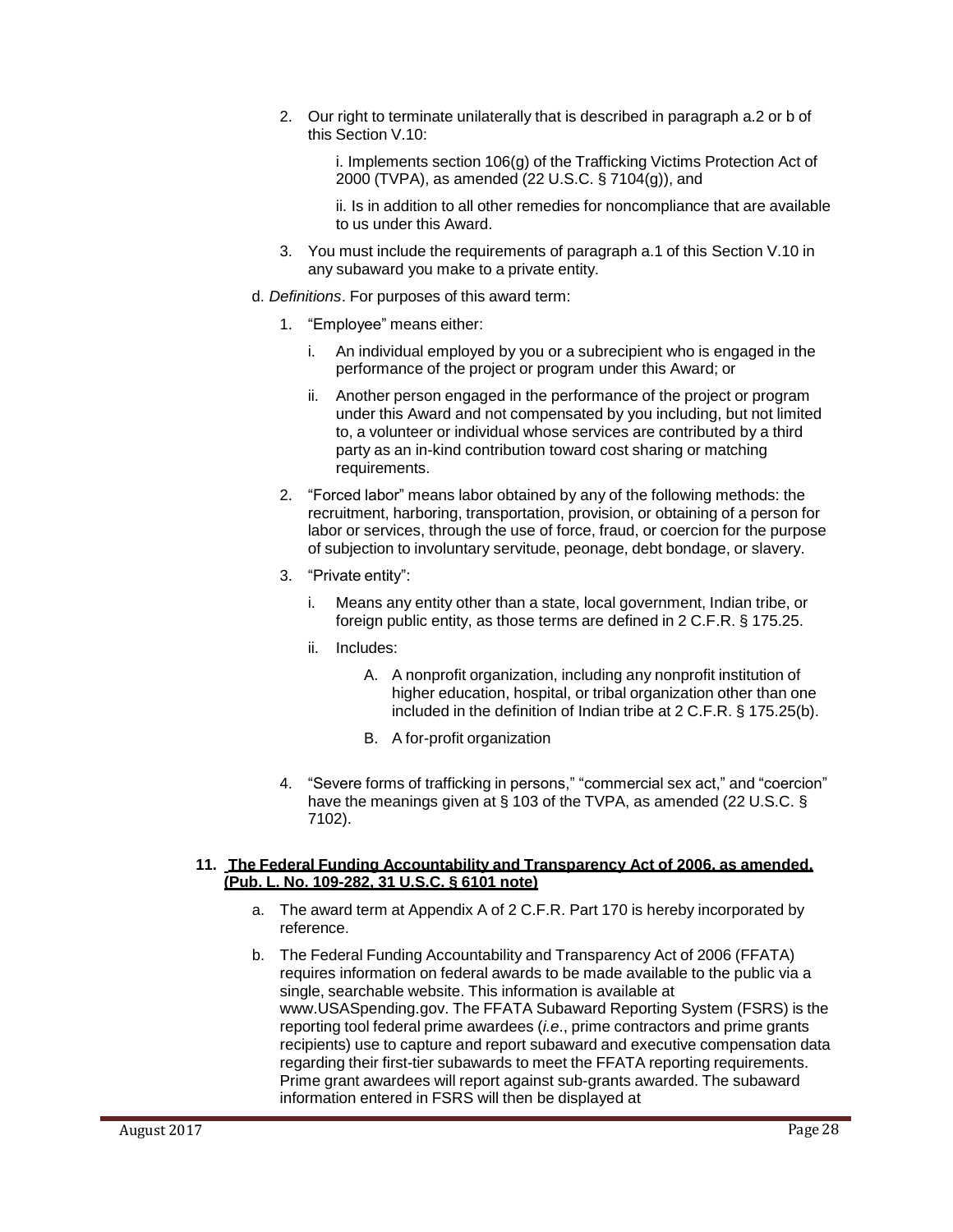http:/[/www.USASpending.gov.](http://www.usaspending.gov/)

- c. Recipients of RESTORE Act funding are subject to FFATA subaward reporting requirements as outlined in the OMB guidance on FFATA issued August 27, 2010. The recipient is required to file a FFATA subaward report by the end of the month following the month in which the recipient makes any subaward greater than or equal to \$25,000. This includes any action that brings the cumulative total award to \$25,000 or more. This report must be filed electronically at [http://www.fsrs.gov.](http://www.fsrs.gov/)
- d. The recipient must report total compensation for each of its five most highly compensated executives for the preceding completed fiscal year, by the end of the month following the month in which this Award is made, and annually thereafter if
	- i. The total federal funding authorized to date under this Award is \$25,000 or more; and
	- ii. In the preceding fiscal year, the recipient received—
		- 1) 80 percent or more of annual gross revenues from federal procurement contracts (and subcontracts) and federal financial assistance subject to FFATA, as defined at 2 C.F.R. § 170.320 (and subawards); and
		- 2) \$25,000,000 or more in annual gross revenues from federal procurement contracts (and subcontracts) and federal financial assistance subject to FFATA, as defined at 2 C.F.R. 170.320 (and subawards); and
	- iii. The public does not have access to information about the compensation of the executives through periodic reports filed under § 13(a) or 15(d) of the Securities Exchange Act of 1934 (15 U.S.C. 78m(a), 78o(d)) or § 6104 of the Internal Revenue Code of 1986. (To determine if the public has access to the compensation information, see the U.S. Security and Exchange Commission total compensation filings at [http://www.sec.gov/answers/execomp.htm.\)](http://www.sec.gov/answers/execomp.htm.))
- e. The recipient must report on the total compensation of its subrecipients' five most highly compensated executives, as required by FFATA, and must include provisions in every executed contract or agreement with affected subrecipients requiring the subrecipient to provide all information necessary for the recipient to report on subrecipient executive compensation. The recipient must report on subrecipient executive compensation by the end of the month following the month during which the recipient makes the subaward.
- f. The recipient must keep its information current in SAM (System for Award Management, which is the successor to the Central Contractor Registry, (CCR)) at least until submission of the final SF-425 or receipt of the final Award payment, whichever is later. This requires that the recipient review and update the information at least annually after the initial registration, and more frequently if required by changes in the recipient's information. SAM is the federal repository into which an entity must provide information required for the conduct of business as a recipient. Additional information about registration procedures may be found at the System for Award Management Internet site (currently at [https://www.sam.gov/portal/public/SAM/\)](https://www.sam.gov/portal/public/SAM/).
- g. If the recipient is authorized to make subawards under this Award, the recipient must notify potential subrecipients that the recipient may not make a subaward to any entity unless that entity has provided its Data Universal Numbering System (DUNS) number to the recipient. A DUNS number is the nine-digit number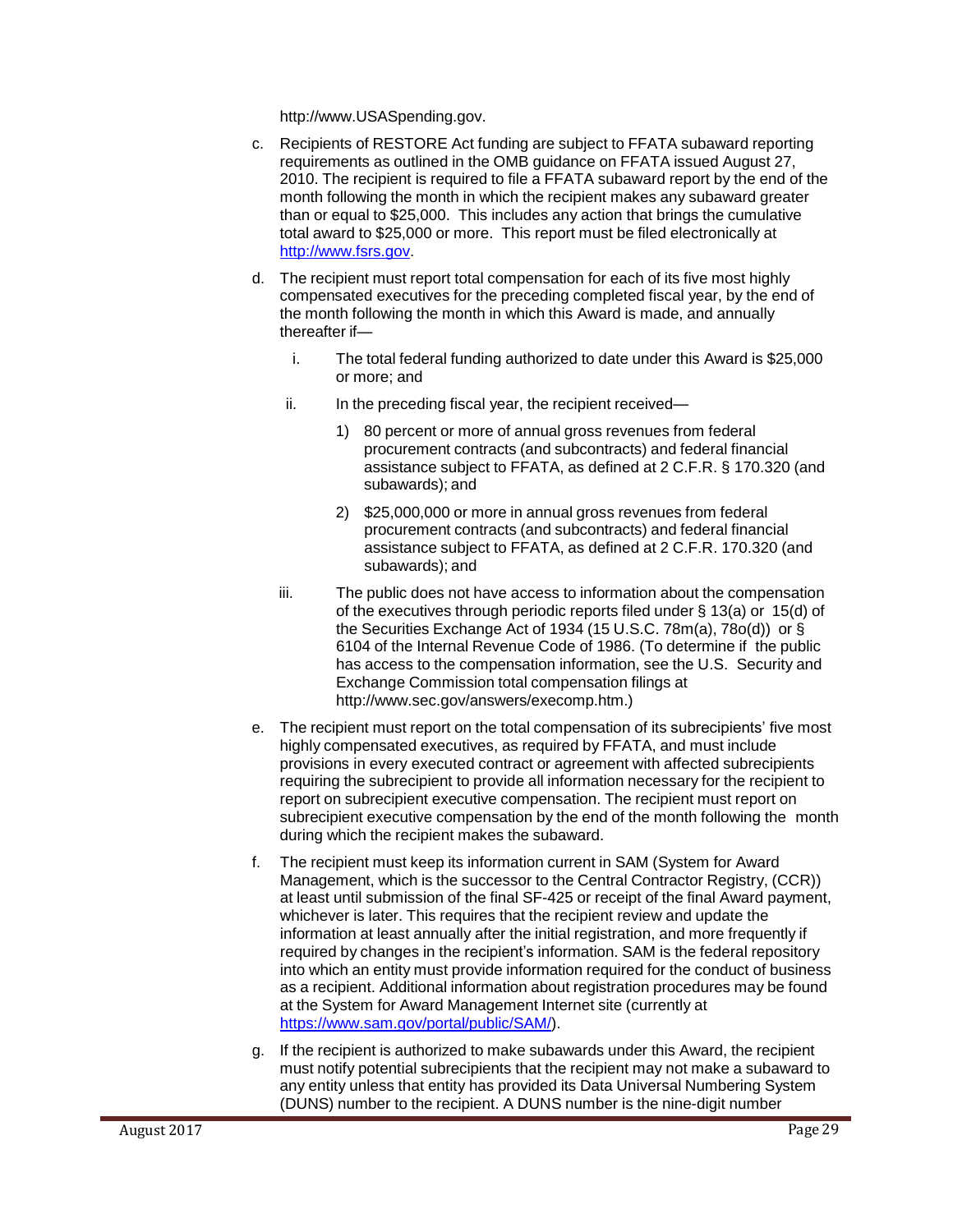established and assigned by Dun and Bradstreet, Inc. to uniquely identify business entities.

#### **12. Recipient Integrity and Performance Matters (80 FR 43301, July 22, 2015) Reporting of Matters Related to Recipient Integrity and Performance**

a. *General Reporting Requirement*

If the total value of the recipient's currently active grants, cooperative agreements, and procurement contracts from all Federal awarding agencies exceeds \$10,000,000 for any period of time during the period of performance of this Federal award, then the recipient during that period of time must maintain the accuracy of information reported to the System for Award Management (SAM) that is made available in the designated integrity and performance system (currently the Federal Awardee Performance and Integrity Information System (FAPIIS)) about civil, criminal, or administrative proceedings described in paragraph b. of this award term and condition. This is a statutory requirement under § 872 of Public Law 110-417, as amended (41 U.S.C. § 2313). As required by § 3010 of Public Law 111-212, all information posted in the designated integrity and performance system on or after April 15, 2011, except past performance reviews required for Federal procurement contracts, will be publicly available.

#### b. *Proceedings About Which The Recipient Must Report*

The recipient must submit the information required about each proceeding that:

- i. Is in connection with the award or performance of a grant, cooperative agreement, or procurement contract from the Federal Government;
- ii. Reached its final disposition during the most recent five year period; and
- iii. Is one of the following:
	- 1) A criminal proceeding that resulted in a conviction, as defined in paragraph e. of this award term and condition;
	- 2) A civil proceeding that resulted in a finding of fault and liability and payment of a monetary fine, penalty, reimbursement, restitution, or damages of \$5,000 or more;
	- 3) An administrative proceeding, as defined in paragraph e. of this award term and condition, that resulted in a finding of fault and liability and your payment of either a monetary fine or penalty of \$5,000 or more or reimbursement, restitution, or damages in excess of \$100,000; or
	- 4) Any other criminal, civil, or administrative proceeding if:
		- a) It could have led to an outcome described in paragraph b.iii. 1), 2), or 3) of this award term and condition;
		- b) It had a different disposition arrived at by consent or compromise with an acknowledgment of fault on your part; and
		- c) The requirement in this award term and condition to disclose information about the proceeding does not conflict with applicable laws and regulations.
- c. *ReportingProcedures*

Enter in the SAM Entity Management area the information that SAM requires about each proceeding described in paragraph b of this award term and condition.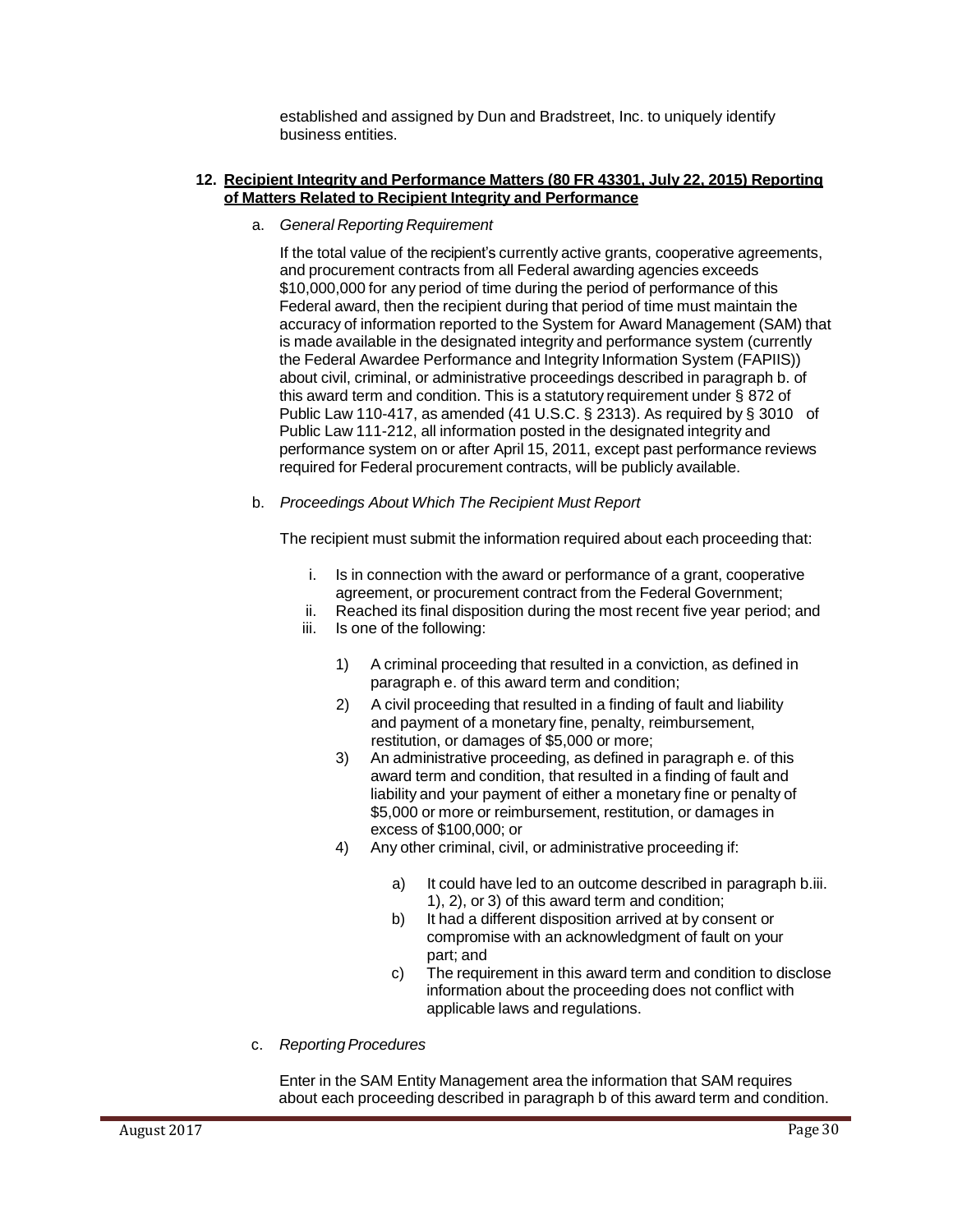The recipient does not need to submit the information a second time under assistance awards that the recipient received if they already provided the information through SAM because they were required to do so under Federal procurement contracts that they were awarded.

#### d. *ReportingFrequency*

During any period of time when the recipient is subject to the requirement in paragraph1 of this award term and condition, the recipient must report proceedings information through SAM for the most recent five year period, either to report new information about any proceeding(s) that they have not reported previously or affirm that there is new information to report. Recipients that have Federal contract, grant, and cooperative agreement awards with a cumulative total value greater than \$10,000,000 must disclose semiannually any information about the criminal, civil, and administrative proceedings.

e. *Definitions*

For purposes of this award term and condition:

- i. Administrative proceeding means a non-judicial process that is adjudicatory in nature in order to make a determination of fault or liability (*e.g.,* Securities and Exchange Commission Administrative proceedings, Civilian Board of Contract Appeals proceedings, and Armed Services Board of Contract Appeals proceedings). This includes proceedings at the Federal and State level but only in connection with performance of a Federal contract or grant. It does not include audits, site visits, corrective plans, or inspection of deliverables.
- ii. Conviction, for purposes of this award term and condition, means a judgment or conviction of a criminal offense by any court of competent jurisdiction, whether entered upon a verdict or a plea, and includes a conviction entered upon a plea of nolo contendere.
- iii. Total value of currently active grants, cooperative agreements, and procurement contracts includes—
	- 1) Only the Federal share of the funding under any Federal award with a recipient cost share or match; and
	- 2) The value of all expected funding increments under a Federal award and options, even if not yet exercised.

#### **13. Publications and Signage**

Any publications (except scientific articles or papers appearing in scientific, technical, or professional journals) or signage produced with funds from this Award, or informing the public about the activities funded in whole or in part by this Award, must clearly display the following language: "This project was paid for [in part] with federal funding from the Department of the Treasury under the Resources and Ecosystems Sustainability, Tourist Opportunities, and Revived Economies of the Gulf Coast States Act of 2012 (RESTORE Act)." Publications (except scientific articles or papers appearing in scientific, technical, or professional journals) produced with funds from this Award must display the following additional language: "The statements, findings, conclusions, and recommendations are those of the author(s) and do not necessarily reflect the views of the Department of the Treasury."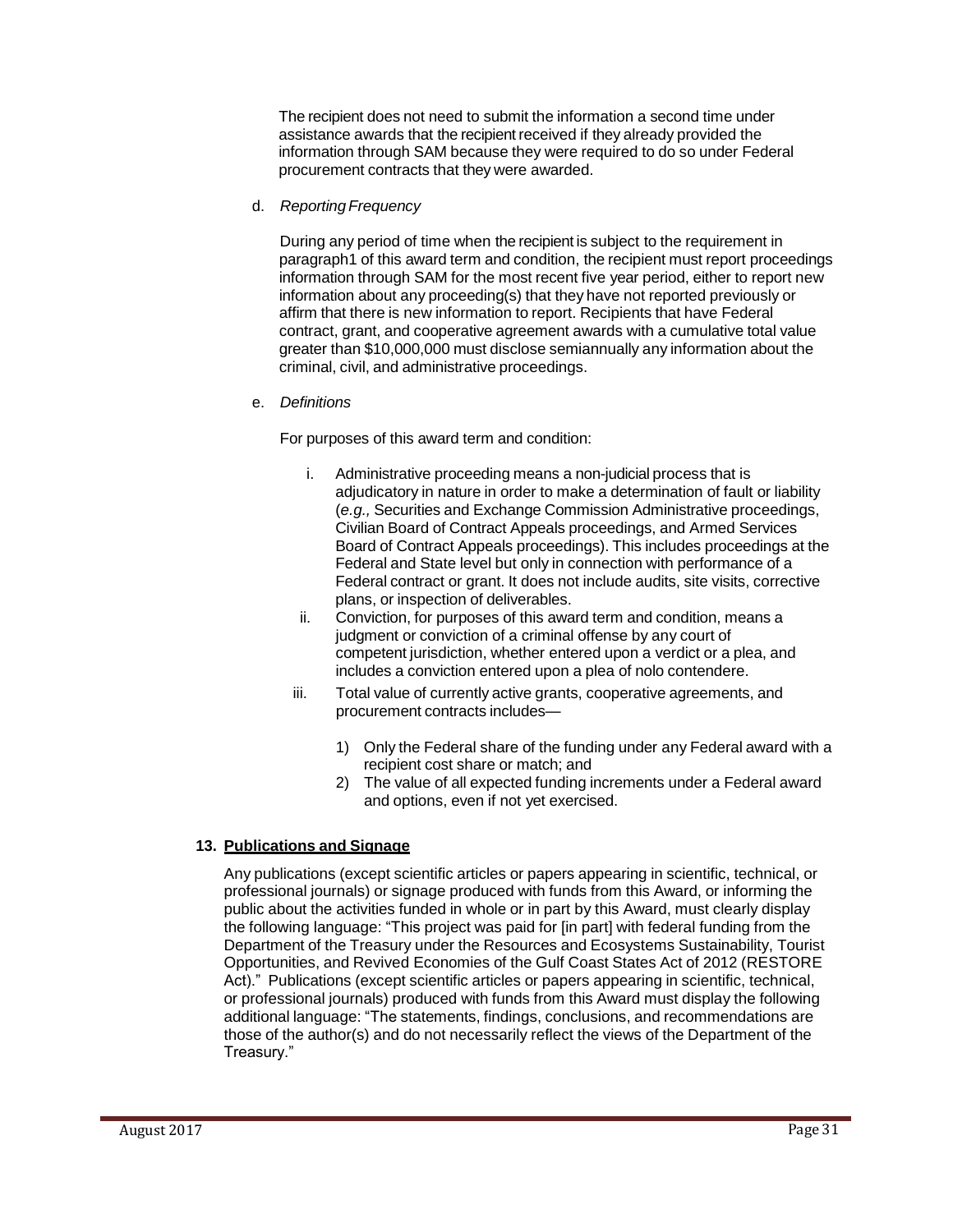#### **14. Homeland Security Presidential Directive 12**

If the performance of this Award requires the recipient's personnel to have routine access to Treasury-controlled facilities and/or Treasury-controlled information systems (for purpose of this term "routine access" is defined as more than 180 days), such personnel must undergo the personal identity verification credential process. In the case of foreign nationals, Treasury will conduct a check with U.S. Citizenship and Immigration Services' (USCIS) Verification Division, a component of the Department of Homeland Security (DHS), to ensure the individual is in a lawful immigration status and that he or she is eligible for employment within the United States. Any items or services delivered under this Award must comply with Treasury personal identity verification procedures that implement Homeland Security Presidential Directive 12, "Policy for a Common Identification Standard for Federal Employees and Contractors", FIPS PUB 201, as amended, and OMB Memorandum M-05-24, as amended. The recipient must ensure that its subrecipients and contractors (at all tiers) performing work under this Award comply with the requirements contained in this Section V.14. Treasury may delay final payment under this Award if the subrecipient or contractor fails to comply with the requirements listed in the section below. The recipient must insert the following term in all subawards and contracts when the subrecipient or contractor is required to have routine physical access to a Treasury-controlled facility or routine access to a Treasury-controlled information system:

- a. The subrecipient or contractor must comply with Treasury personal identity verification procedures identified in the subaward or contract that implement Homeland Security Presidential Directive 12 (HSPD-12), Office of Management and Budget (OMB) Guidance M-05-24, as amended, and Federal Information Processing Standards Publication, FIPS PUB 140-2, as amended, for all employees under this subaward or contract who require routine physical access to a federally controlled facility or routine access to a federally controlled information system.
- b. The subrecipient or contractor must account for all forms of government-provided identification issued to the subrecipient or contractor employees in connection with performance under this subaward or contract. The subrecipient or contractor must return such identification to the issuing agency at the earliest of any of the following, unless otherwise determined by Treasury:
	- i. When no longer needed for subaward or contract performance;
	- ii. Upon completion of the subrecipient or contractor employee's employment; or
	- iii. Upon subaward or contract completion or termination.

#### **15. Foreign Travel**

- a. The recipient may not use funds from this Award for travel outside of the United States unless Treasury provides prior written approval.
- b. The recipient must comply with the provisions of the Fly America Act, as amended, (49 U.S.C. § 40118). The implementing regulations of the Fly America Act are found at 41 C.F.R. §§ 301-10.131–301-10.143.
- c. The Fly America Act requires that federal travelers and others performing U.S. Government-financed air travel must use U.S. flag air carriers, to the extent that service by such carriers is available. Foreign air carriers may be used only in specific instances, such as when a U.S. flag air carrier is unavailable, or use of U.S. flag air carrier service will not accomplish the agency's mission.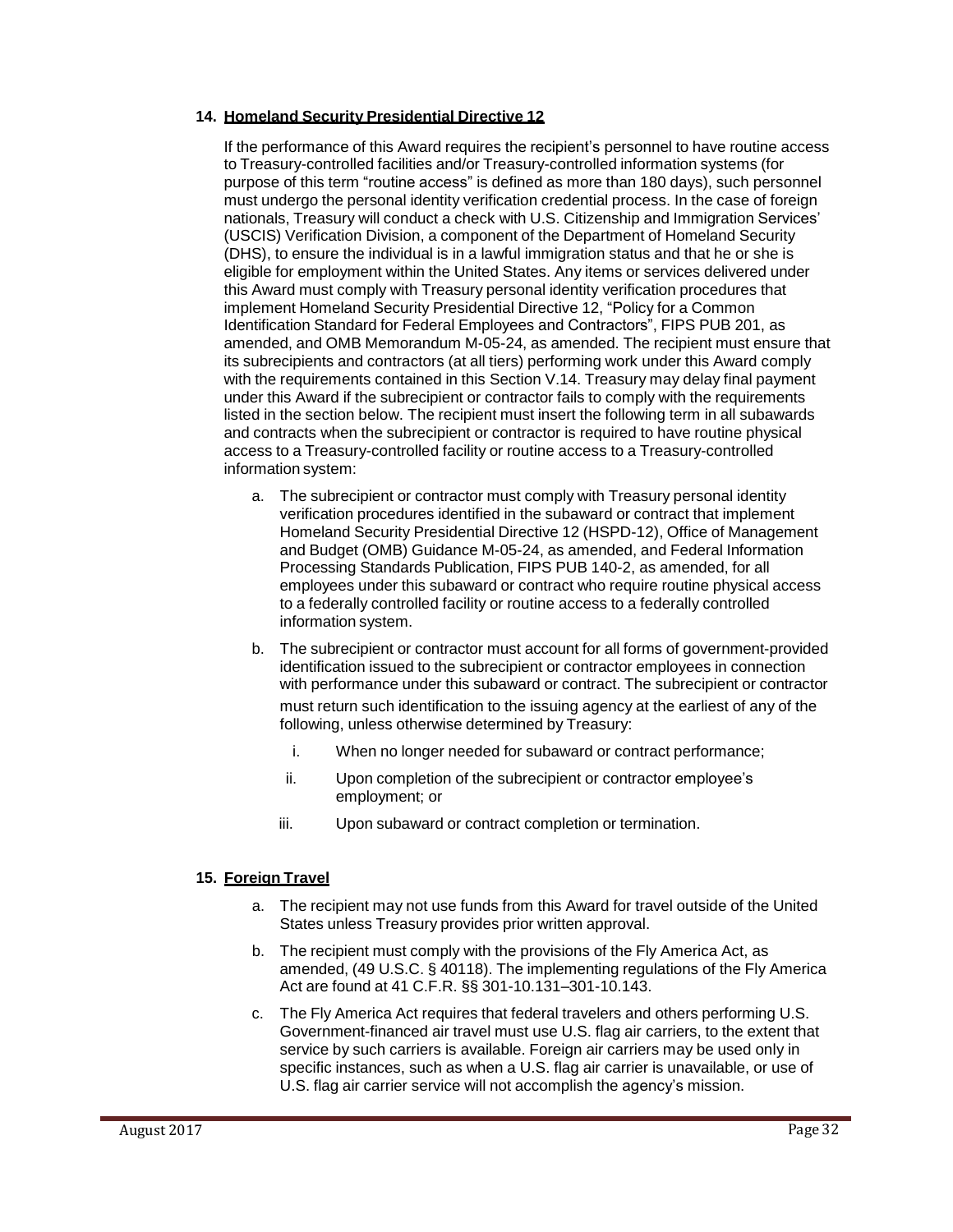- d. One exception to the requirement to fly U.S. flag carriers is transportation provided under a bilateral or multilateral air transport agreement, to which the United States Government and the government of a foreign country are parties, and which the Department of Transportation has determined meets the requirements of the Fly America Act pursuant to 49 U.S.C. § 40118(b). The United States Government has entered into bilateral/multilateral "Open Skies Agreements" (U.S. Government Procured Transportation) that allow federal funded transportation services for travel and cargo movements to use foreign air carriers under certain circumstances. There are multiple "Open Skies Agreements" currently in effect. For more information about the current bilateral and multilateral agreements, visit the GSA website [http://www.gsa.gov/portal/content/103191.](http://www.gsa.gov/portal/content/103191) Information on the Open Skies agreements (U.S. Government Procured Transportation) and other specific country agreements may be accessed via the Department of State's website [http://www.state.gov/e/eeb/tra/.](http://www.state.gov/e/eeb/tra/)
- e. If a foreign air carrier is anticipated to be used for any portion of travel funded under this Award, the recipient must receive prior approval from the Treasury. When requesting such approval, the recipient must provide a justification in accordance with guidance provided by 41 C.F.R. § 301–10.142, which requires the recipient to provide Treasury with the following: name; dates of travel; origin and destination of travel; detailed itinerary of travel; name of the air carrier and flight number for each leg of the trip; and a statement explaining why the recipient meets one of the exceptions to the regulations. If the use of a foreign air carrier is pursuant to a bilateral agreement, the recipient must provide Treasury with a copy of the agreement or a citation to the official agreement available on the GSA website. Treasury shall make the final determination and notify the recipient in writing. Failure to adhere to the provisions of the Fly America Act will result in the recipient not being reimbursed for any transportation costs for which the recipient improperly used a foreign air carrier.

#### **16. Export Control**

- a. This clause applies to the extent that this Award involves access to exportcontrolled items.
- b. In performing this financial assistance Award, the recipient may gain access to items subject to export control (export-controlled items) under the Export Administration Regulations (EAR) issued by the Department of Commerce (DOC). The recipient is responsible for compliance with all applicable laws and regulations regarding export-controlled items, including the EAR's deemed exports and re-exports provisions. The recipient shall establish and maintain effective export compliance procedures throughout performance of the Award. At a minimum, these export compliance procedures must include adequate controls of physical, verbal, visual, and electronic access to export-controlled items, including by foreign nationals.
- c. Definitions:
	- i. Export-controlled items. Items (commodities, software, or technology), that are subject to the EAR (15 C.F.R. §§ 730–774), implemented by the DOC's Bureau of Industry and Security. These are generally known as "dual-use" items, items with a military and commercial application.
	- ii. Deemed Export/Re-export. The EAR defines a deemed export as a release of export-controlled items (specifically, technology or source code) to a foreign national in the U.S. Such release is "deemed" to be an export to the home country of the foreign national. 15 C.F.R. §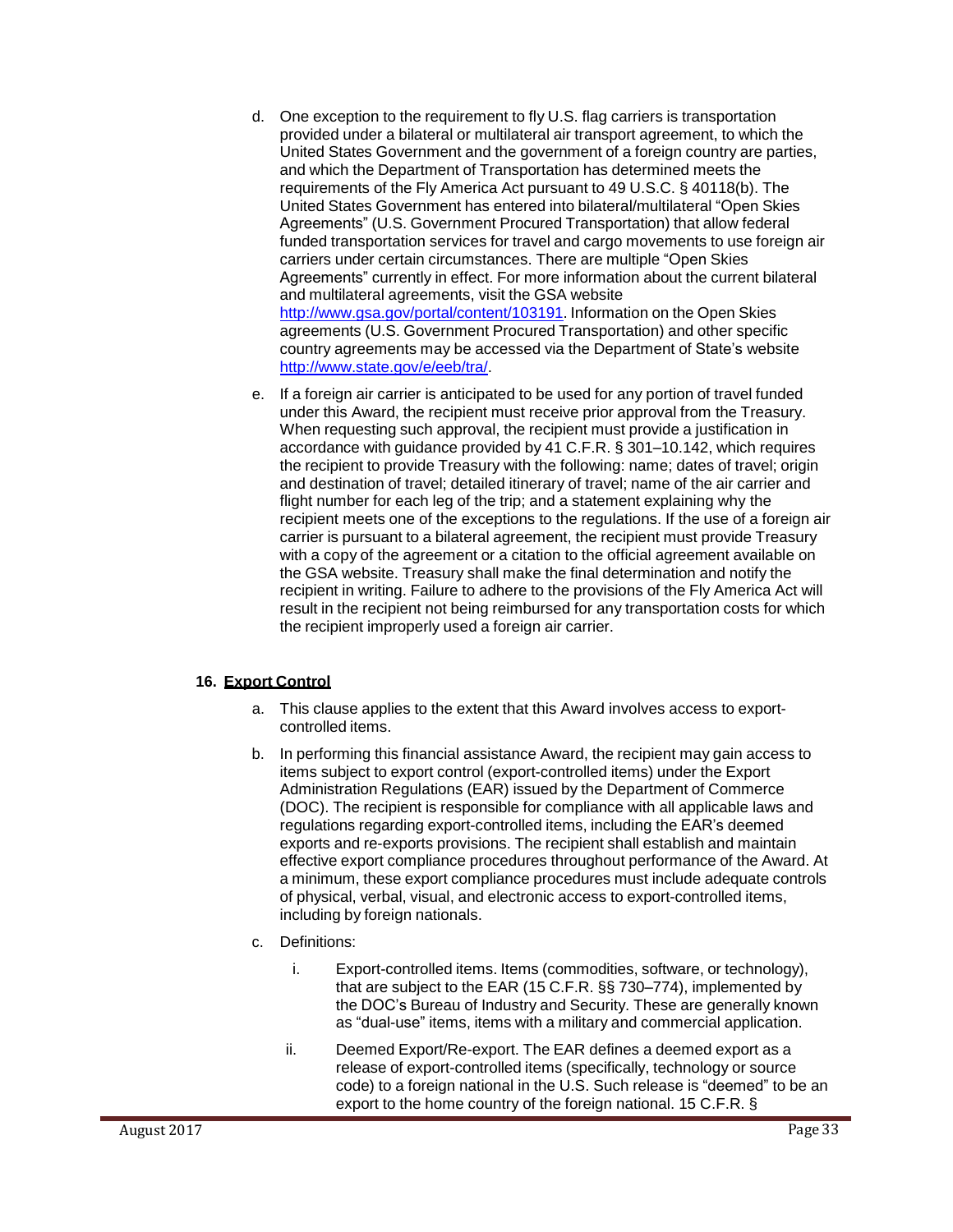734.2(b)(2)(ii). A release may take the form of visual inspection, oral exchange of information, or the application abroad of knowledge or technical experience acquired in the United States. If such a release occurs abroad, it is considered a deemed re-export to the foreign national's home country. Licenses from DOC may be required for deemed exports or re-exports.

- d. The recipient shall control access to all export-controlled items that it possesses or that comes into its possession in performance of this Award, to ensure that access to, or release of, such items are restricted, or licensed, as required by applicable federal statutes, EOs, and/or regulations, including the EAR.
- e. To the extent the recipient wishes to provide foreign nationals with access to export-controlled items, the recipient shall be responsible for obtaining any necessary licenses, including licenses required under the EAR for deemed exports or deemed re-exports.
- f. Nothing in the terms of this Award is intended to change, supersede, or waive the requirements of applicable federal statutes, EOs, and/or regulations.
- g. Compliance with this Section V.15 will not satisfy any legal obligations the recipient may have regarding items that may be subject to export controls administered by other agencies such as the Department of State, which has jurisdiction over exports of munitions items subject to the International Traffic in Arms Regulations (ITAR) (22 C.F.R. §§ 120–130), including releases of such items to foreign nationals.
- h. The recipient shall include this clause, including this paragraph (i), in all lower tier transactions (subawards, contracts, and subcontracts) under this Award that may involve access to export-controlled items.

#### **SUPPLEMENTAL STANDARD TERMS AND CONDITIONS - AWARDS UNDER THE DIRECT COMPONENT FOR ACQUISITION AND IMPROVEMENTS TO REAL PROPERTY**

#### <span id="page-35-0"></span>**W ACQUISITION AND IMPROVEMENTS TO REAL PROPERTY**

#### **1. Compliance with State, Local and Federal Requirements**

The project must comply with all applicable federal laws and regulations, and with all requirements for state, and local laws and ordinances to the extent that such requirements do not conflict with federal laws. The recipient is also responsible for supervising the design, bidding, construction, and operation of construction projects in compliance with all award requirements. The recipient must comply with, and must require all contractors and subcontractors, to comply with all federal, state, and local laws and regulations. The recipient must ensure compliance with special award conditions which may contain conditions that must be satisfied prior to advertisement of bids, start of construction, or other critical event.

**2. Title**

Prior to receiving Treasury authorization to start construction, the recipient must furnish evidence, satisfactory to Treasury, that the recipient has acquired good and merchantable title free of all mortgages, foreclosable liens, or encumbrances, to all land, rights of way and easements necessary for the completion of the project.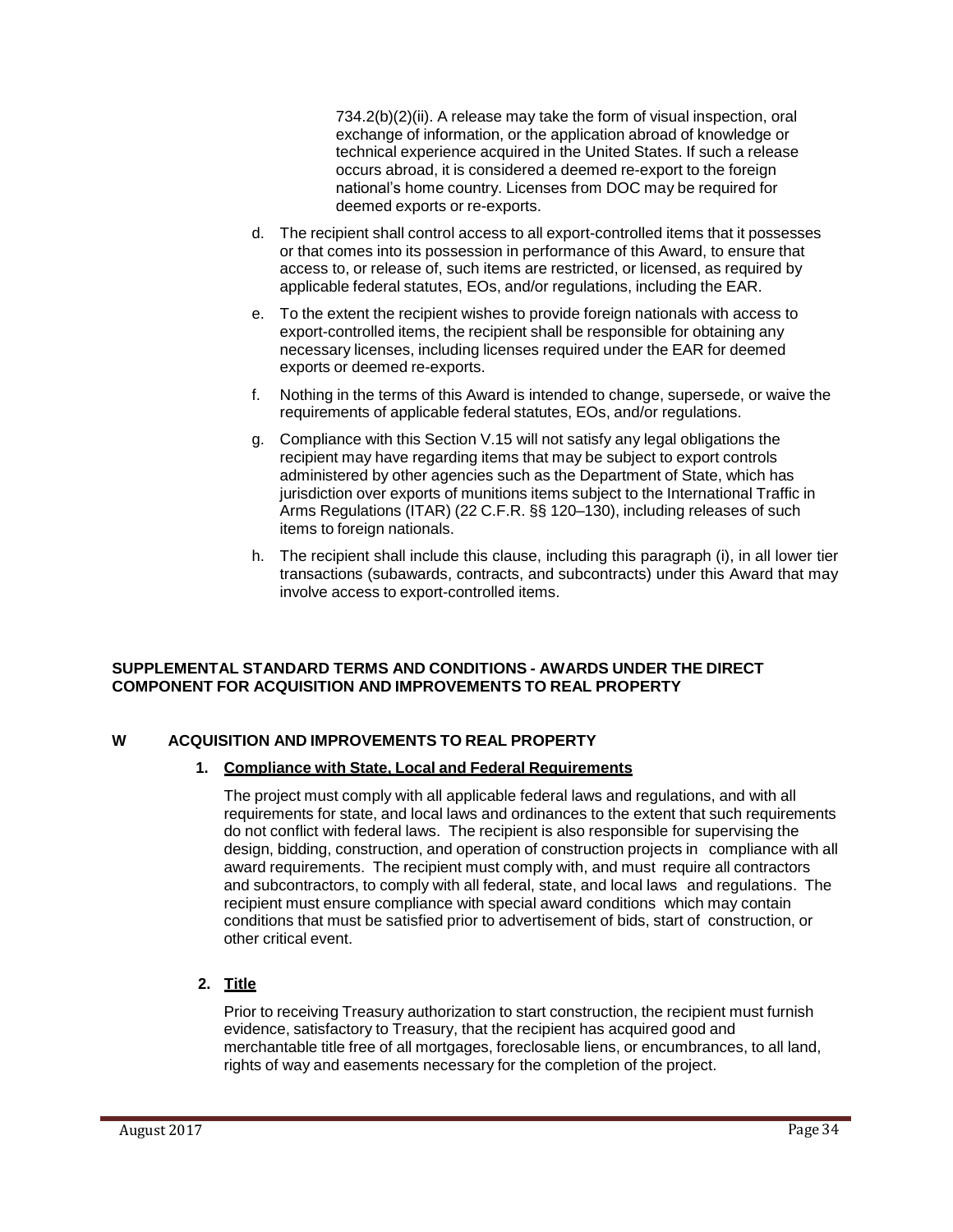#### **3. Permitting Requirements**

Prior to receiving Treasury authorization to start construction, the recipient must furnish evidence, satisfactory to Treasury, that recipient has received all federal, state and local permits necessary for the completion of the project.

#### **4. Federal Interest in Real Property**

"Federal interest" refers to real property that is acquired or improved, in whole or in part, with RESTORE Act Direct Component funds, which must be held in trust by the Recipient for the benefit of the project for the Estimated Useful Life of the project, during which period Treasury retains an undivided equitable reversionary interest in the real property (i.e., the "federal interest").

#### **5. Estimated Useful Life**

Property that is acquired or improved, in whole or in part, with federal assistance is held in trust by the recipient for the purpose(s) for which the award was made for the Estimated Useful Life. Estimated Useful Life means the period of years that constitutes the expected useful lifespan of a project, as determined by Treasury, during which Treasury anticipates obtaining the benefits of the project pursuant to project purposes authorized by the RESTORE Act. For this award the recipient has proposed an Estimated Useful Life from the date of construction completion. Treasury's issuance of the grant agreement represents its concurrence with the recipient's proposed Estimated Useful Life.

The recipient's obligation to the federal government continues for the Estimated Useful Life of the project, as determined by Treasury, during which Treasury retains an undivided equitable reversionary interest (the "federal interest") in the property improved, in whole or in part, with the Treasury investment.

If Treasury determines that the recipient has failed or fails to meet its obligations under the terms and conditions of this award, Treasury may exercise its rights or remedies with respect to its federal interest in the project. However, Treasury's forbearance in exercising any right or remedy in connection with the federal interest does not constitute a waiver thereof.

#### **6. Commencement of Construction**

The recipient should not commence construction prior to the date of the Award. The recipient must make a written request to Treasury for permission to commence construction after the construction contractor has been selected and at least 30 days prior to construction. For project costs to be eligible for Treasury reimbursement, Treasury must determine that the award of all contracts with associated costs are in compliance with the scope of the project and all terms and conditions of this award, and all necessary permits have been obtained, and the federal interest is secure. No construction funds may be drawn from ASAP without Treasury's written permission. If the recipient commences construction prior to Treasury's determination, the recipient proceeds at its own risk.

Treasury will only review contract amendments or change orders which change the scope of a contract.

#### **7. Use of Real Property**

Encumbering real property on which there is a federal interest without prior Treasury approval is an unauthorized use of the property and of project trust funds under this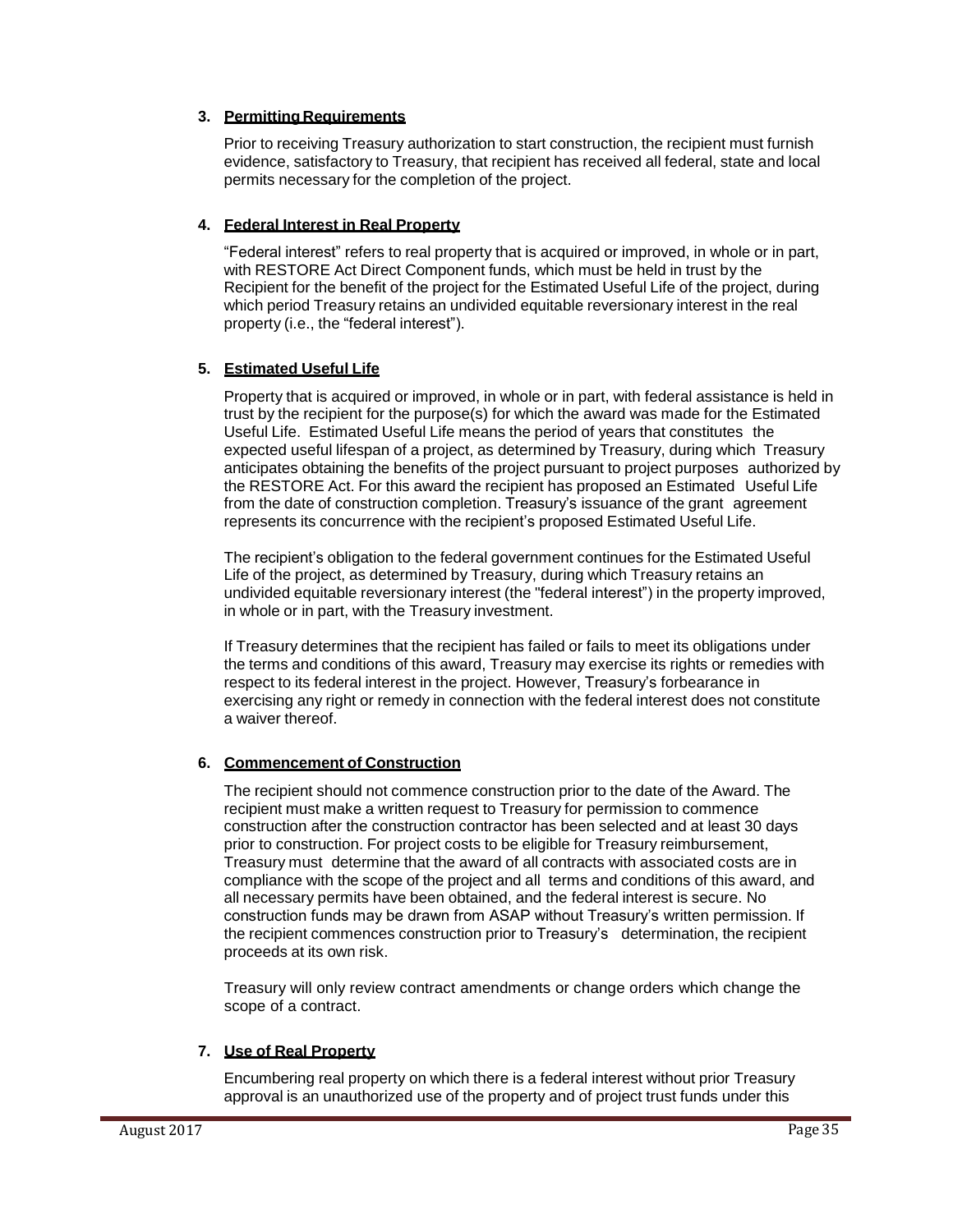award. See 2 C.F.R. § 200.316. Real property or interest in real property may not be used for purposes other than the authorized purpose of the award without the express, prior written approval of Treasury, for as long as the federal government retains an interest in the property. The property must not be sold, conveyed, transferred, assigned, mortgaged, or in any other manner encumbered except as expressly authorized in writing by Treasury. The recipient must maintain facilities constructed or renovated with grant funds in a manner consistent with the purposes for which the funds were provided for the duration of the Estimated Useful Life.

In the event that the real property or interest in real property is no longer needed for the originally authorized purpose, the recipient must obtain disposition instructions from Treasury consistent with 2 C.F.R. § 200.311.

#### **8. Recording the Federal Interest in the Real Property**

To document the federal interest, the recipient agrees to prepare and properly record a "Covenant of Purpose, Use and Ownership" (Covenant), or, where a subrecipient is the title owner, to ensure that the subrecipient prepares and properly records a "Covenant of Purpose, Use and Ownership" (Covenant) on the property acquired or improved with federal assistance funds. See 2 C.F.R. § 200.316. This Covenant does not establish a traditional mortgage lien in that it does not establish a traditional creditor relationship requiring the periodic repayment of principal and interest, or the ability of Treasury to foreclose on the real property at any time. Rather, pursuant to the Covenant, the recipient and/or the subrecipient, as applicable, acknowledges that it holds title to the real property in trust for the public purposes of the financial assistance award and agrees, among other commitments, that it will repay the federal interest if it disposes of or alienates an interest in the real property, or uses it in a manner inconsistent with the public purposes of the award, during the Estimated Useful Life of the property.

- a. The Covenant must be satisfactory in form and substance to Treasury, must include the name and current address of the recipient and subrecipient (if applicable), the grant award number, amount and date of award and subrecipient agreement (if applicable), date of the purchase of property (if applicable), and the Estimated Useful Life of the project. It must also include statements that the real property will only be used for purposes consistent with the RESTORE Act; that it will not be mortgaged or used as collateral, sold or otherwise transferred to another party, without the written permission of Treasury; and that the federal interest cannot be subordinated, diminished, nullified or released through encumbrance of the property, transfer of the property to another party or any other action the recipient/subrecipient takes without the written permission of Treasury.
- b. The recipient agrees to provide to Treasury an attorney's title opinion as to the title owner of the property, and to properly record, in accordance with applicable law, the Covenant in the real property records in the jurisdiction in which the real property is located in order to provide public record notice to interested parties that there are certain restrictions on the use and disposition of the real property during its Estimated Useful Life, and that Treasury retains an undivided equitable reversionary interest in the real property to the extent of its participation in the project for which funds have been awarded.
- c. Treasury requires an opinion of counsel for the recipient to substantiate that the document has been properly recorded.
- d. Failure to properly and timely file and maintain documentation of the federal interest may result in appropriate enforcement action, including, but not limited to, disallowance of the cost of the acquisition or improvement by Treasury.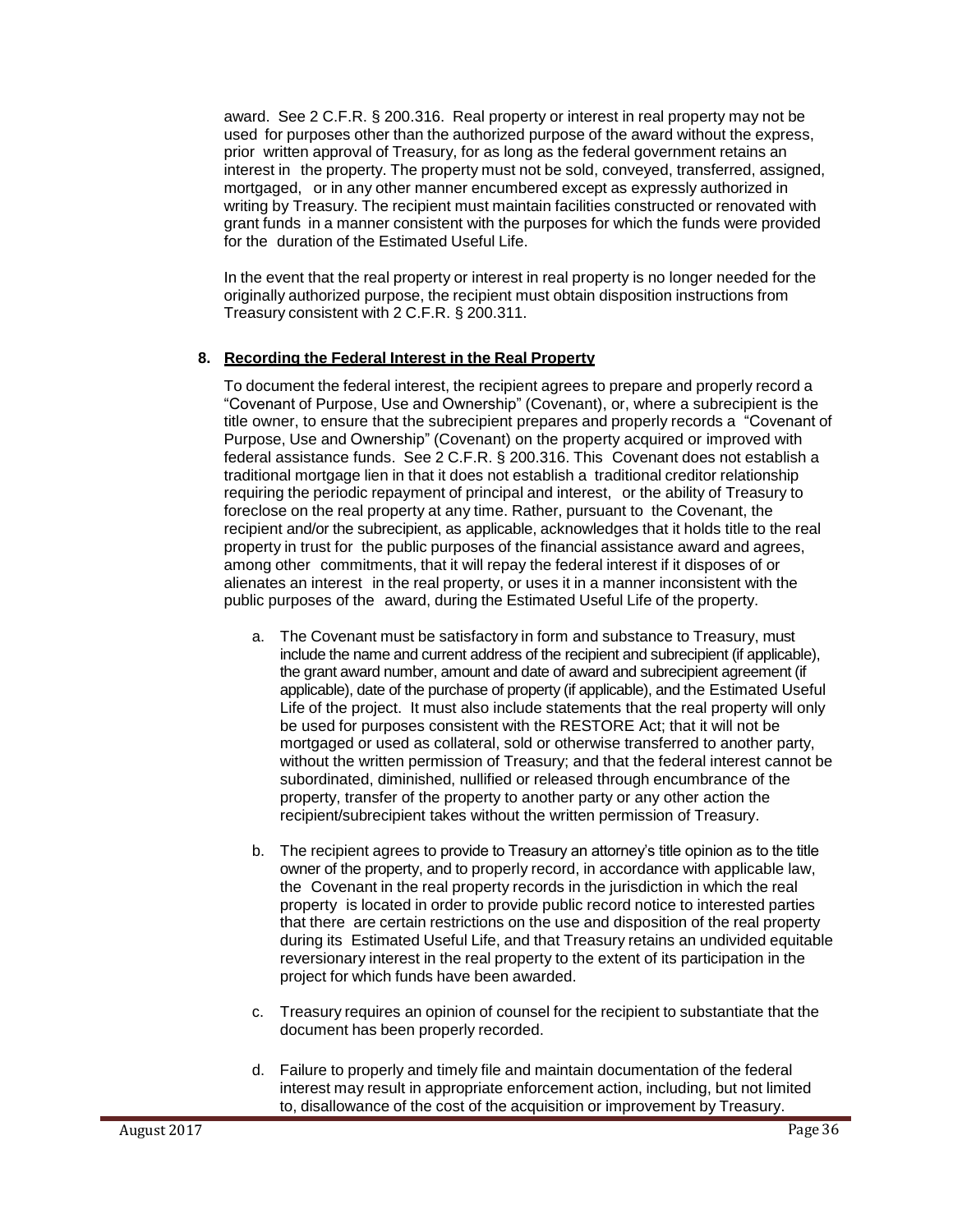- e. The Federal Interest must be perfected and recorded/filed in accordance with state and/or local law concurrent with the acquisition of the real property, where an award includes real property acquisition, and for construction of buildings and projects to improve the real property, no later than the date construction and/or improvement work commences.
- f. When the Estimated Useful Life of the project is ended, the federal interest is extinguished and the federal government has no further interest in the real property.

#### **9. Administration, Operation and Maintenance**

The recipient agrees to administer, operate, and maintain the project for its Estimated Useful Life in the same manner in which it operates and maintains similar facilities and equipment owned by it, and in accordance with state and local standards, laws and regulations. The recipient must not be in breach of its obligations under this award except to the extent the failure to fulfill any obligation is due to an Uncontrollable Force. "Uncontrollable Force" means an event beyond the reasonable control of, and without the fault or negligence of, the party claiming the Uncontrollable Force that prevents the recipient from honoring its contractual obligations under this Agreement and which, by exercise of the recipient's reasonable care, diligence and foresight, such recipient was unable to avoid. Uncontrollable Forces include, but are not limited to:

- a. Strikes or work stoppage;
- b. Floods, earthquakes, or other natural disasters; terrorist acts; and
- c. Final orders or injunctions issued by a court or regulatory body having competent subject matter jurisdiction which the recipient, claiming the Uncontrollable Force, after diligent efforts, was unable to have stayed, suspended, or set aside pending review by a court of competent subject matter jurisdiction. Neither the unavailability of funds or financing, nor conditions of national or local economies or markets must be considered an Uncontrollable Force.

#### **10. Reporting Requirement**

The recipient must complete and submit to Treasury a report on the status of the real property or interest in real property in which the federal government retains an interest, using a *SF-429 Real Property Status Report* form annually for the first three years of a federal award and thereafter every five years until the end of the Estimated Useful Life or time of disposition, whichever is less. All reports must be for the period ending December 31, or any portion thereof, beginning with the year of the award, and are due no later than 30 days following the end of the reporting period.

#### **11. Insurance**

The recipient must, at a minimum, provide the equivalent insurance coverage for real property improved with federal funds as provided to property owned by the recipient state, county or parish, in compliance with 2 C.F.R. § 200.310.

#### **12. Bonding**

a. For construction or facility improvement contracts or subcontracts exceeding the simplified acquisition threshold, the recipient or pass-through entity may request in writing that Treasury accept its bonding policy and requirements. If Treasury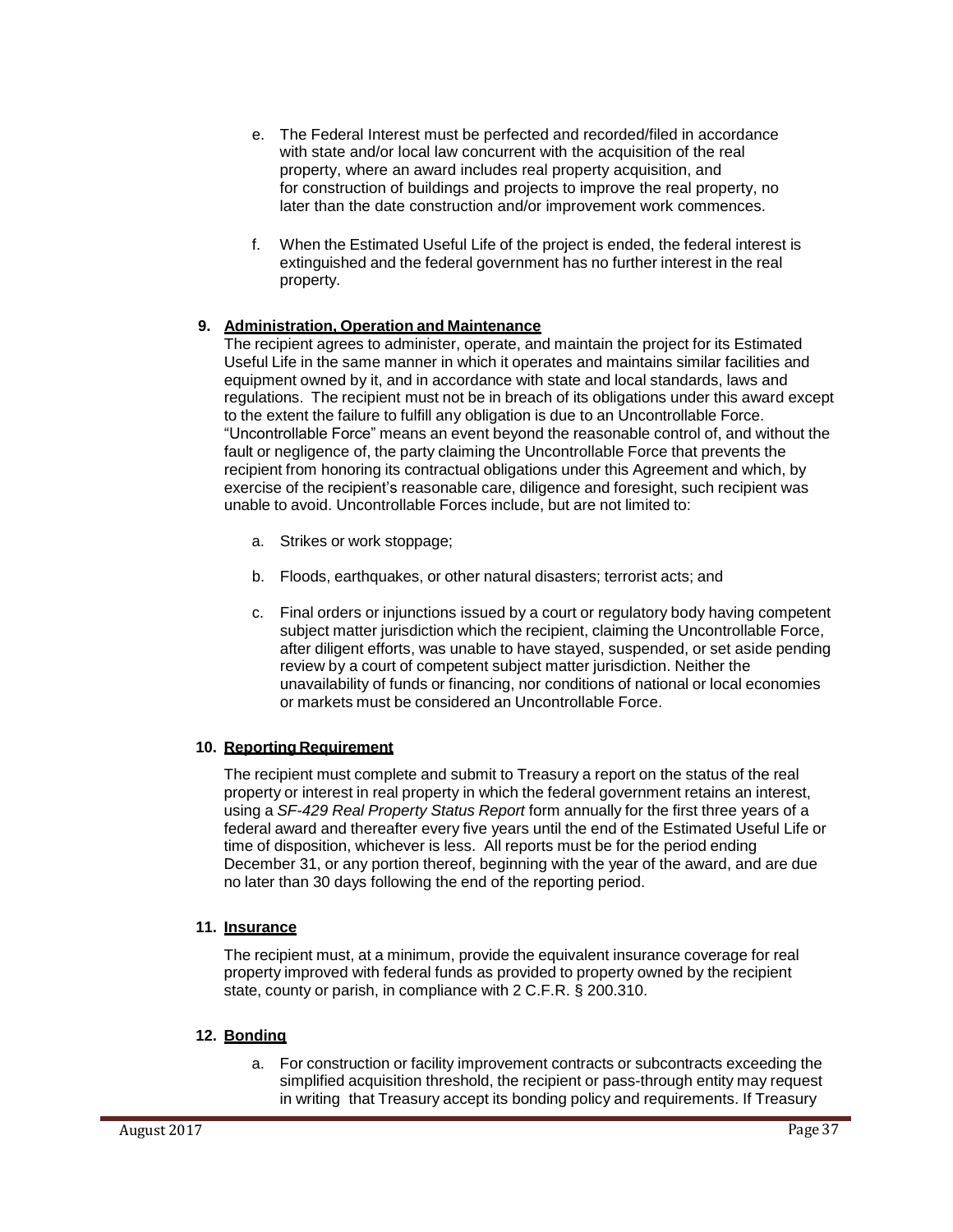determines that the federal interest in the project is adequately protected, the recipient or pass-through entity need not comply with the following three bonding requirements. For all other recipients and pass-through entities, the minimum requirements for construction or facility improvement contracts or subcontracts exceeding the simplified acquisition threshold are as follows: A bid guarantee from each bidder equivalent to five percent of the bid price. The "bid guarantee" must consist of a firm commitment such as a bid bond, certified check, or other negotiable instrument accompanying a bid as assurance that the bidder will, upon acceptance of the bid, execute such contractual instruments as may be required within the time specified.

- b. A performance bond on the part of the contractor for 100 percent of the contract price. A "performance bond" is one executed in connection with a contract to secure fulfillment of all the contractor's obligations under such contract.
- c. A payment bond on the part of the contractor for 100 percent of the contract price. A "payment bond" is one executed in connection with a contract to assure payment as required by law of all persons supplying labor and material in the execution of the work provided for in the contract.

#### **13. Floodplain Requirements**

In accordance with 44 C.F.R. Part 9, prior to Treasury's authorization to commence construction in a designated 100-year floodplain, the recipient must provide evidence satisfactory to Treasury of a Floodplain Notice, that the 30-day period established for receipt of comments from the public in response to public notice published regarding the potential for adverse project impact on the values and functions of a designated 100 year floodplain has expired and that identified concerns (if any) have been addressed to Treasury's satisfaction. This notice may be satisfied through a federal/state environmental assessment process used as the vehicle for public notice, involvement, and explanation per 44 C.F.R. § 9.8(2).

In addition, prior to Treasury's authorization to commence construction of structures and/or buildings within a designated 100-year floodplain, the recipient must provide evidence satisfactory to Treasury of the following:

- a. Floodplain Protection: That the project engineer/architect has certified that the project facility will be adequately protected from damage by floods in this area of apparent potential flood hazard. The evidence must include adequate justification for the Base Flood Elevation designation for the financial assistance award site.
- b. Floodplain Insurance: That the community is participating in the National Flood Insurance Program, and that as required, the recipient will purchase flood insurance.

#### **14. Goals for Women and Minorities in Construction**

Department of Labor regulations set forth in 41 C.F.R. § 60-4 establish goals and timetables for participation of minorities and women in the construction industry. These regulations apply to all federally assisted construction contracts in excess of \$10,000. The recipient must comply with these regulations and must obtain compliance with 41 C.F.R. § 60-4 from contractors and subcontractors employed in the completion of the project by including such notices, clauses and provisions in the Solicitations for Offers or Bids as required by 41 C.F.R. § 60-4.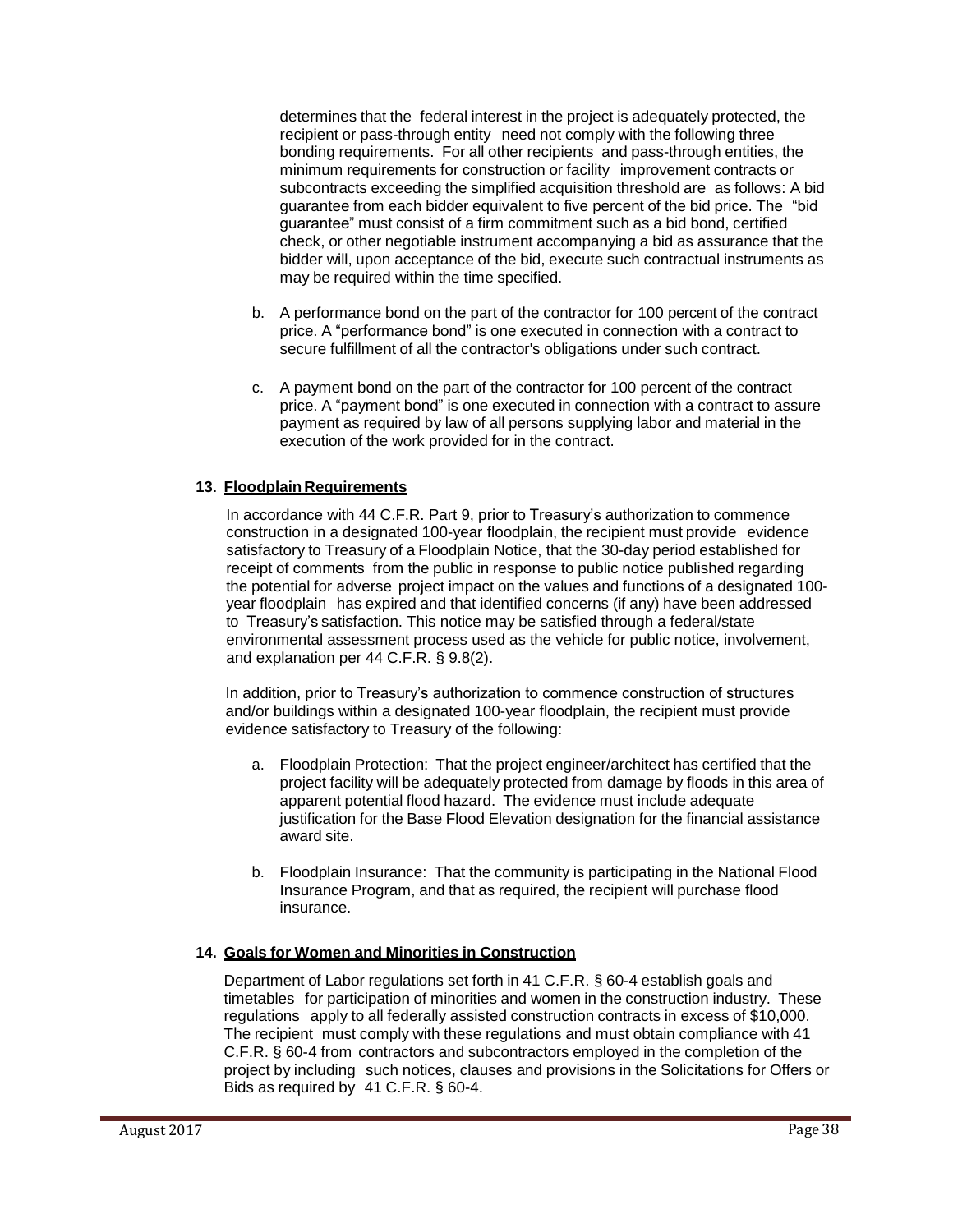- a. The goal for participation of women in each trade area must be as follows: From April 1, 1981, until further notice: 6.9 percent;
- b. All changes to this goal, as published in the Federal Register in accordance with the Office of Federal Contract Compliance Programs regulations at 41 C.F.R. § 60-4.6, or any successor regulations, must hereafter be incorporated by reference into these Special Award Conditions; and,
- c. Goals for minority participation must be as prescribed by Appendix B-80, Federal Register, Volume 45, No. 194, October 3, 1980, or subsequent publications. The recipient must include the "Standard Federal Equal Employment Opportunity Construction Contract Specifications" (or cause them to be included, if appropriate) in all federally assisted contracts and subcontracts. The goals and timetables for minority and female participation may not be less than those published pursuant to 41 C.F.R. § 60-6.

#### **15. Contracting with small and minority businesses, women's business enterprise, and labor surplus area firms**

The recipient must take all necessary affirmative steps to assure that minority businesses, women's business enterprises, and labor surplus area firms are used when possible. Affirmative steps must include:

- a. Placing qualified small and minority businesses and women's business enterprises on solicitation lists;
- b. Assuring that small and minority businesses, and women's business enterprises are solicited whenever they are potential sources;
- c. Dividing total requirements, when economically feasible, into smaller tasks or quantities to permit maximum participation by small and minority business, and women's business enterprises;
- d. Establishing delivery schedules, where the requirement permits, which encourage participation by small and minority businesses, and women's business enterprises;
- e. Using the services and assistance, as appropriate, of such organizations as the Small Business Administration and the Minority Business Development Agency of the Department of Commerce; and,
- f. Requiring the prime contractor, if subcontracts are to be let, to take the affirmative steps listed in  $(a)$  — (e) of this paragraph.

#### **16. Davis Bacon Act, as amended (40 U.S.C. §§ 3141–3148)**

Davis-Bacon Act-related provisions are applicable for a construction project if it is for the construction of a project that can be defined as a "treatment works" in 33 U.S.C § 1292; or for a construction project regardless of whether it is a "treatment works" project if it is receiving federal assistance from another federal agency operating under an authority that requires the enforcement of Davis-Bacon Act-related provisions. When required, all prime construction contracts in excess of \$2,000 awarded by the non-Federal entity must include a provision for compliance with the Davis-Bacon Act (40 U.S.C. §§ 3141–3144, and §§ 3146–3148) as supplemented by Department of Labor regulations (29 C.F.R. Part 5, "Labor Standards Provisions Applicable to Contracts Covering Federally Financed and Assisted Construction"). In accordance with the statute, contractors must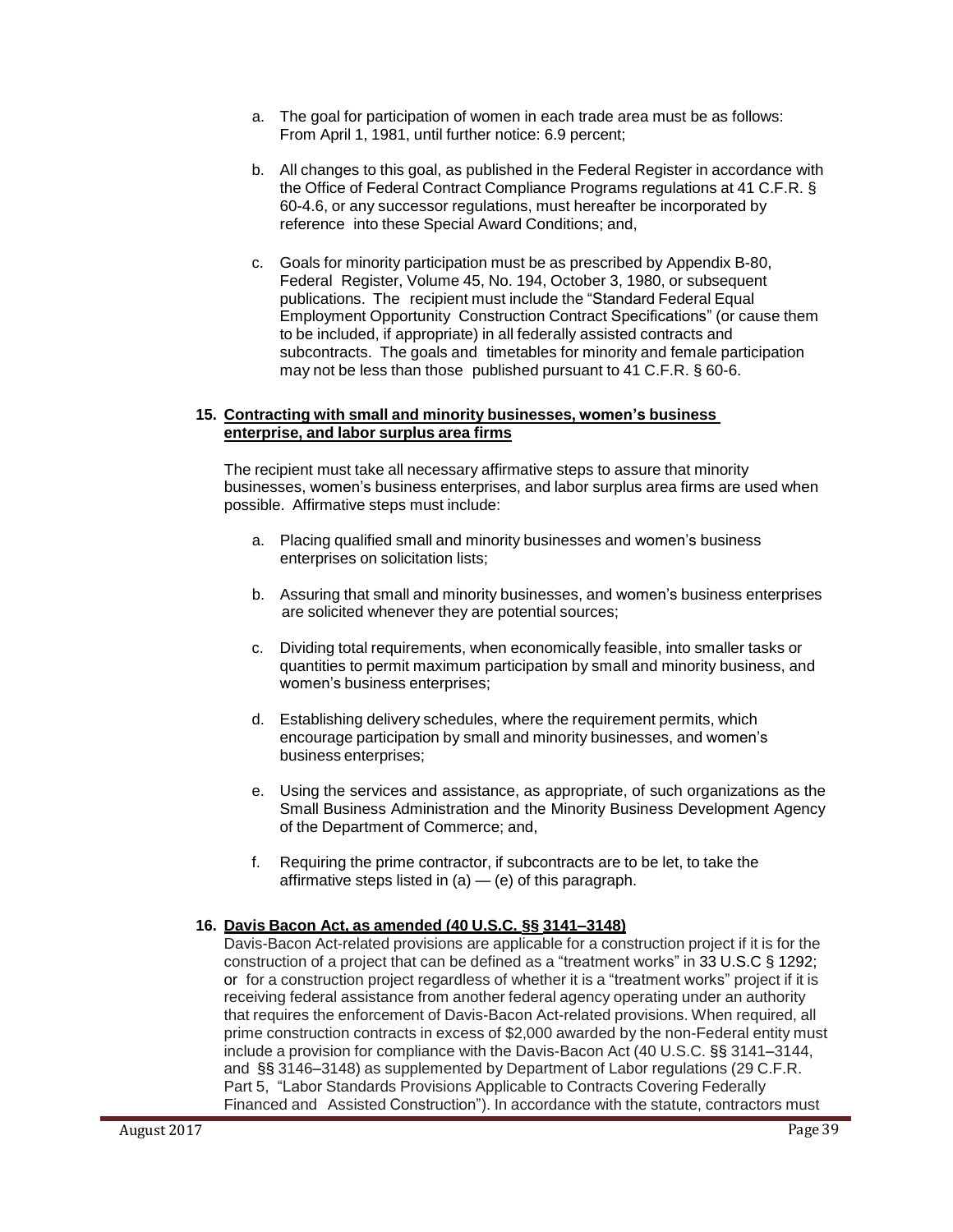be required to pay wages to laborers and mechanics at a rate not less than the prevailing wages specified in a wage determination made by the Secretary of Labor. In addition contracts must be required to pay wages not less than once a week.

The non-Federal entity must place a copy of the current prevailing wage determination issued by the Department of Labor in each solicitation. The decision to award a contract or subcontract must be conditioned upon the acceptance of the wage determination. The non-Federal entity must report all suspected or reported violations to Treasury. The contracts must also include a provision for compliance with the Copeland "Anti-Kickback" Act (40 U.S.C. § 3145), as supplemented by Department of Labor regulations (29 C.F.R. Part 3, "Contracts and Subcontractors on Public Building or Public Work Financed in Whole or in Part by Loans or Grants from the United States"). The Act provides that each contractor or subrecipient must be prohibited from inducing, by any means, any person employed in the construction, completion, or repair of public work, to give up any part of the compensation or which he or she is otherwise entitled. The non-federal entity must report all suspected or reported violations to Treasury.

#### **17. Equal Opportunity Clause**

Pursuant to 41 C.F.R. § 60-1.4(b), Federally assisted construction contracts, for construction which is not exempt from the requirements of the equal opportunity clause, 41 C.F.R. Part 60-1—Obligations of Contractors and Subcontractors, [t]he [recipient] hereby agrees that it will incorporate or cause to be incorporated into any contract for construction work, or modification thereof, as defined in the regulations of the Secretary of Labor at 41 C.F.R. Chapter 60, which is paid for in whole or in part with funds obtained from the federal government or borrowed on the credit of the federal government pursuant to a grant, contract, loan, insurance, or guarantee, or undertaken pursuant to any federal program involving such grant, contract, loan, insurance, or guarantee, the following equal opportunity clause:

#### *41 C.F.R. § 60-1.4 Equal opportunity clause.*

*During the performance of this contract, the contractor agrees as follows:*

*(1) The contractor will not discriminate against any employee or applicant for employment because of race, color, religion, sex, sexual orientation, gender identity, or national origin. The contractor will take affirmative action to ensure that applicants are employed, and that employees are treated during employment without regard to their race, color, religion, sex, sexual orientation, gender identity, or national origin. Such action shall include, but not be limited to the following:*

*Employment, upgrading, demotion, or transfer; recruitment or recruitment advertising; layoff or termination; rates of pay or other forms of compensation; and selection for training, including apprenticeship. The contractor agrees to post in conspicuous places, available to employees and applicants for employment, notices to be provided setting forth the provisions of this nondiscrimination clause.*

*(2) The contractor will, in all solicitations or advertisements for employees placed by or on behalf of the contractor, state that all qualified applicants will receive consideration for employment without regard to race, color, religion, sex, sexual orientation, gender identity, or national origin.*

*(3) The contractor will not discharge or in any other manner discriminate against any employee or applicant for employment because such employee or applicant has inquired about, discussed, or disclosed the compensation of the employee or applicant or another employee or applicant. This provision shall not apply to instances in which*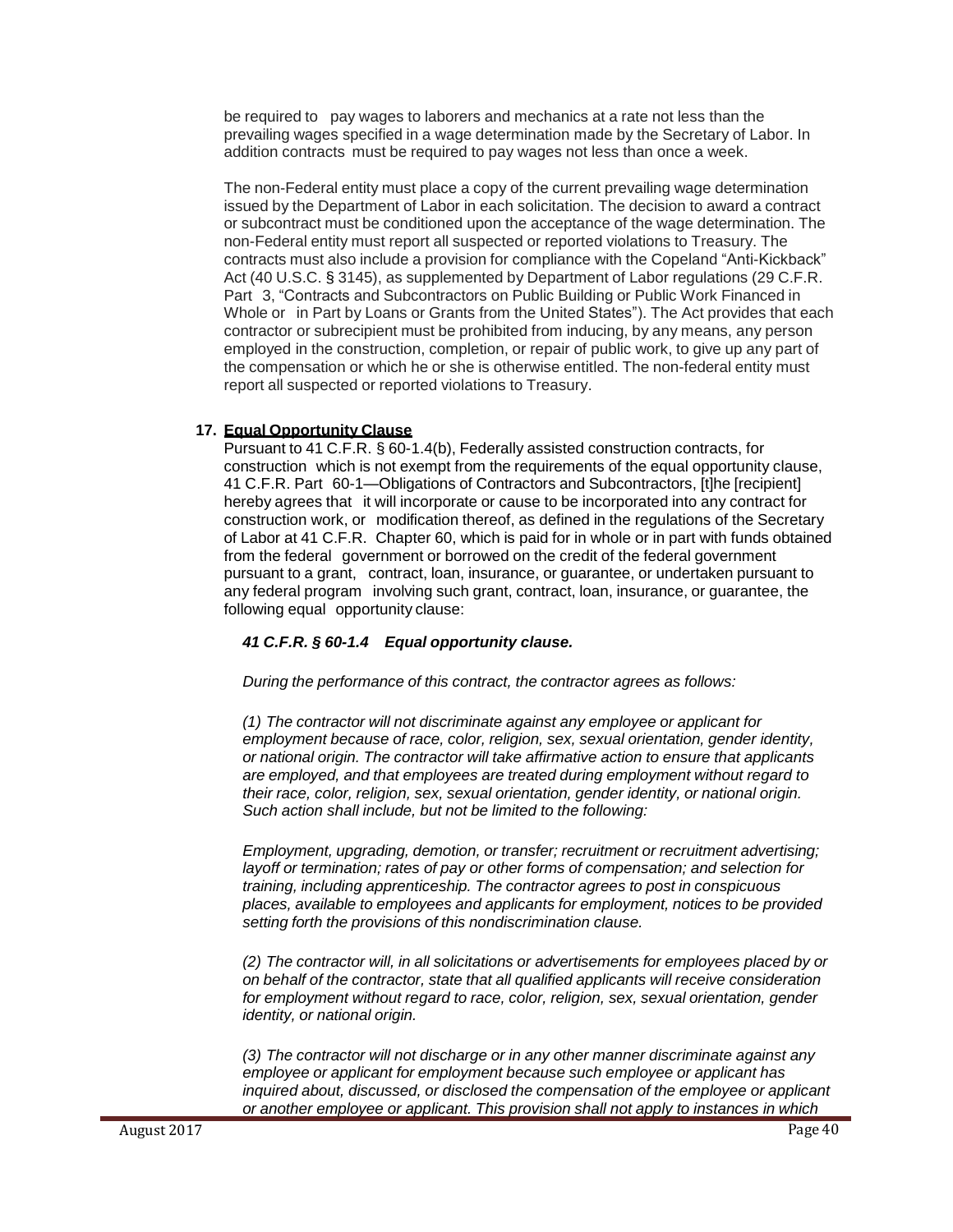*an employee who has access to the compensation information of other employees or applicants as a part of such employee's essential job functions discloses the compensation of such other employees or applicants to individuals who do not otherwise have access to such information, unless such disclosure is in response to a formal complaint or charge, in furtherance of an investigation, proceeding, hearing, or action, including an investigation conducted by the employer, or is consistent with the contractor's legal duty to furnish information.*

*(4) The contractor will send to each labor union or representative of workers with which he has a collective bargaining agreement or other contract or understanding, a notice to be provided advising the said labor union or workers' representatives of the contractor's commitments under this section, and shall post copies of the notice in conspicuous places available to employees and applicants for employment.*

*(5) The contractor will comply with all provisions of Executive Order 11246 of September 24, 1965, and of the rules, regulations, and relevant orders of the Secretary of Labor.*

*(6) The contractor will furnish all information and reports required by Executive Order 11246 of September 24, 1965, and by rules, regulations, and orders of the Secretary of Labor, or pursuant thereto, and will permit access to his books, records, and accounts by the administering agency and the Secretary of Labor for purposes of investigation to ascertain compliance with such rules, regulations, and orders.*

*(7) In the event of the contractor's noncompliance with the nondiscrimination clauses of this contract or with any of the said rules, regulations, or orders, this contract may be canceled, terminated, or suspended in whole or in part and the contractor may be declared ineligible for further Government contracts or federally assisted construction contracts in accordance with procedures authorized in Executive Order 11246 of September 24, 1965, and such other sanctions may be imposed and remedies invoked as provided in Executive Order 11246 of September 24, 1965, or by rule, regulation, or order of the Secretary of Labor, or as otherwise provided by law.*

*(8) The contractor will include the portion of the sentence immediately preceding paragraph (1) and the provisions of paragraphs (1) through (8) in every subcontract or purchase order unless exempted by rules, regulations, or orders of the Secretary of Labor issued pursuant to section 204 of Executive Order 11246 of September 24, 1965, so that such provisions will be binding upon each subcontractor or vendor. The contractor will take such action with respect to any subcontract or purchase order as the administering agency may direct as a means of enforcing such provisions, including sanctions for noncompliance:*

*Provided, however, that in the event a contractor becomes involved in, or is threatened with, litigation with a subcontractor or vendor as a result of such direction by the administering agency, the contractor may request the United States to enter into such litigation to protect the interests of the United States.*

*The applicant further agrees that it will be bound by the above equal opportunity clause with respect to its own employment practices when it participates in federally assisted construction work: Provided, That if the applicant so participating is a State or local government, the above equal opportunity clause is not applicable to any agency, instrumentality or subdivision of such government which does not participate in work on or under the contract.*